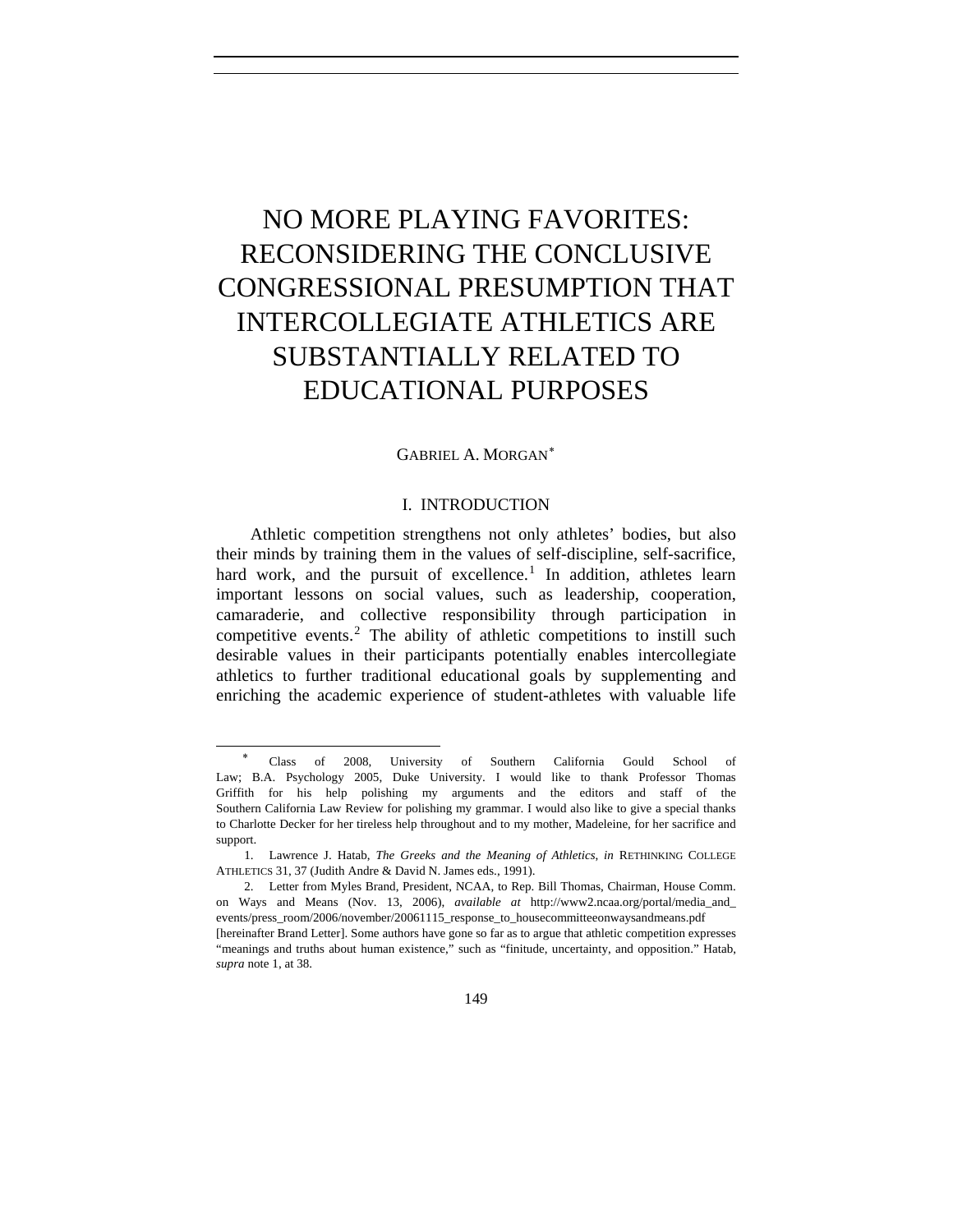lessons.[3](#page-1-0)

The reality of intercollegiate athletics, however, is that too often a university's athletic department fails to live up to its great potential.<sup>[4](#page-1-1)</sup> Contemporary intercollegiate athletics are the uneasy combination of sport, academics, and commerce.[5](#page-1-2) As commercial factors have become increasingly influential within college sports, many athletic departments have begun to operate as businesses, seeking to generate revenue and conducting themselves in a manner that treats education as merely incidental. $6$  To generate revenue, these athletic departments need winning programs; that requires garnering a competitive edge over opponents. In order to remain competitive, many athletic departments recruit, admit, maintain eligibility for, and graduate students who are academically substandard, purely because of their athletic talent. These practices sacrifice the educational integrity of both the athletic department and its parent university.<sup>[7](#page-1-4)</sup>

Although many athletic departments are operated as businesses, they are not taxed as such, and are instead universally exempt from taxation.<sup>[8](#page-1-5)</sup> The tax law does not differentiate between an athletic department that furthers education by enriching student-athletes and one that operates as a business and considers education merely incidental.<sup>[9](#page-1-6)</sup> Indiscriminate tax exemption for athletic departments is rooted in the legislative history of the unrelated business income tax, in which Congress pronounced that intercollegiate athletic activities are substantially related to educational purposes, and thus, exempt from federal taxation.<sup>[10](#page-1-7)</sup> In the almost sixty years that have passed since Congress announced its conclusive

<span id="page-1-0"></span><sup>3.</sup> *See* Brand Letter, *supra* note 2. *But see* Robert L. Simon, *Intercollegiate Athletics: Do They Belong on Campus?*, *in* RETHINKING COLLEGE ATHLETICS, *supra* note 1, at 43, 51 ("[E]ven if intercollegiate athletics is not, strictly speaking, an essential element of the university, it adds a desireable *educational* dimension to it.").

<span id="page-1-1"></span><sup>4.</sup> Richard L. Kaplan, *Intercollegiate Athletics and the Unrelated Business Income Tax*, 80 COLUM. L. REV. 1430, 1458 (1980) (highlighting some of those shortcomings; for example, athletics consume too much of student-athletes' time).

<span id="page-1-2"></span><sup>5.</sup> Skip Rozin, *A Weak Policeman Talks Tough When Tackling College Sports and Its Critics*, WALL ST. J., Nov. 1, 2006, at D10.

<span id="page-1-3"></span><sup>6.</sup> The former president of the University of Michigan, James Duderstadt, summarized the situation saying, "[t]he simplest way to characterize the problem with college sports is to recognize that it is a very profitable commercial entertainment business that is moving farther and farther away from its original academic purposes of the university." *Id.*

<sup>7.</sup> *See* discussion *infra* Part IV.A.3.

<span id="page-1-7"></span><span id="page-1-6"></span><span id="page-1-5"></span><span id="page-1-4"></span><sup>8.</sup> George F. Will, *Tax Breaks for Football*, WASH. POST, Oct. 25, 2006, at A17; Andrew Zimbalist, *Looks Like a Business; Should Be Taxed Like One*, N.Y. TIMES, Jan. 7, 2007, at § 8.

<sup>9.</sup> *See* discussion *infra* Part II.C.

<sup>10.</sup> *See* discussion *infra* Part II.C.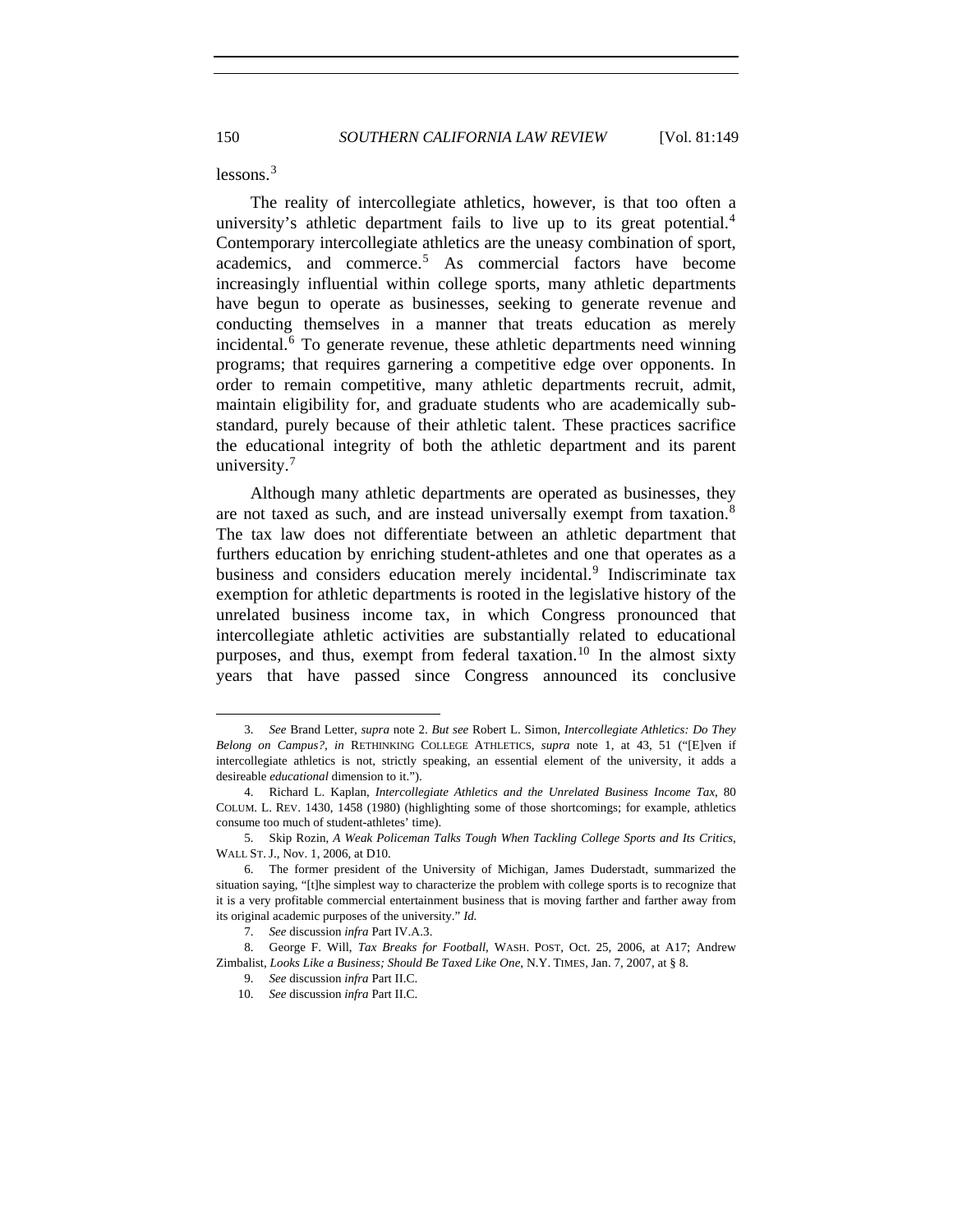presumption, neither the Internal Revenue Service ("IRS"), the courts, nor legal scholars have directly challenged the factual basis on which the presumption is founded.

This Note will examine the validity of Congress's presumption that intercollegiate athletics are substantially related to education in light of the current state of intercollegiate athletics. Part II discusses the legal framework within which exempt organizations such as colleges and universities operate and recounts the history of the congressional presumption. Part III traces the development of intercollegiate athletics and evaluates its current state, examining the commercial influences within intercollegiate athletics and the academic performance of student-athletes. Finally, Part IV advocates the elimination of the congressional presumption and examines the implications of such action.

# II. DEFINING TAX EXEMPTION FOR UNIVERSITIES AND THEIR ATHLETIC DEPARTMENTS

## A. TAX EXEMPTION UNDER I.R.C. § 501(C)(3)

Colleges and universities<sup>[11](#page-2-0)</sup> derive their tax-exempt status from § 501(c)(3) of the Internal Revenue Code of 1986 ("I.R.C."), which provides in relevant part that "corporations, and any . . . fund, or foundation, organized and operated exclusively for . . . educational purposes," will be exempt from federal taxation.<sup>[12](#page-2-1)</sup>

Under  $\S$  501(c)(3), the term "educational purpose" is defined as "the instruction or training of the individual for the purpose of improving or developing his capabilities; or . . . [t]he instruction of the public on subjects useful to the individual and beneficial to the community."[13](#page-2-2) The Treasury Regulations offer examples of organizations that further educational purposes, including schools providing "a regularly scheduled curriculum, a regular faculty, and a regularly enrolled body of students in attendance at a place where the educational activities are regularly carried on."[14](#page-2-3) Despite the relatively broad definition of "educational" in the context of

<span id="page-2-0"></span><sup>11.</sup> For the purposes of this paper the term "university" will encompass universities, colleges, and any educational institution that sponsors a team that competes in intercollegiate athletics.

<span id="page-2-1"></span><sup>12.</sup> I.R.C. § 501(c)(3) (2000). These are not the only organizations exempt from taxation. Sections  $501(c)(1)$ –(28) list the twenty-eight different types of organizations that qualify for exemption under section 501(a).

<sup>13.</sup> Treas. Reg. § 1.501(c)(3)-1(d)(3)(i)(a)–(b) (as amended in 1990).

<span id="page-2-3"></span><span id="page-2-2"></span><sup>14.</sup> *Id.* § 1.501(c)(3)-1(d)(3)(ii) ex. 1. Other examples include: organizations devoted to presenting public forums for discussion, organizations that provide courses of instruction through television or radio, and museums, zoos, and planetariums. *Id.* §  $1.501(c)(3)-1(d)(3)(ii)$  exs. 2–4.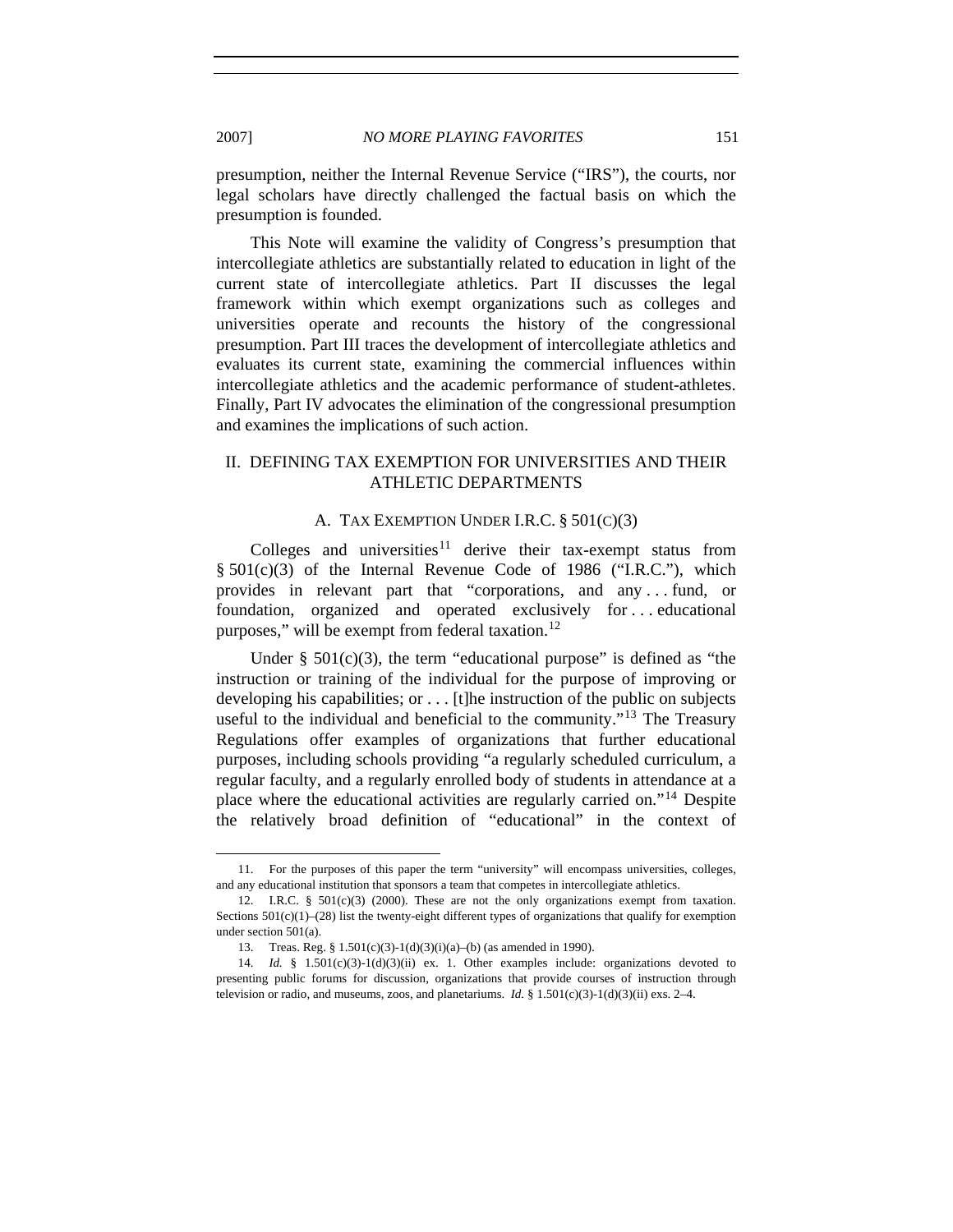§ 501(c)(3), activities bearing only a tenuous relationship to an educational purpose are not entitled to exemption.<sup>[15](#page-3-0)</sup>

The organizational element of  $\S 501(c)(3)$  requires that any university seeking to establish tax exemption must demonstrate that it was created to perform an exempt purpose.<sup>[16](#page-3-1)</sup> In order to satisfy the organizational element, a university's articles of organization<sup>[17](#page-3-2)</sup> must limit its purpose to one, or more, of the exempt purposes provided in  $\S 501(c)(3)$ .<sup>[18](#page-3-3)</sup> Additionally, a university's articles of organization cannot authorize it to conduct activities which are "in themselves . . . not in furtherance" of the exempt purpose of education.<sup>[19](#page-3-4)</sup>

In addition to satisfying the organizational test, a university seeking tax-exempt status must also pass the operational test by demonstrating that its activities further its stated educational purpose.<sup>[20](#page-3-5)</sup> An organization must meet three requirements:<sup>[21](#page-3-6)</sup> (1) the organization must engage "primarily in activities which accomplish one or more . . . exempt purposes"; (2) the organization must not allow its net revenue to benefit private shareholders or individuals; and (3) the organization cannot be an "action organization," meaning a substantial part of its activities cannot seek to influence legislation or partake in political campaigning.<sup>[22](#page-3-7)</sup> Whether or not an organization passes the operational test is ultimately a question of fact, necessitating an analysis of the specific facts and circumstances of each situation.<sup>[23](#page-3-8)</sup>

To be exempt from taxation,  $\S 501(c)(3)$  requires that a college or

20. *Id.* § 1.501(c)(3)-1(c)(1).

<span id="page-3-0"></span><sup>15.</sup> I.R.S. Gen. Couns. Mem. 39,496 (Sept. 25, 1985) (stating that the IRS does "not subscribe to the view that a social activity is entitled to exemption merely because there is articulated a possible relationship, no matter how tenuous, between the activity and [an exempt] purpose").

<span id="page-3-1"></span><sup>16.</sup> Treas. Reg. §  $1.501(c)(3)-1(b)(1)(i)$ . Within the context of the federal tax code, "organized" has been determined to mean "created to perform" or "established to promote." Samuel Friedland Found. v. United States, 144 F. Supp. 74, 84 (D.N.J. 1956).

<span id="page-3-2"></span><sup>17.</sup> The term "articles of organization" is defined as "the trust instrument, the corporate charter, the articles of association, or any other written instrument by which an organization is created." Treas. Reg. §  $1.501(c)(3)-1(b)(2)$ .

<span id="page-3-3"></span><sup>18.</sup> *Id.* §1.501(c)(3)-1(b)(1)(i)(a). In the case of colleges and universities the stated purpose is universally educational; however,  $\S$  501(c)(3) includes seven different exempt purposes: religious, charitable, scientific, testing for public safety, literary, educational, and prevention of cruelty to children or animals. I.R.C. § 501(c) (2000).

<sup>19.</sup> Treas. Reg. §1.501(c)(3)-1(b)(1)(i)(b).

<sup>21.</sup> *Id.* § 1.501(c)(3)-1(c)(1)–(3).

<span id="page-3-8"></span><span id="page-3-7"></span><span id="page-3-6"></span><span id="page-3-5"></span><span id="page-3-4"></span><sup>22.</sup> Typically, the first two factors have been the subject of controversy within the context of taxation and college athletics, while the third factor is a non-issue in this setting. Erin Guruli, *Commerciality of Collegiate Sports: Should the IRS Intercept?*, 12 SPORTS LAW J. 43, 46 (2005). This paper will be concerned only with the first requirement. *See* discussion *infra* Part IV.C.

<sup>23.</sup> *See* St. Louis Union Trust Co. v. United States, 374 F.2d 427, 432 (8th Cir. 1967).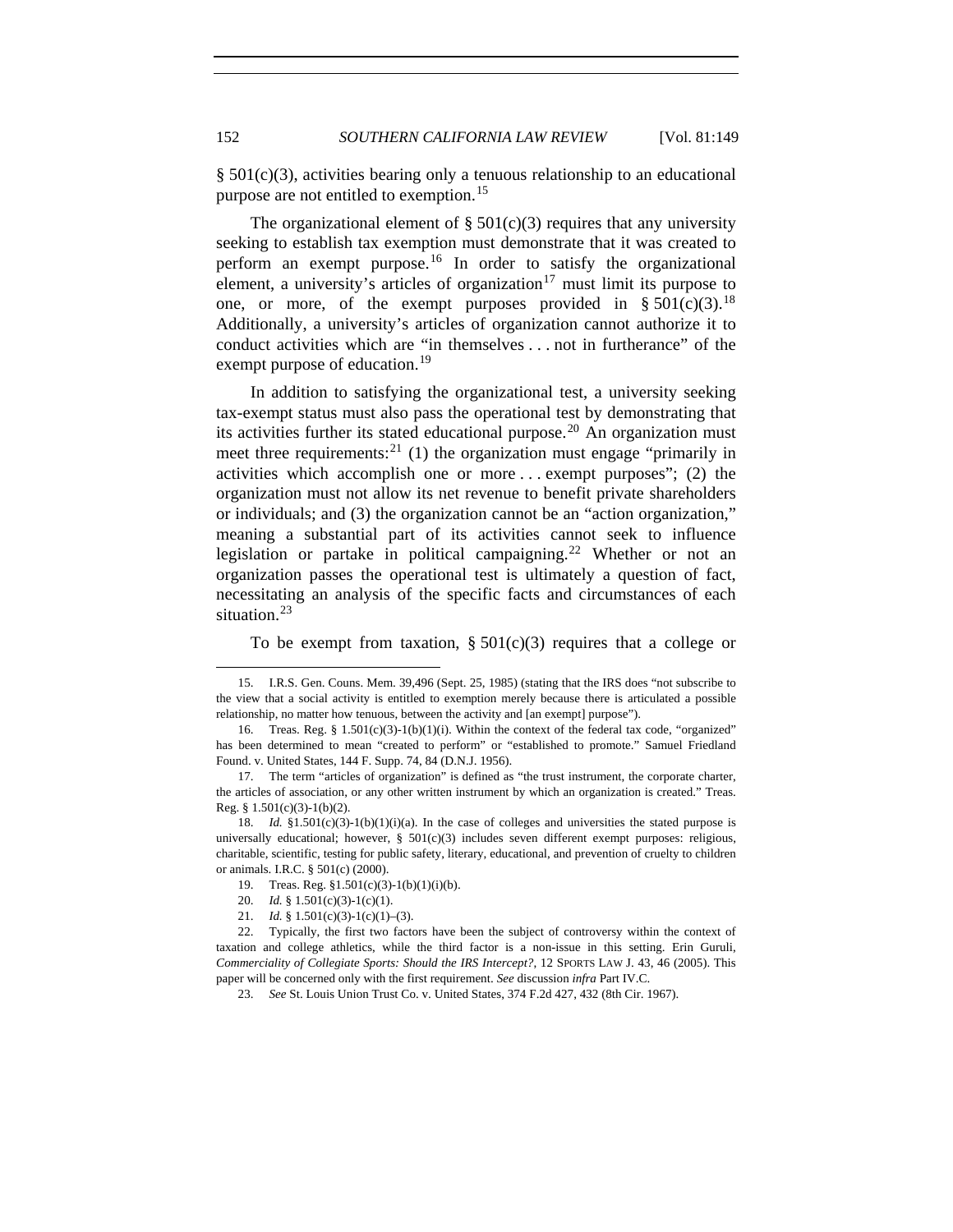university be organized and operated *exclusively* for tax-exempt purposes.

The term "exclusively" is pivotal to the application of the organizational and operational tests because it establishes how much non-exempt activity is permitted before an organization no longer qualifies for exemption. In 1945, the Supreme Court defined the term "exclusively" in *Better Business Bureau of Washington D.C. v. United States*, by stating that "the presence of a single non-educational purpose, if substantial in nature, will destroy the exemption regardless of the number or importance of truly educational purposes."[24](#page-4-0) Accordingly, a non-exempt activity must be more than an "insubstantial" part of the university's overall activities before its §  $501(c)(3)$  exemption is revoked.<sup>[25](#page-4-1)</sup> Thus, a university may conduct noneducational activities without jeopardizing its tax-exempt status, so long as such activity is not substantial.

Even the substantial operation of a non-exempt activity, however, does not *necessarily* preclude a college or university from qualifying for tax exemption under § 501(c)(3).<sup>[26](#page-4-2)</sup> For a university to simultaneously operate a substantial trade or business and maintain its  $\S 501(c)(3)$  exempt status, the trade or business must further the university's educational purpose, and the university cannot be organized or operated for the primary purpose of conducting the unrelated trade or business.<sup>[27](#page-4-3)</sup> To determine the primary purpose for which a university is organized and operated, the facts and circumstances, in particular the size and extent of the activities purportedly furthering educational purposes, are relevant.<sup>[28](#page-4-4)</sup> Moreover, while a university can conduct a substantial trade or business without losing its  $§ 501(c)(3)$  exemption, the income produced by such activities may be subject to taxation pursuant to the unrelated business income tax ("UBIT").

#### B. THE UNRELATED BUSINESS INCOME TAX

Before the enactment of the UBIT in 1950, the tax code presented only two possibilities: an organization was either completely taxable or

<span id="page-4-1"></span><span id="page-4-0"></span><sup>24.</sup> Better Bus. Bureau of Wash., D.C., Inc. v. United States, 326 U.S. 279, 283 (1945). Although the Court in *Better Business Bureau* dealt with section 811(b)(8) of the Social Security Act, the relevant provision is "in terms substantially the same as  $\S$  501(c)(3) of [I.R.C.]." Stevens Bros. Found., v. Comm'r, 324 F.2d 633, 638 (8th Cir. 1963). Indeed, courts routinely apply the *Better Business Bureau* definition of "exclusively" within the context of § 501(c)(3). *See, e.g.*, Church By Mail, Inc. v. Comm'r, 765 F.2d 1387, 1391 (9th Cir. 1985); United States v. Daly, 756 F.2d 1076, 1083 (5th Cir. 1985).

<span id="page-4-2"></span><sup>25.</sup> Treas. Reg. § 1.501(c)(3)-1(b)(1)(iii).

<sup>26.</sup> *Id.* § 1.501(c)(3)-1(e)(1).

<span id="page-4-4"></span><span id="page-4-3"></span><sup>27.</sup> *Id.*

<sup>28.</sup> *Id.*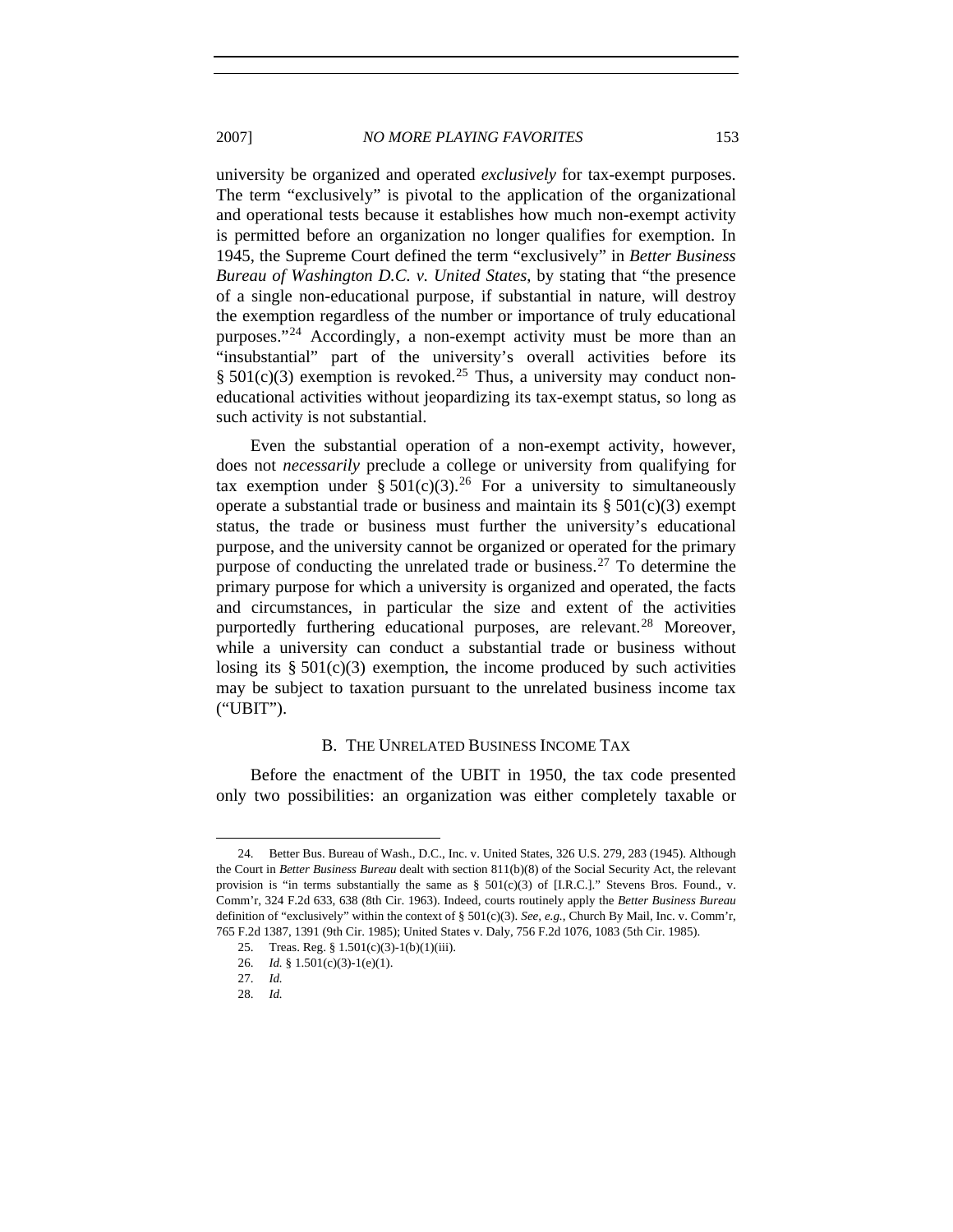completely tax exempt.<sup>[29](#page-5-0)</sup> Faced with these two options, courts overwhelmingly upheld the tax-exempt status of university-controlled businesses.[30](#page-5-1) In a quintessential 1951 case, *C.F. Mueller Co. v. Commissioner*, the Third Circuit, applying the "historical approach," held that New York University maintained its tax-exempt status even though it operated a macaroni factory for profit.[31](#page-5-2)

By 1950, Congress had become concerned that universities were exploiting their exempt status to obtain an unfair competitive advantage over for-profit businesses.<sup>[32](#page-5-3)</sup> Universities had become directly involved in the operation of myriad enterprises bearing no relation to their educational programs, including: oil wells, theaters, an airport, citrus groves, haberdasheries, and cattle ranches. $33$  Congress feared that the eventual result would be the loss of significant revenue from taxation.<sup>[34](#page-5-5)</sup> In order to level the playing field between businesses taxed as for-profit enterprises and the untaxed for-profit enterprises undertaken by tax-exempt organizations such as universities, Congress imposed the UBIT.<sup>[35](#page-5-6)</sup> The promulgation of UBIT presented an alternative to the previous quantal approach:<sup>[36](#page-5-7)</sup> tax-exempt organizations would be allowed to continue operating unrelated trades or businesses without losing their tax-exempt status, but they would now be taxed on the income generated from such

<sup>29.</sup> Kaplan, *supra* note 4, at 1433.

<span id="page-5-1"></span><span id="page-5-0"></span><sup>30.</sup> *Id.* Support for this position came from the 1924 case *Trinidad v. Sagrada Orden de Predicadores*, in which the Supreme Court shaped the "destination of income test," under which the eventual use of unrelated income—its destination—and not the income's unrelated source determined an activity's tax status. *See* Trinidad v. Sagrada Orden De Predicadores De La Provincia Del Santisimo Rosario De Filipinas, 263 U.S. 578, 581–82 (1924). S*ee also*, Kaplan, *supra* note 4, at 1433.

<span id="page-5-2"></span><sup>31.</sup> C.F. Mueller Co. v. Comm'r, 190 F.2d 120, 121, 123 (3d Cir. 1951). Although this case was decided after the enactment of the unrelated business income tax in 1950, that tax was not applied because the tax year in dispute was 1947. *Id.* at 120.

<span id="page-5-3"></span><sup>32.</sup> John M. Strefeler & Leslie T. Miller, *Exempt Organizations: A Study of Their Nature and the Applicability of the Unrelated Business Income Tax*, 12 AKRON TAX J. 223, 247 (1996) (citing H.R. REP. NO. 81-2319, at 36–37 (1950)).

<span id="page-5-4"></span><sup>33.</sup> Kaplan, *supra* note 4, at 1432 & n.8 (explaining that *direct* involvement in the operation of businesses with no educational purpose was the natural progression from universities' original *indirect* participation in unrelated business enterprises through ownership of corporate stock).

<span id="page-5-5"></span><sup>34.</sup> *Id.* at 1433 ("In an obvious reference to New York University's ownership of the macaroni company, Representative Dingell expressed the concern of many Congressmen when he said that '[e]ventually all the noodles produced in this country will be produced by corporations held or created by universities . . . and there will be no revenue to the Federal Treasury from this industry.'") (citing *Revenue Revision of 1950: Hearings Before the H. Comm. on Ways and Means*, 81st Cong. 580 (1950) (remarks of Rep. Dingell)).

<span id="page-5-7"></span><span id="page-5-6"></span><sup>35.</sup> *See id.* at 1434–35. S*ee also* Treas. Reg. § 1.513-1(b) (as amended in 1983) (stating that the objective in adopting the UBIT was to eliminate a source of unfair competition). UBIT is presently codified in I.R.C. §§ 511–13.

<sup>36.</sup> Strefeler & Miller, *supra* note 32, at 247.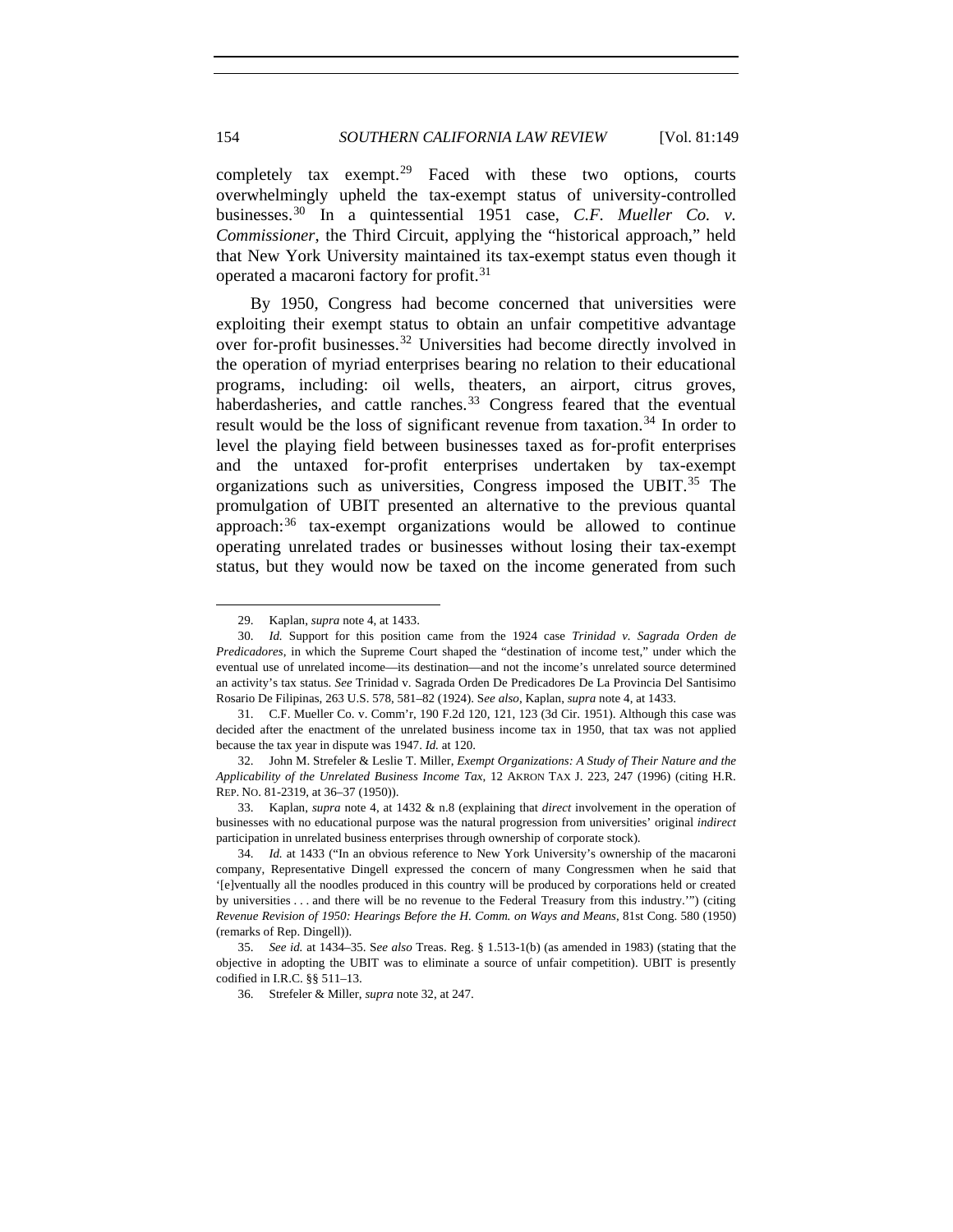#### businesses.[37](#page-6-0)

An "unrelated trade or business" is defined in I.R.C. § 513(a) as "any trade or business the conduct of which is not substantially related . . . to" the performance of an organization's tax-exempt purpose.<sup>[38](#page-6-1)</sup> Thus, the business activities of a tax-exempt organization will be subjected to UBIT if, and only if: "(1) It is income from trade or business; (2) such trade or business is regularly carried on by the organization; and (3) the conduct of such trade or business is not substantially related . . . to the organization's performance of its exempt functions."<sup>[39](#page-6-2)</sup>

UBIT applies to any organization that is exempt from taxation by reason of I.R.C.  $\S 501(a)$ .<sup>[40](#page-6-3)</sup> Consequently, "UBIT is imposed on virtually all tax-exempt organizations."<sup>[41](#page-6-4)</sup> Even though state colleges and universities are exempt from federal taxation as instrumentalities of the government, and not as  $\S 501(c)(3)$  educational organizations, they are specifically subjected to UBIT under § 511(a)(2)(B) of the Internal Revenue Code.<sup>[42](#page-6-5)</sup>

#### 1. Trade or Business

UBIT requires that the source of the income is a "trade or business." The term "trade or business" is defined in  $\S$  513(c) as "any activity which *is carried on for* the production of income from the sale of goods or the performance of services."[43](#page-6-6) An activity will not lose its identity as a trade or business, "merely because it is carried on within a larger aggregate of similar activities or within a larger complex of other endeavors which may, or may not, be related to the exempt purposes of the organization."[44](#page-6-7)

-

<span id="page-6-7"></span>44. I.R.C. § 513(c).

<span id="page-6-0"></span><sup>37.</sup> Kaplan, *supra* note 4, at 1435. Even with UBIT, § 501(c)(3) still loomed in the distance; too much unrelated business income could still revoke an organization's  $\S 501(c)(3)$  tax exemption.

<sup>38.</sup> I.R.C. § 513(a) (2000).

<span id="page-6-2"></span><span id="page-6-1"></span><sup>39.</sup> Treas. Reg. § 1.513-1(a). The Supreme Court has explicitly endorsed this approach. *See*  United States v. Am. Coll. of Physicians, 475 U.S. 834, 838–39 (1986).

<span id="page-6-3"></span><sup>40.</sup> I.R.C. § 512(a)(2)(A). Section 501(a) provides exemption from taxation for all of the organizations listed in § 501(c)(1)–(28).

<span id="page-6-4"></span><sup>41. 9</sup> MERTENS LAW OF FED. INCOME TAX'N § 34:258 (2007). Notable exceptions to UBIT include "public elementary and secondary schools, certain charitable trusts, certain title holding companies, and corporations organized under an act of Congress which are instrumentalities of the United States." *Id.*

<sup>42.</sup> I.R.C. § 511(a)(2)(B).

<span id="page-6-6"></span><span id="page-6-5"></span><sup>43.</sup> *Id.* § 513(c) (emphasis added). Although the test is phrased in terms of "income" rather than profit, the Code and corresponding regulations seem to use the terms interchangeably. Kaplan, *supra*  note 4, at 1438 n.42. Moreover, the fact that § 513 and its accompanying regulation, Treas. Reg. § 1.513-1, provide a definition for the term "trade or business" is significant given that the term appears in "over 50 sections and 800 subsections and in hundreds of places in proposed and final income tax regulations" without a definition for general application or a meaning for all purposes. *See* Comm'r v. Groetzinger, 480 U.S. 23, 27 (1987).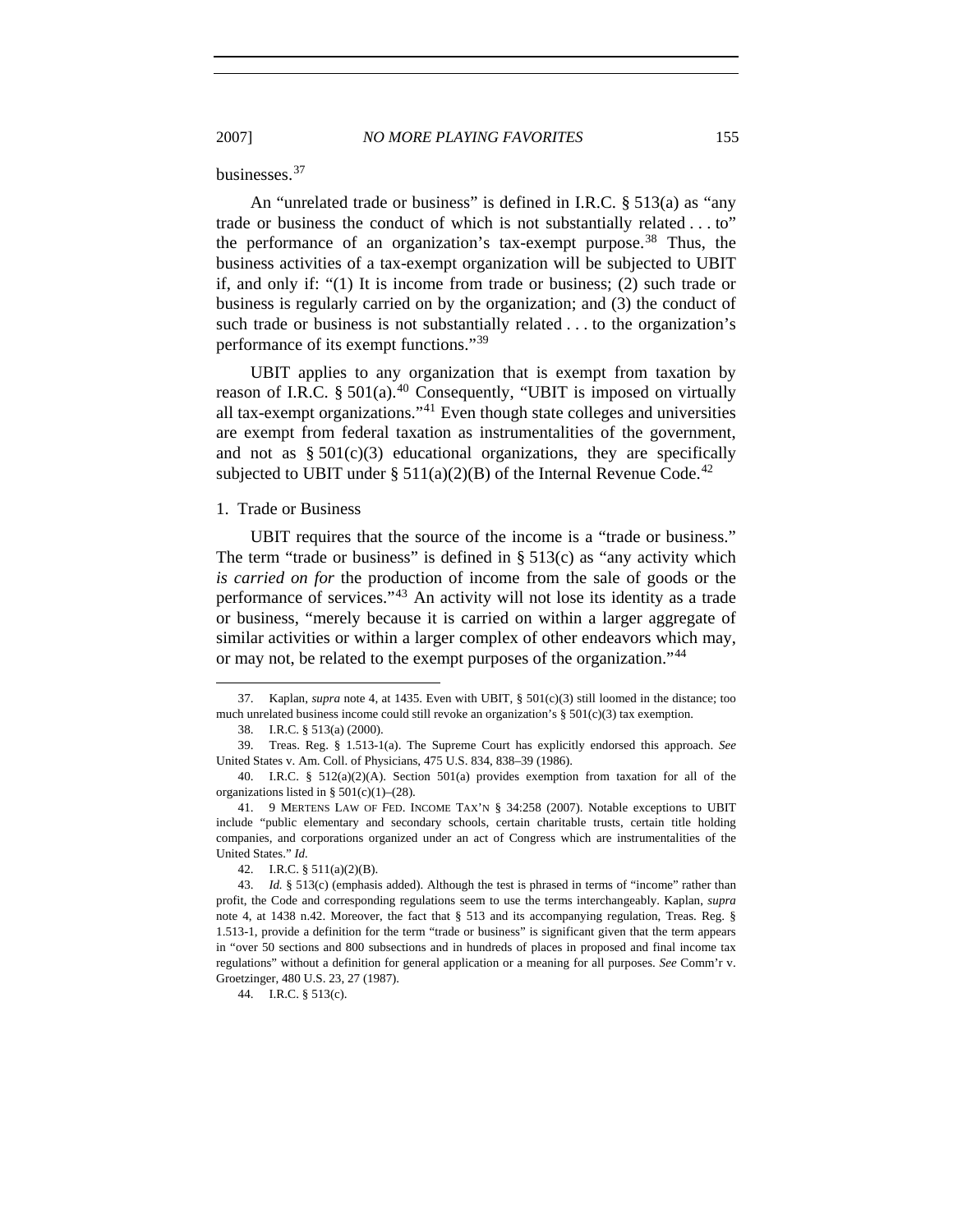The congressional emphasis on unfair competition as the underlying rationale for UBIT was largely ignored by courts in their efforts to construct a test to determine what was a "trade or business."[45](#page-7-0) Instead, the courts developed their own "commerciality" and "profit motive" rationales, the subsequent application of which produced conflicting results.<sup>[46](#page-7-1)</sup> In 1978, the IRS took a position on the issue, stating that "the profit motive rather than the extent of activity is relevant in determining whether an activity is a trade or business."[47](#page-7-2)

In 1986, the Supreme Court attempted to resolve the emerging conflict in *United States v. American Bar Endowment* by expressly rejecting the commerciality test and reemphasizing the original congressional rationale of unfair competition.[48](#page-7-3) The Court, however, neither expressly adopted nor rejected the profit motive test.<sup>[49](#page-7-4)</sup> Nevertheless, in the over twenty years that have passed since *American Bar Endowment*, the Supreme Court has not further addressed the legitimacy of the profit motive test, and at present, more than half of the circuits have explicitly adopted the profit motive test.<sup>[50](#page-7-5)</sup>

<span id="page-7-0"></span><sup>45.</sup> Strefeler & Miller, *supra* note 32, at 259. In fact, the Fifth Circuit summarily dismissed the unfair competition rationale stating, "the statute and regulations establish a conclusive presumption that the conduct of a trade or business by an exempt organization [not substantially related to exempt functions] constitutes unfair competition against taxable entities engaged in similar activities. Further inquiry into the competition question therefore becomes unnecessary." La. Credit Union League v. United States, 693 F.2d 525, 542 (5th Cir. 1982).

<span id="page-7-1"></span><sup>46.</sup> *See* Strefeler & Miller, *supra* note 32, at 260–63. Under the "commerciality doctrine" a taxexempt organization was deemed operated in a "commercial" manner, and therefore engaged in a trade or business, if there was a for-profit "counterpart" that engaged in the same activity. *Id.* at 260. Alternatively, courts applying the "profit motive test" looked for the presence of large profits as a sign that the pursuit of profit was the primary purpose of undertaking the activity. *Id.* at 262. The two tests conflicted in situations such as the one arising in *Disabled American Veterans v. United States* where the court held that under the commerciality doctrine, UBIT should not be applied because the presence of a large profit proved that the activity was dissimilar from its "counterparts" who made significantly less. *Id.* at 261–62 (citing Disabled Am. Veterans v. United States, 650 F.2d 1178 (Ct. Cl. 1981)). Under the profit motive test, however, the case would most likely have come out differently as the presence of a large profit would have been indicative of a nonexempt primary purpose. *Id.*

<sup>47.</sup> I.R.S. Gen. Couns. Mem. 37,513 (Apr. 25, 1978).

<sup>48.</sup> United States v. Am. Bar Endowment, 477 U.S. 105, 110–16 (1986).

<span id="page-7-4"></span><span id="page-7-3"></span><span id="page-7-2"></span><sup>49.</sup> *Id.* at 110 n.1. The issue of the profit-motive test's legitimacy was not directly addressed, and the only comment on it came in a footnote stating that "several Courts of Appeals have adopted the 'profit motive' test to determine whether an activity constitutes a trade or business for purposes of the unrelated business income tax." *Id.*

<span id="page-7-5"></span><sup>50.</sup> *See, e.g.*, American Academy of Family Physicians v. United States, 91 F.3d 1155, 1157–58 (8th Cir. 1996); American Postal Workers Union v. United States, 925 F.2d 480, 483–84 (D.C. Cir. 1991); Fraternal Order of Police, Illinois State Troopers, Lodge No. 41 v. Comm'r, 833 F.2d 717, 722 (7th Cir. 1987); Professional Insurance Agents of Michigan v. Comm'r, 726 F.2d 1097, 1102 (6th Cir.1984); Carolinas Farm & Power Equipment Dealers Association v. United States, 699 F.2d 167, 170 (4th Cir.1983); Louisiana Credit Union League v. United States, 693 F.2d 525, 532 (5th Cir.1982). Further, the Supreme Court has held that the profit motive test is the correct test to define "trade or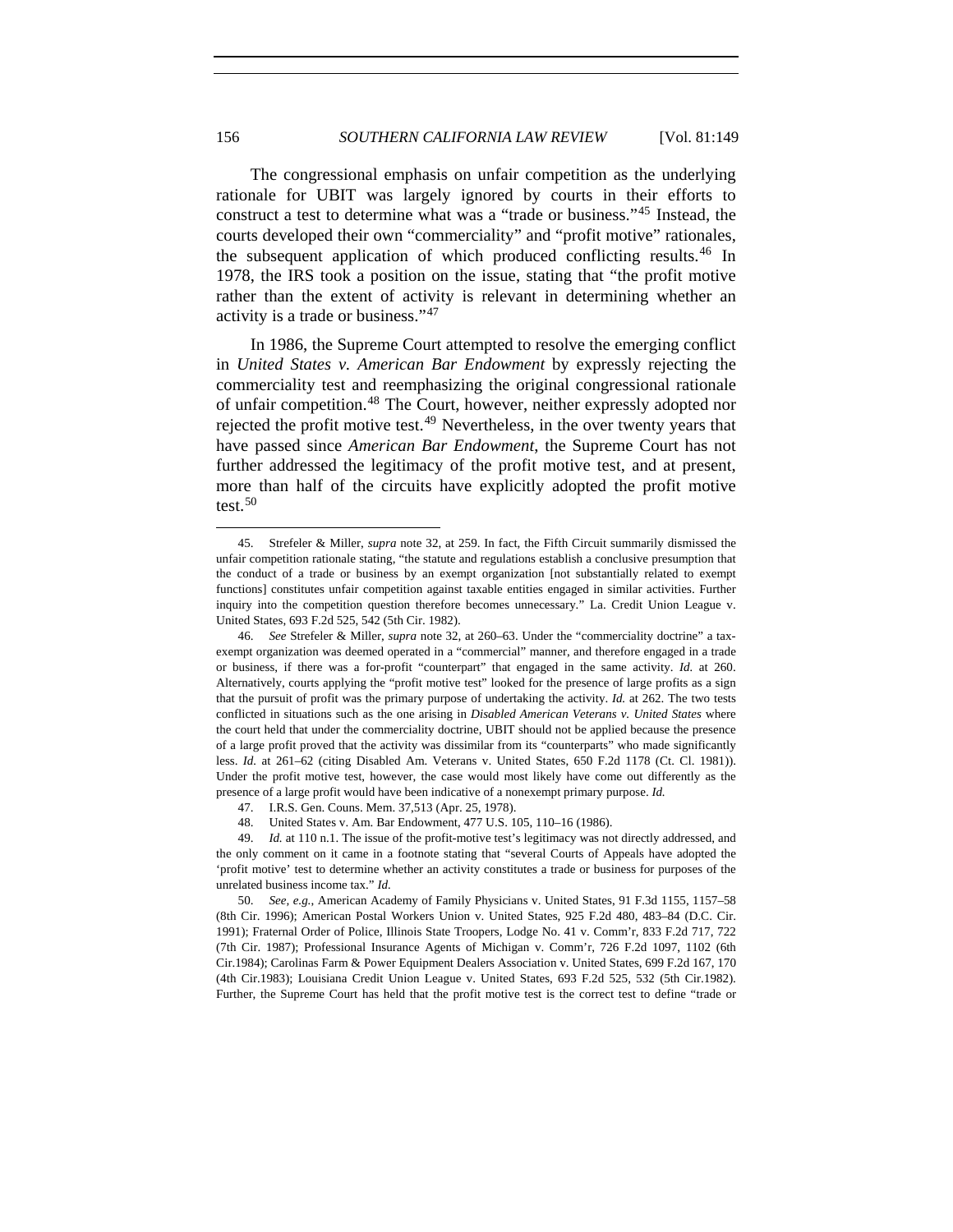2007] *NO MORE PLAYING FAVORITES* 157

Under current law, a business activity constitutes a trade or business for the purpose of  $\S$  513(a) when the exempt organization cannot negate the presence of primary for-profit *motive*. When an activity amounts to trade or business, then "no part of such trade or business shall be excluded from such classification merely because it does not result in profit."<sup>[51](#page-8-0)</sup> If a profit motive is present in an activity, the lack of profit is immaterial for two reasons: first, an enterprise might presently operate at a loss, but later become profitable.<sup>[52](#page-8-1)</sup> In such a case, focusing on the motive for engaging in an enterprise allows for the consistent application of tax law. Second, Treasury Regulation § 1.512(a)-1(a) permits a tax-exempt organization to offset profits from one unrelated business with losses from another unrelated business.<sup>[53](#page-8-2)</sup> Thus, losses can actually be of value, and for that reason, the absence of profit—that is, the presence of losses—should not be determinative regarding what qualifies as a trade or business.<sup>[54](#page-8-3)</sup> Accordingly, what constitutes a trade or business turns on the presence of a profit motive and not on the presence of profit itself.<sup>[55](#page-8-4)</sup> Inquiry into whether or not a business activity constitutes a trade or business is a factual determination and "requires an examination of the facts in each case."[56](#page-8-5)

## 2. Regularly Carried On

l

Next, the trade or business conducted by an exempt organization must be "regularly carried on." Treasury Regulations state that the key factors in this determination are "the frequency and continuity" with which the activities are conducted and "the manner in which they are pursued."[57](#page-8-6) Specifically, an exempt organization's trade or business will be deemed "regularly carried on" for the purposes of UBIT if it is conducted with the same frequency and continuity and is pursued in the same manner as

business" within the context of I.R.C. § 162. Comm'r v. Groetzinger, 480 U.S. 23, 35 (1987) (holding that "to be engaged in a trade or business, . . . the taxpayer's primary purpose for engaging in the activity must be for income or profit"). The Treasury Regulations also state "for purposes of section 513 the term trade or business has the same meaning it has in section 162." Treas. Reg. § 1.513-1(b) (as amended in 1983). Thus, use of the profit motive test in § 513 is justified.

<sup>51.</sup> Treas. Reg. § 1.513-1(b).

<sup>52.</sup> Kaplan, *supra* note 4, at 1438.

<span id="page-8-2"></span><span id="page-8-1"></span><span id="page-8-0"></span><sup>53.</sup> Treas. Reg. § 1.512(a)-1(a) (as amended in 2002). "Thus, a college with profits from its 'unrelated' noodlemaking business will want to determine whether its money-losing athletics program is also an unrelated trade or business, since those losses can then be offset against the noodle profits in calculating the college's unrelated business income tax." Kaplan, *supra* note 4, at 1438.

<sup>54.</sup> Treas. Reg. § 1.512(a)-1(a).

<sup>55.</sup> I.R.C. § 513(c) (2000).

<span id="page-8-6"></span><span id="page-8-5"></span><span id="page-8-4"></span><span id="page-8-3"></span><sup>56.</sup> Comm'r v. Groetzinger, 480 U.S. 23, 36 (1987) (quoting Higgins v. Comm'r, 312 U.S. 212, 217 (1941)).

<sup>57.</sup> Treas. Reg. § 1.513-1(c)(1) (as amended in 1983).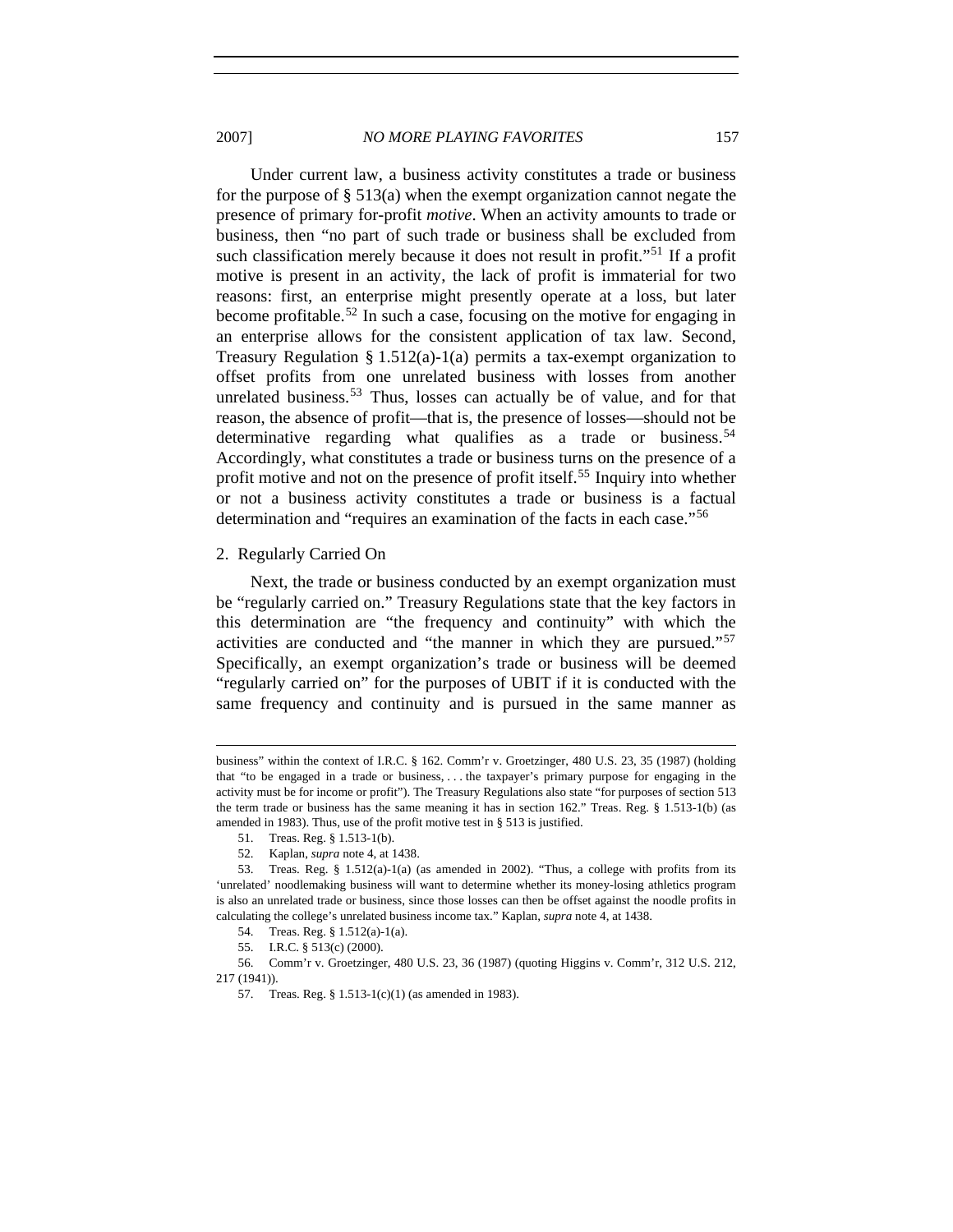comparable business activities of a for-profit business.<sup>[58](#page-9-0)</sup> Accordingly, when a for-profit business typically conducts an activity year-round, the operation of the same activity by a tax-exempt organization for only a few weeks, or days, will not be considered "regularly carried on."<sup>[59](#page-9-1)</sup> If, however, the exempt organization were to operate the same activity only once a week, but over the entire year, then it would be considered "regularly carried on."<sup>[60](#page-9-2)</sup> Significantly, when the income-producing activity in question is usually operated by a for-profit business on a seasonal basis, then an exempt organization that operates the same activity for a significant portion of the season will be considered to have satisfied the "regularly carried on" requirement.<sup>[61](#page-9-3)</sup>

#### 3. Substantially Related To

Finally, and most importantly for the purposes of this Note, the imposition of UBIT requires that the regularly carried on trade or business be unrelated to an organization's tax-exempt purpose. Section 513(a) defines the term "unrelated trade or business" as "any trade or business the conduct of which is not substantially related . . . to the exercise or performance" of the exempt purpose that provides the basis for an organization's tax exemption under  $\S 501(c)(3)$ .<sup>[62](#page-9-4)</sup> The Treasury Regulations provide that in order to be substantially related to an exempt purpose, a trade or business must have a substantial causal relationship with the achievement of its organization's tax-exempt purpose.<sup>[63](#page-9-5)</sup> In turn, a substantial causal relationship exists when an organization's trade or business "contribute[s] importantly to the accomplishment" of its tax-exempt purpose.<sup>[64](#page-9-6)</sup> Additionally, the business activities *themselves* must contribute importantly to the accomplishment of the exempt purpose.<sup>[65](#page-9-7)</sup> Thus, simply providing funds for a tax-exempt organization does not

<span id="page-9-0"></span>1

65. *See* Rev. Rule 72-431, 1972-2 C.B. 281.

<sup>58.</sup> *Id.*

<sup>59.</sup> *Id.* § 1.513-1(c)(2)(i).

<span id="page-9-2"></span><span id="page-9-1"></span><sup>60.</sup> *Id.* ("Thus, the operation of a commercial parking lot on Saturday of each week would be the regular conduct of trade or business.").

<span id="page-9-3"></span><sup>61.</sup> *Id.* Consider the following example from the Treasury Regulations: "the operation of a track for horse racing for several weeks of a year would be considered the regular conduct of trade or business because it is usual to carry on such trade or business only during a particular season." *Id.*

<sup>62.</sup> I.R.C. § 513(a) (2000).

<sup>63.</sup> Treas. Reg. § 1.513-1(d)(2).

<span id="page-9-7"></span><span id="page-9-6"></span><span id="page-9-5"></span><span id="page-9-4"></span><sup>64.</sup> *Id.* Before 1968 the test for substantial relationship required that the *principal purpose* of the trade or business in question was to further an exempt purpose. the regulations adopted by the IRS in 1967, however, reformulated the test so that it only required a trade or business to "contribute importantly" to the accomplishment of an exempt purpose. Kaplan, *supra* note 4, at 1450–51. Kaplan has noted that "[w]hile this new test may conform more closely to congressional intent, it is even more difficult to apply." *Id.* at 1452.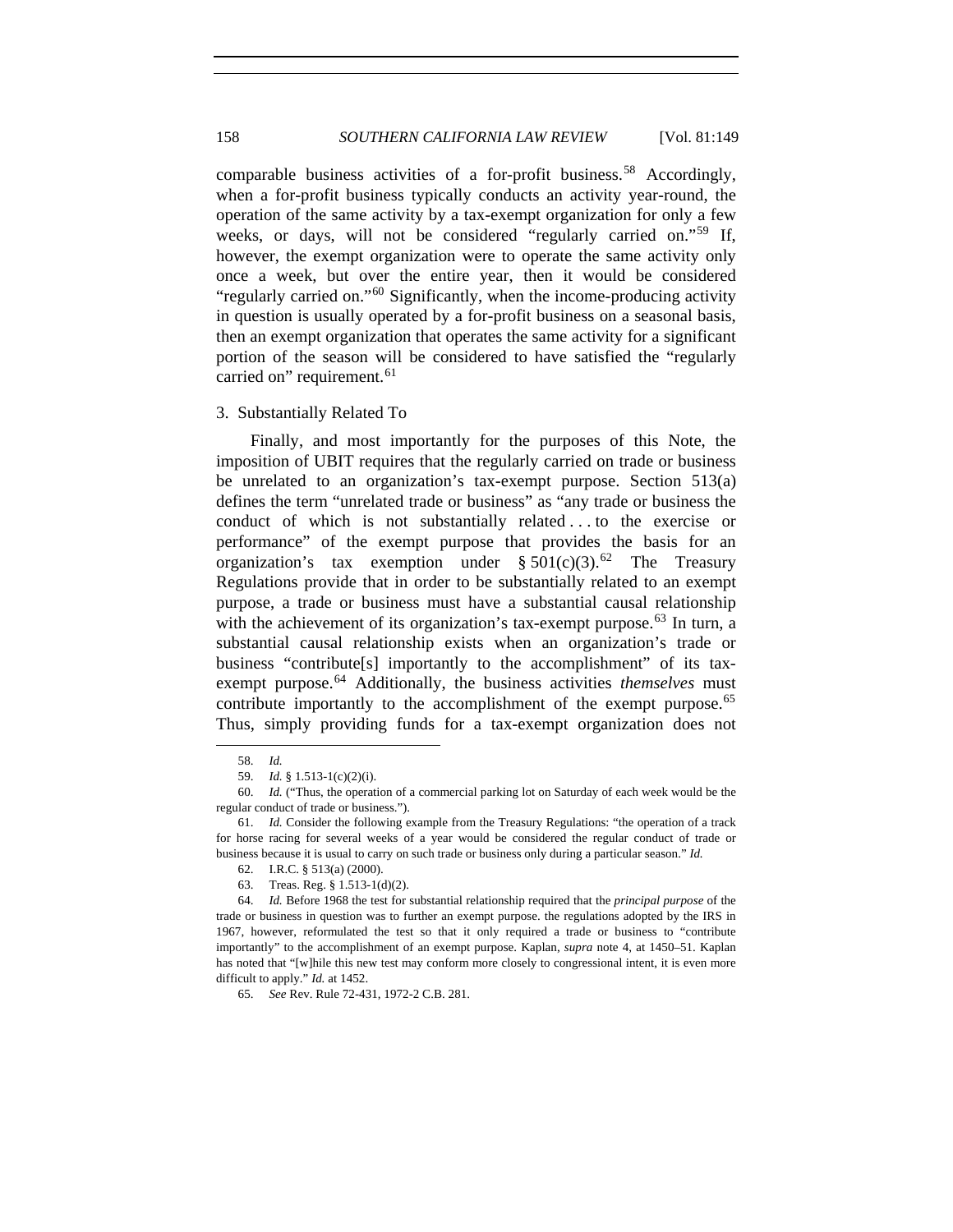constitute an important contribution.<sup>[66](#page-10-0)</sup>

In 1986, the Supreme Court, in *United States v. American College of Physicians*, interpreted the use of "conduct" in § 513(a) to focus the inquiry on "the manner in which the tax-exempt organization operates its business" when determining the importance of a contribution.<sup>[67](#page-10-1)</sup> In addition, the size and extent of a trade or business's activity must be considered *vis-à-vis* the nature and extent of the exempt function that it ostensibly serves.<sup>[68](#page-10-2)</sup> If an income-producing trade or business is operated on a larger scale than is reasonably necessary to support the exempt function of the organization, then it will fail the substantial relation requirement.<sup>[69](#page-10-3)</sup> Finally, the facts and circumstances of a specific case will determine whether an incomeproducing trade or business contributes importantly to the organization's  $tax$ -exempt purpose.<sup>[70](#page-10-4)</sup>

Even when the business activities of an exempt organization meet the statutory definition of an "unrelated trade or business," the organization can still avoid the imposition of UBIT if it fits within one of the three exceptions articulated in  $\S 513(a)(1)–(3)$ :

(1) Any trade or business in which substantially all the work in carrying on such trade or business is performed for the organization without compensation; or

(2) Any trade or business carried on by an organization described in section  $501(c)(3)$  or by a governmental college or university described in section  $511(a)(2)(B)$ , primarily for the convenience of its members, students, [etc.]; or . . .

(3) Any trade or business which consists of selling merchandise, substantially all of which has been received by the organization as gifts or contributions.<sup>[71](#page-10-5)</sup>

When an exempt organization's business activities satisfy the statutory requirements, and thereby constitute an "unrelated trade or business," the

<sup>66.</sup> Treas. Reg. § 1.513-1(d)(1).

<span id="page-10-1"></span><span id="page-10-0"></span><sup>67.</sup> United States v. Am. Coll. of Physicians, 475 U.S. 834, 848–49 (1986) (holding that the manner in which a trade or business is conducted should determine if it contributes importantly to a taxexempt purpose).

<sup>68.</sup> Treas. Reg. § 1.513-1(d)(3).

<span id="page-10-3"></span><span id="page-10-2"></span><sup>69.</sup> J. Patrick Plunkett & Heidi Neff Christianson, *The Quest for Cash: Exempt Organizations, Joint Ventures, Taxable Subsidiaries, and Unrelated Business Income*, 31 WM. MITCHELL L. REV. 1, 8 (2004).

<sup>70.</sup> Treas. Reg. § 1.513-1(d)(2).

<span id="page-10-5"></span><span id="page-10-4"></span><sup>71.</sup> *Id.* § 1.513-1(e)(1)–(3). The third exception was primarily intended for the operation of "socalled thrift shops," and as such is outside the scope of this Note. *See* Treas. Reg. § 1.513-1(e). The first two exceptions, however, are significant in the discussion of taxation and intercollegiate athletics. *See infra* text accompanying notes 274–80.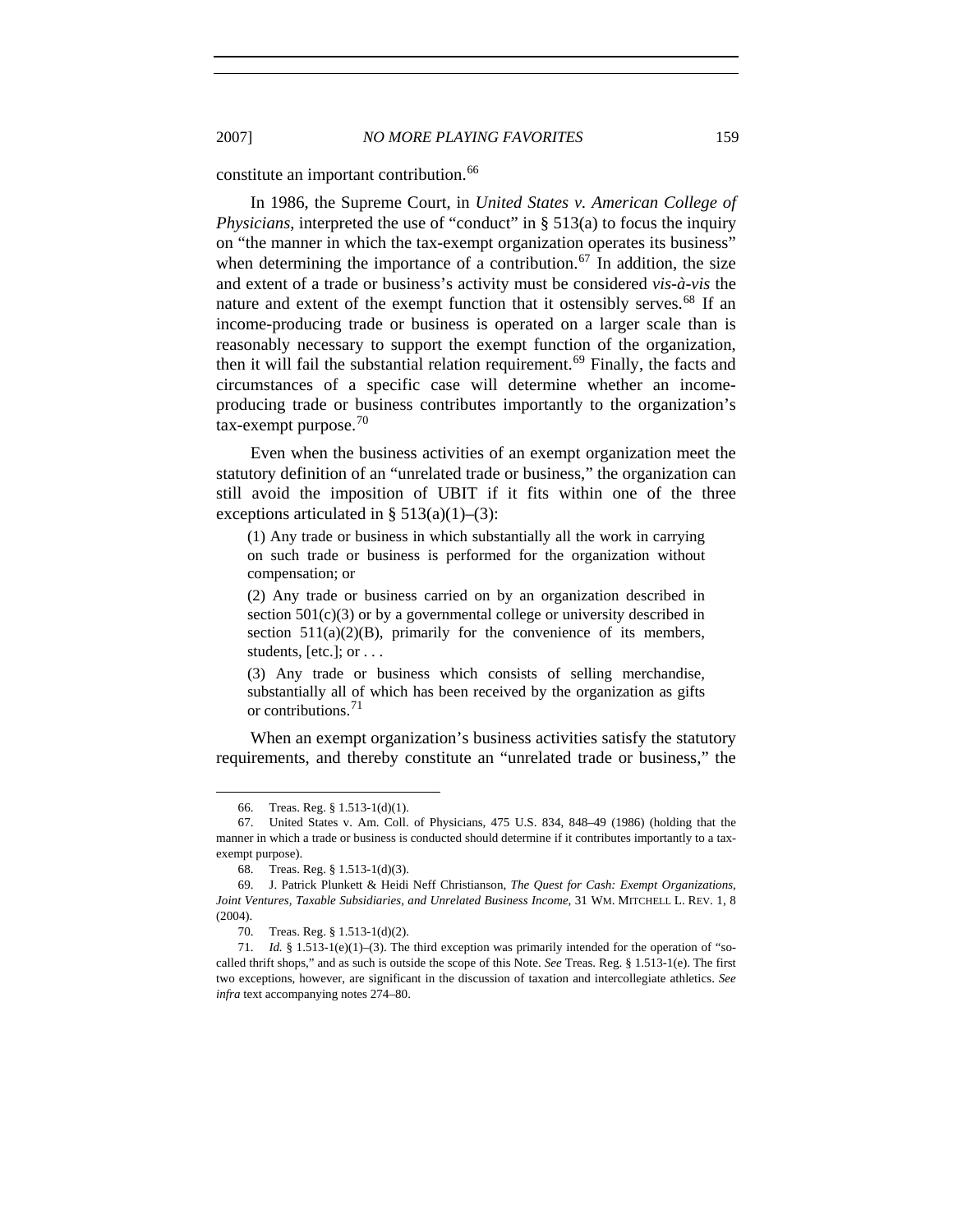organization is compelled to pay taxes on the income produced by that trade or business at the regular corporate tax rate.<sup>[72](#page-11-0)</sup> The income relevant for the computation of UBIT is the gross income derived from the unrelated trade or business in question, minus any permissible deductions that are directly connected with the carrying on of that business, and adjusted according to any applicable modifications listed in  $\S 512(b)$ .<sup>[73](#page-11-1)</sup>

## C. THE CONCLUSIVE PRESUMPTION

The legislative history surrounding the promulgation of UBIT in 1950 clearly demonstrates a congressional intent to insulate college sports from the imposition of UBIT. During congressional hearings regarding UBIT, information regarding universities' involvement in myriad business activities—from the typical bookstores and university presses to the unusual citrus groves and haberdashers—was presented before the legislative committees.<sup>[74](#page-11-2)</sup> Yet, neither the House of Representatives nor Senate hearings on UBIT contain a single reference to intercollegiate athletics.[75](#page-11-3) Nevertheless, without investigation, and lacking any supporting testimony, the report from the House Committee on Ways and Means concluded that "athletic activities are substantially related to [the university's] educational program."<sup>[76](#page-11-4)</sup> Similarly, the Senate Finance Committee heard no testimony on the issue of college athletics but still decisively stated in their report that "[a]thletic activities of schools are substantially related to their educational functions."<sup>[77](#page-11-5)</sup> The House report further asserted that income from "admissions to football games would not be deemed to be income from an unrelated business," and the Senate report went on to declare that "a university would not be taxable on income derived from a basketball tournament sponsored by it."[78](#page-11-6) Thus, with two remarkably brief statements, Congress established a conclusive presumption that intercollegiate athletics further the educational purposes of a university. This presumption has universally protected intercollegiate athletic departments from taxation for the past fifty-seven years.<sup>[79](#page-11-7)</sup>

In 1977, the IRS attempted for the first time to limit the expansive

<sup>72.</sup> I.R.C. § 511(a)(1) (2000).

<sup>73.</sup> *Id.* § 512(a)(1). 74. Kaplan, *supra* note 4, at 1432 & n.8, 1436.

<sup>75.</sup> *Id.* at 1436.

<sup>76.</sup> *Id.* (citing H.R. REP. NO. 81-2319, at 109 (1950)).

<span id="page-11-5"></span><span id="page-11-4"></span><span id="page-11-3"></span><span id="page-11-2"></span><span id="page-11-1"></span><span id="page-11-0"></span><sup>77.</sup> Erik M. Jensen, *Taxation, the Student Athlete, and the Professionalization of College Athletics*, 1987 UTAH L. REV. 35, 50–51 (1987) (citing S. REP. NO. 2375, at 505 (1950)).

<span id="page-11-7"></span><span id="page-11-6"></span><sup>78.</sup> H.R. REP. NO. 81-2319, at 109 (1950); S. REP. NO. 81-2375, at 505 (1950), *reprinted in* 1950 U.S.C.C.A.N. 3053, 3082.

<sup>79.</sup> *See* Jensen, *supra* note 77, at 51.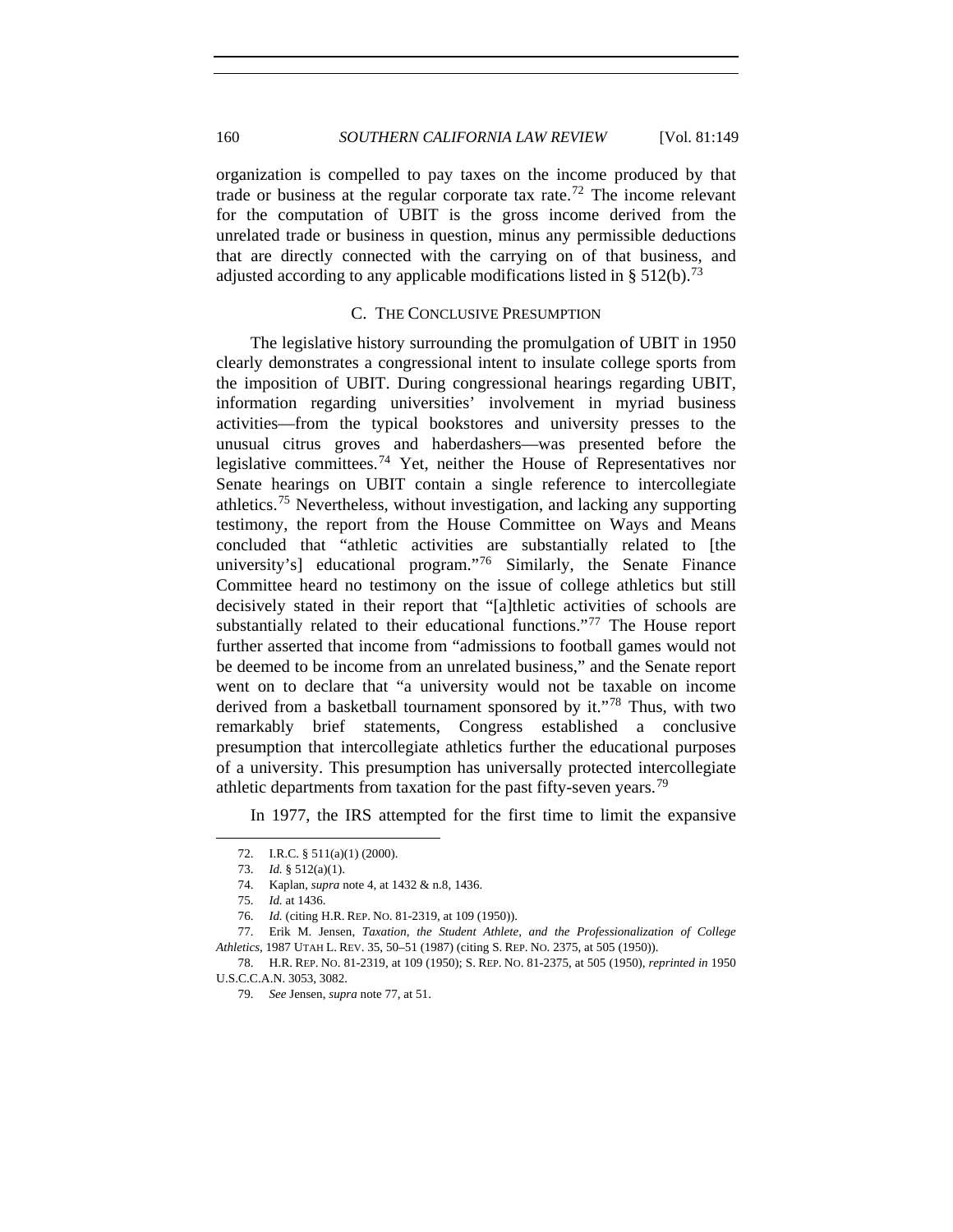scope of Congress's presumption by taxing the revenue athletic departments generated from broadcasting intercollegiate athletic events.<sup>[80](#page-12-0)</sup> Notably, the IRS did not challenge the validity of the presumption itself; instead, it claimed that the proceeds from broadcast revenues were not comparable to the explicitly tax-exempt proceeds from ticket sales, and as such, were subject to UBIT. $81$  After considerable public outrage at the proposed taxation of broadcast revenues, the IRS reversed its position and stated that there was a "logical difficulty [in] distinguishing between large paid admissions and large home audiences."[82](#page-12-2) The IRS admitted that "Congress has apparently concluded that exhibiting the game is related to educational purposes, and we cannot say that merely exhibiting them to a larger audience renders that activity unrelated."<sup>[83](#page-12-3)</sup>

It was not until the 1990s that the IRS made a renewed attempt to place some limits on the breadth of Congress's presumption.<sup>[84](#page-12-4)</sup> The increasingly commercial nature of intercollegiate athletics, and the attendant explosion in revenue, caused the IRS to revisit the potential application of UBIT.[85](#page-12-5) In 1990, the IRS claimed, in *National Collegiate Athletic Association v. Commissioner*, that the National Collegiate Athletic Association's ("NCAA") sale of advertising space in programs for the "Final Four" basketball games constituted taxable unrelated business income.[86](#page-12-6) The Tax Court agreed with the IRS, but the Tenth Circuit subsequently reversed the Tax Court's decision, holding that the NCAA failed to satisfy the "regularly carried on" element of  $UBIT.^{87}$  $UBIT.^{87}$  $UBIT.^{87}$  The IRS stood by its original position that the NCAA's sale of advertisement space was an unrelated and taxable commercial activity and filed an action on decision in which it refused to acquiesce to the Tenth Circuit's decision.<sup>[88](#page-12-8)</sup> The action on decision further declared that the relevant time span with

<span id="page-12-1"></span><span id="page-12-0"></span>-

87. NCAA v. Comm'r, 914 F.2d 1417, 1425–26 (10th Cir. 1990).

<span id="page-12-8"></span><span id="page-12-7"></span><span id="page-12-6"></span>88. NCAA v. Comm'r, 914 F.2d 1417 (10th Cir. 1990), *action on dec*., 1991-015 (July 3, 1991). "An action on decision (AOD) conveys the recommendation of the Office of Chief Counsel concerning whether the Service will follow a significant adverse opinion." INTERNAL REVENUE SERVICE, INTERNAL REVENUE MANUAL 36.3.1.1, *available at* http://www.irs.gov/irm/part36/ch03s01.html #d0e4737 (last visited Nov. 10, 2007). Although AODs are published in the Internal Revenue Bulletin they cannot be cited as precedent. Rather, the purpose of an AOD is to alert IRS personnel to Chief Counsel's current litigating position thereby enhancing IRS consistency with respect to future litigation or dispute resolution. *Id.*

<sup>80.</sup> Kaplan, *supra* note 4, at 1436–37.

<sup>81.</sup> *Id.*

<sup>82.</sup> I.R.S. Tech. Adv. Mem. 78-51-004 (Aug. 21, 1978). S*ee also* Jensen, *supra* note 77, at 51.

<sup>83.</sup> I.R.S. Tech. Adv. Mem. 78-51-004 (Aug. 21, 1978).

<span id="page-12-5"></span><span id="page-12-4"></span><span id="page-12-3"></span><span id="page-12-2"></span><sup>84.</sup> Elizabeth M. Roberts, *Presented to You by . . . : Corporate Sponsorship and the Unrelated Business Income Tax*, 17 VA. TAX REV. 399, 403 (1997).

<sup>85.</sup> *Id.*

<sup>86.</sup> NCAA v. Comm'r, 92 T.C. 456, 465–66 (1989).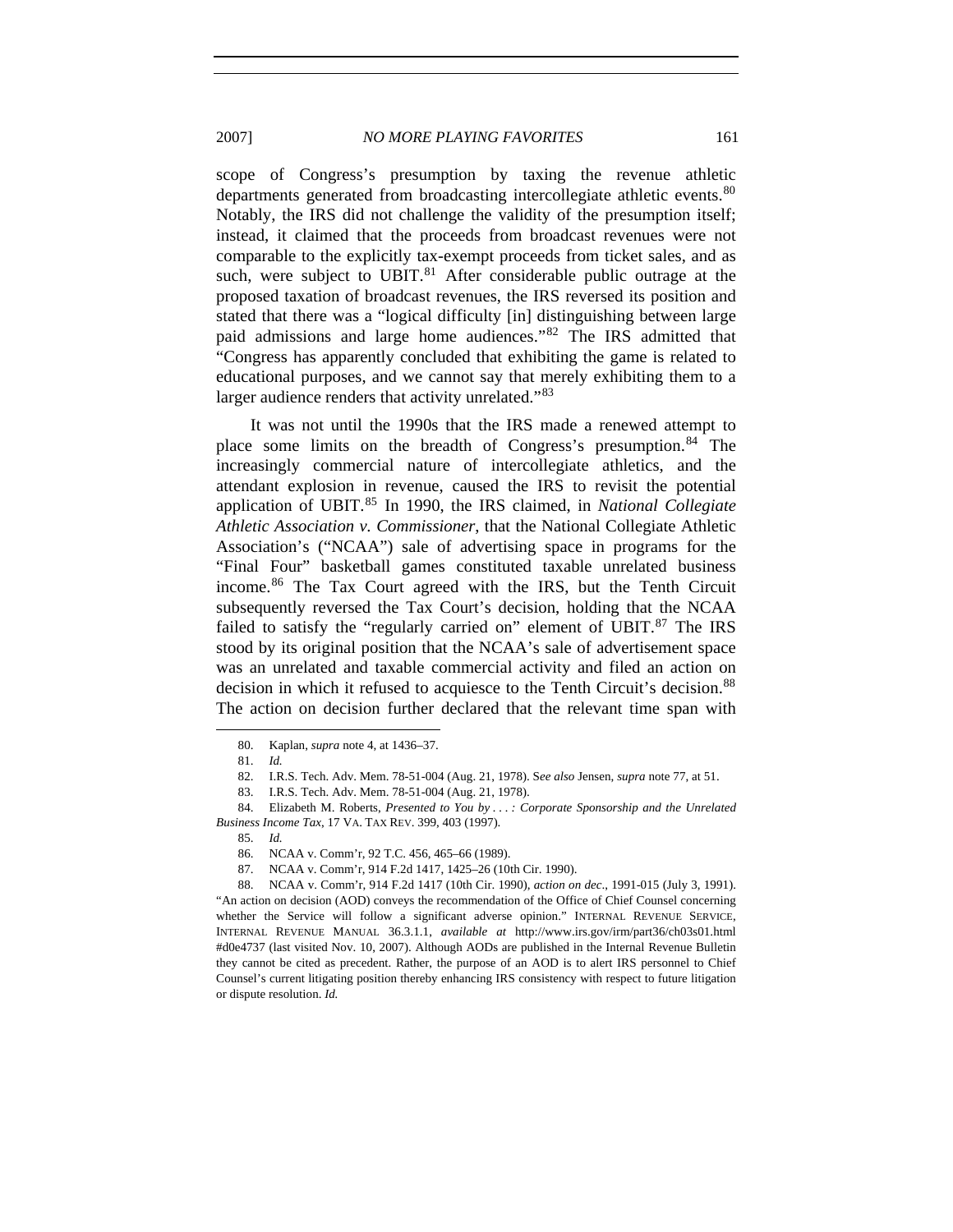regard to the "regularly carried on" element should include time spent soliciting and preparing the advertisements for publishing.<sup>[89](#page-13-0)</sup>

Although the IRS has made some effort to limit the scope of Congress's presumption, it has never challenged the fundamental factual validity of the presumption. As a result, the issue of the presumption's legitimacy has been overlooked, and a body of case law clearly supporting the tax-exempt status of university athletic departments has developed.

## III. THE ROLE OF ATHLETICS IN HIGHER EDUCATION

### A. THE RISE OF INTERCOLLEGIATE ATHLETICS IN AMERICA

Intercollegiate sporting events originated with the English universities of Oxford and Cambridge, which inaugurated intercollegiate athletics with a cricket match in 1827.<sup>[90](#page-13-1)</sup> Only two years later, the first Oxford-Cambridge crew race followed.<sup>[91](#page-13-2)</sup> English intercollegiate athletics were the natural outgrowth of the traditional individual sporting events that had occurred on English campuses as early as the  $1500s^{92}$  $1500s^{92}$  $1500s^{92}$  This tradition involved participation in sports that reflected students' aristocratic backgrounds and included favorites such as hunting, equestrian sports, tennis, and boating.  $93$ 

The origin of American intercollegiate athletics differed greatly from its aristocratic English counterpart; the growth of American college sports corresponded with the industrial boom and in many ways reflects the "capitalistic rush for wealth, power, recognition, and influence" of that time. $94$ 

American intercollegiate athletics began on August 3, 1852, when the crew teams of Harvard and Yale raced their sculls against each other on Lake Winnipesaukee in New Hampshire.<sup>[95](#page-13-6)</sup> Despite both crew teams' enthusiastic naïveté in imagining the race as merely a "jolly lark," the birth of college sports was unmistakably fueled by commercialism.<sup>[96](#page-13-7)</sup> The driving force behind the contest was an enterprising railroad magnate named James Elkins, who contrived the race as a means of increasing rail traffic on his unprofitable Boston-Montreal line by hosting the event at one

<span id="page-13-5"></span><span id="page-13-4"></span><span id="page-13-3"></span><span id="page-13-2"></span><span id="page-13-1"></span><span id="page-13-0"></span><sup>89.</sup> NCAA v. Comm'r, 914 F.2d 1417 (10th Cir. 1990), *action on dec*., 1991-015 (July 3, 1991). 90. RONALD A. SMITH, SPORTS AND FREEDOM: THE RISE OF BIG-TIME COLLEGE ATHLETICS 6 (1988).

<sup>91.</sup> *Id.* at 6–7.

<sup>92.</sup> *Id.* at 4–6.

<sup>93.</sup> *Id.*

<span id="page-13-6"></span><sup>94.</sup> *See id.* at 4.

<sup>95.</sup> *Id.* at 3.

<span id="page-13-7"></span><sup>96.</sup> *Id.* at 28.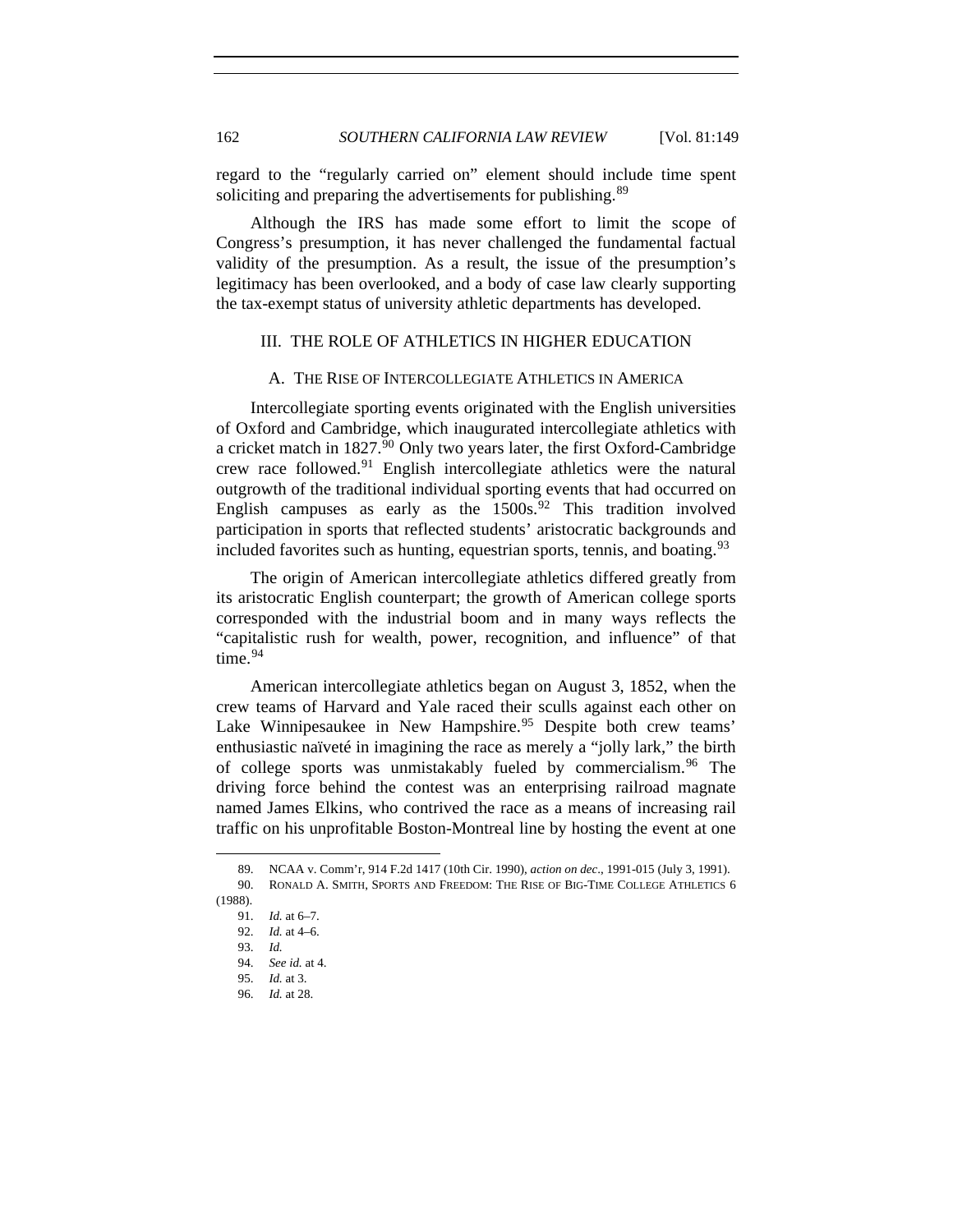of the stops on that line.<sup>[97](#page-14-0)</sup> Believing he stood to make a handsome profit off of the Harvard-Yale match, Elkins approached a member of the Yale Boat Club and presented him with a proposition: "If you will get up a regatta on the Lake between Yale and Harvard, I will pay all the bills."<sup>[98](#page-14-1)</sup> While Elkin never made the fortune for which he had hoped, he successfully launched what has become a \$7.8 billion industry.<sup>[99](#page-14-2)</sup>

In the beginning, university administrators considered intercollegiate sports to be outside the school's function of higher education.<sup>[100](#page-14-3)</sup> Accordingly, the organization and operation of all intercollegiate athletic activity was, by default, exclusively within the purview of students,  $101$  a system under which intercollegiate athletics thrived.<sup>[102](#page-14-5)</sup> Students' tendencies to ignore academic concerns while organizing intercollegiate athletics, however, soon began to worry faculty and administrators.<sup>[103](#page-14-6)</sup> A tension quickly developed between the students' affinity for athletics as a diversion from their studies and administrations' concern that athletics jeopardized educational integrity by distracting students from their academic pursuits.[104](#page-14-7) Thus, even as intercollegiate athletics rapidly expanded, university faculty and administrators were already questioning its place on campus.<sup>[105](#page-14-8)</sup>

Following crew, the next student-run sport to appear on campus was baseball.<sup>[106](#page-14-9)</sup> The watershed moment in intercollegiate athletic history, however, was the birth of intercollegiate football on November 6, 1869, when Rutgers played a home game against Princeton.<sup>[107](#page-14-10)</sup> Football originated as a hazing ritual known for broken bones and "violence and brutality."<sup>[108](#page-14-11)</sup> Although loved by many students, its violent nature led to the

<sup>97.</sup> *Id.* at 3–4.

<sup>98.</sup> *Id.* at 3.

<sup>99.</sup> Brand Letter, *supra* note 2.

<span id="page-14-5"></span><span id="page-14-4"></span><span id="page-14-3"></span><span id="page-14-2"></span><span id="page-14-1"></span><span id="page-14-0"></span><sup>100.</sup> Joanna Davenport, *From Crew to Commercialism—the Paradox of Sport in Higher Education*, *in* SPORT AND HIGHER EDUCATION 5, 6–7 (Donald Chu et al. eds., 1985).

<sup>101.</sup> Davenport, *supra* note 100, at 6.

<sup>102.</sup> SMITH, *supra* note 90, at 119.

<sup>103.</sup> *Id.* at 120.

<sup>104.</sup> *Id.* at 118–20.

<span id="page-14-8"></span><span id="page-14-7"></span><span id="page-14-6"></span><sup>105.</sup> *Id.* at 118–24. In particular, faculty and administrators of the time expressed misgivings about intercollegiate sport because they felt that sports and academics served cross purposes in that sports diverted students' time and attention away from their educational pursuits. *Id.*

<span id="page-14-11"></span><span id="page-14-10"></span><span id="page-14-9"></span><sup>106.</sup> *Id.* at 219 (detailing that the first intercollegiate baseball game was played between Amherst and Williams on July 1, 1859). For a detailed discussion of the introduction and early development of intercollegiate baseball see *id.* 52–66.

<sup>107.</sup> Davenport, *supra* note 100, at 7.

<sup>108.</sup> SMITH, *supra* note 90, at 67–69.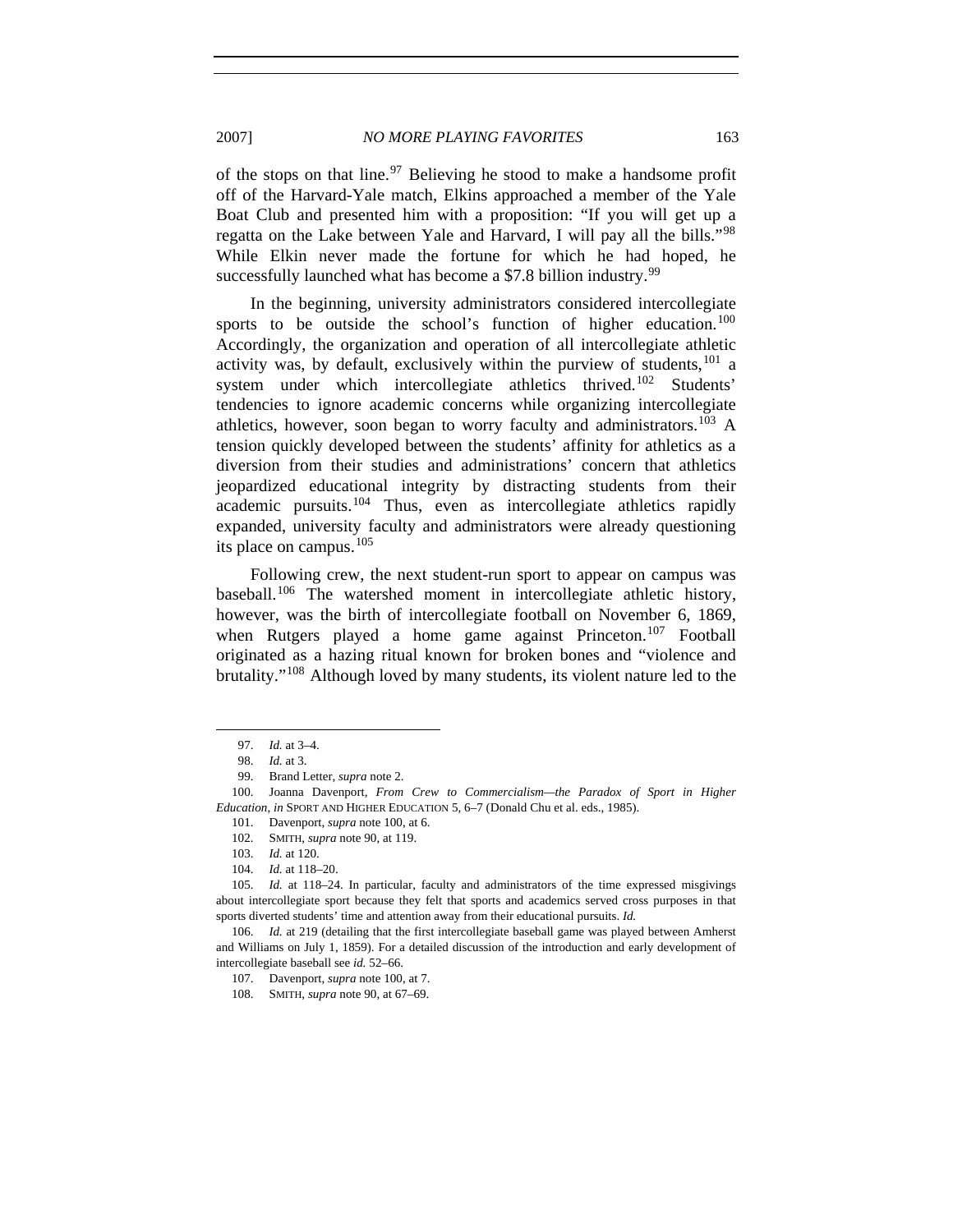game's abolition on many campuses.<sup>[109](#page-15-0)</sup> The students, however, were in control of intercollegiate athletics at the time, and thus, despite administrators' protests, football was revived and soon became a mainstay in intercollegiate athletics.<sup>[110](#page-15-1)</sup> The lack of an administrative presence resulted in the creation of many different sets of rules for the game, yet each shared the unifying characteristics of "bleeding hands, scarred limbs, and clogged breath."<sup>[111](#page-15-2)</sup> In the 1880s the introduction of strategic formations and "mass plays" only increased the brutality of the game.<sup>[112](#page-15-3)</sup> The dangers of participating had become serious; research conducted by a blue-ribbon committee in 1894 revealed that at least 20 percent of ex-players had suffered some permanent injury.<sup>[113](#page-15-4)</sup>

At this point, many administrators again sought to ban football on campuses by declaring it hostile to the educational mission of the institutions the teams purported to represent; those not advocating abolition demanded reform.<sup>[114](#page-15-5)</sup> All the same, administrators continued to be hamstrung by the fact that intercollegiate athletics was a student-run enterprise. By 1905, football had reached a crisis point: in that year alone, eighteen players had been killed and 143 seriously injured during participation in football games.<sup>[115](#page-15-6)</sup> President Roosevelt summoned representatives from Harvard, Yale, and Princeton and charged them with the task of reforming football.<sup>[116](#page-15-7)</sup> In response, thirty institutional representatives gathered in New York and formed the Intercollegiate Athletic Association of the United States—its name would change to the National Collegiate Athletic Association in 1910.<sup>[117](#page-15-8)</sup> The NCAA stated that its founding purpose was the national supervision of intercollegiate

<span id="page-15-0"></span><sup>109.</sup> *Id.* "The faculty banned football for periods at a number of schools, including Brown, Williams, Yale, and West Point," while "[a]t Harvard the annual 'Bloody Monday' contest on the first day of each fall term became such a ferocious meeting of the college new-comers and the cocky sophomores that the faculty banned the annual battle in 1860." *Id.* at 68–69.

<sup>110.</sup> *Id.* at 69.

<span id="page-15-2"></span><span id="page-15-1"></span><sup>111.</sup> *Id.* Yale football players developed a reputation for a particularly rough style of play by striking fallen players with their knees and hitting others with a closed fist, the latter of which being generally permissible under most versions of the rules, provided that it was limited to three or fewer times. *Id.* at 89.

<span id="page-15-4"></span><span id="page-15-3"></span><sup>112.</sup> *Id.* at 88–94. The introduction of the "Flying Wedge" by Harvard in 1892 was a sensation that spurred even greater violence. The tactic was developed by a Boston businessman named Lorin F. Deland, who was neither a Harvard graduate, nor a fan of football, but rather a student of military history who adapted Napoleon's first principal on the concentration of force into a deadly football formation. *Id.* at 90–92.

<sup>113.</sup> *Id.* at 93.

<span id="page-15-5"></span><sup>114.</sup> *Id.* at 131.

<span id="page-15-6"></span><sup>115.</sup> Davenport, *supra* note 100, at 7.

<span id="page-15-7"></span><sup>116.</sup> *Id.*

<span id="page-15-8"></span><sup>117.</sup> *Id.* at 8.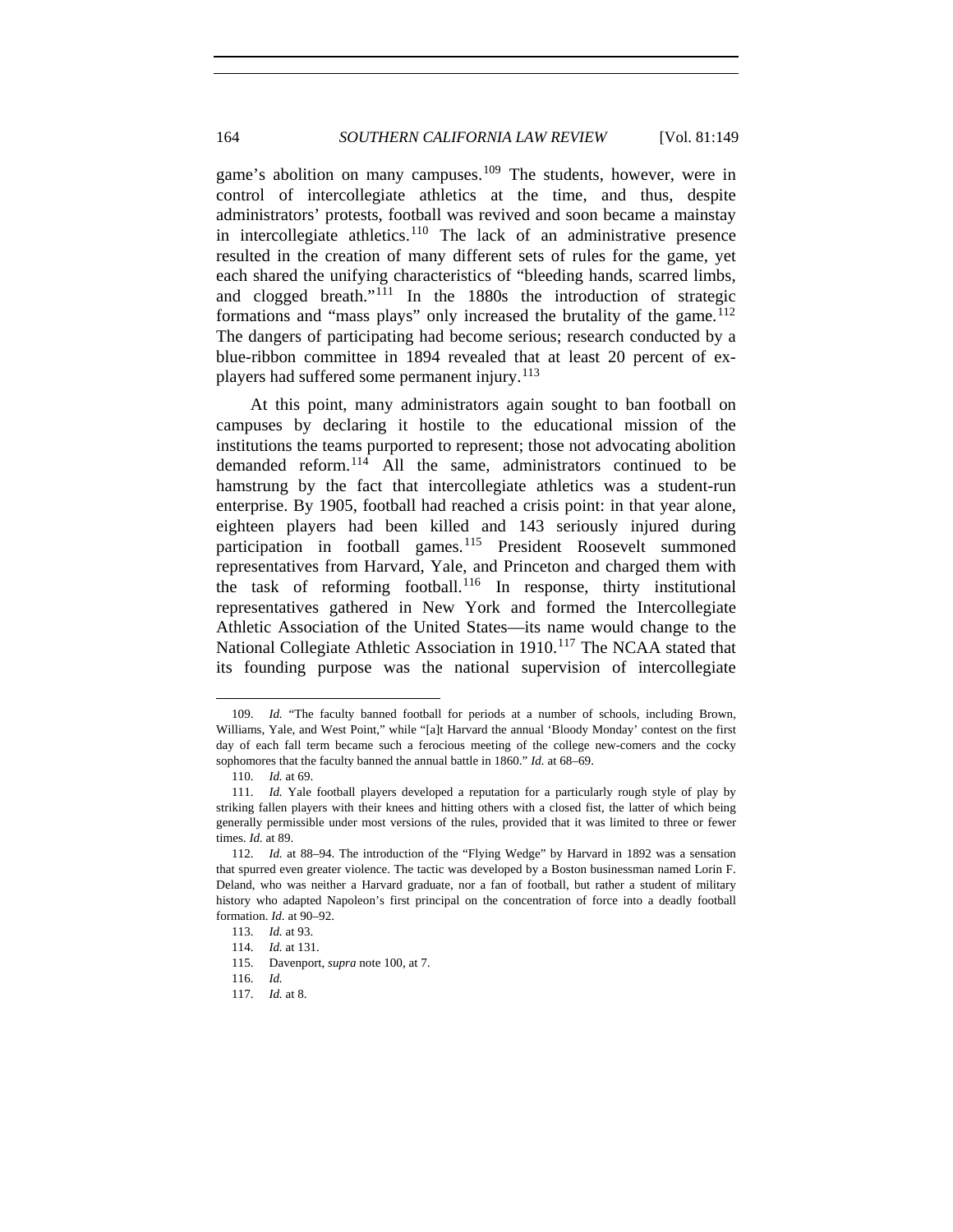athletics "in order that the athletic activities in the colleges and universities of the United States may be maintained on an ethical plane in keeping with the dignity and high purpose of education."[118](#page-16-0)

The creation of the NCAA signaled university administrations' newfound desire to supervise and control the activities they had once found threatening.[119](#page-16-1) To effectuate their control, universities established departments of physical education and integrated intercollegiate sports into these departments.<sup>[120](#page-16-2)</sup> Yet, the integration of intercollegiate athletics into physical education departments created a new set of problems: collegiate athletics now received university funding, which facilitated commercialization on a scale previously unimaginable.<sup>[121](#page-16-3)</sup> By 1929, the Carnegie Commission released a report entitled *American College Athletics* in which it concluded:

In the United States the composite institution called a university is doubtless still an intellectual agency. But it is also a social, a commercial, and an athletic agency, and these activities have in recent years appreciably overshadowed the intellectual life for which the university is assumed to exist . . . . The question is not so much whether athletics in their present form should be fostered by the university, but how fully can a university that fosters professional athletics discharge its primary function.<sup>[122](#page-16-4)</sup>

The Carnegie Commission's report generated discussion but resulted in no significant progress or reform.<sup>[123](#page-16-5)</sup>

Naturally, the integration of athletic programs into physical education departments was not solely responsible for the increasing influence of commerce on intercollegiate athletics.<sup>[124](#page-16-6)</sup> Another contributing factor was

<sup>118.</sup> *Id.*

<span id="page-16-2"></span><span id="page-16-1"></span><span id="page-16-0"></span><sup>119.</sup> *See* Allen Guttmann, *The Anomaly of Intercollegiate Athletics*, *in* RETHINKING COLLEGE ATHLETICS, *supra* note 1, at 17, 18–19.

<sup>120.</sup> *Id.* at 19.

<sup>121.</sup> Davenport, *supra* note 100, at 9.

<sup>122.</sup> Guttmann, *supra* note 119, at 20.

<span id="page-16-5"></span><span id="page-16-4"></span><span id="page-16-3"></span><sup>123.</sup> JAMES J. DUDERSTADT, INTERCOLLEGIATE ATHLETICS AND THE AMERICAN UNIVERSITY: A UNIVERSITY PRESIDENT'S PERSPECTIVE 72 (2000). Almost ten years after the Carnegie Commission report, in 1938, the president of the University of Chicago, Robert M. Hutchins, commented on what he felt was the worsening situation of intercollegiate athletics stating that "a college which is interested in producing professional athletes is not an educational institution." Guttmann, *supra* note 119, at 20–21. The next year, Hutchins withdrew the University of Chicago football team from intercollegiate competition. *Id.* at 21.

<span id="page-16-6"></span><sup>124.</sup> In fact, in the late 1950s, a sign that intercollegiate athletics were becoming increasingly commercial was the movement to separate athletic programs from physical education departments; coaches no longer supported the farce that they were an educational presence on campus and realized that they could make much more money separate from educational departments. Davenport, *supra* note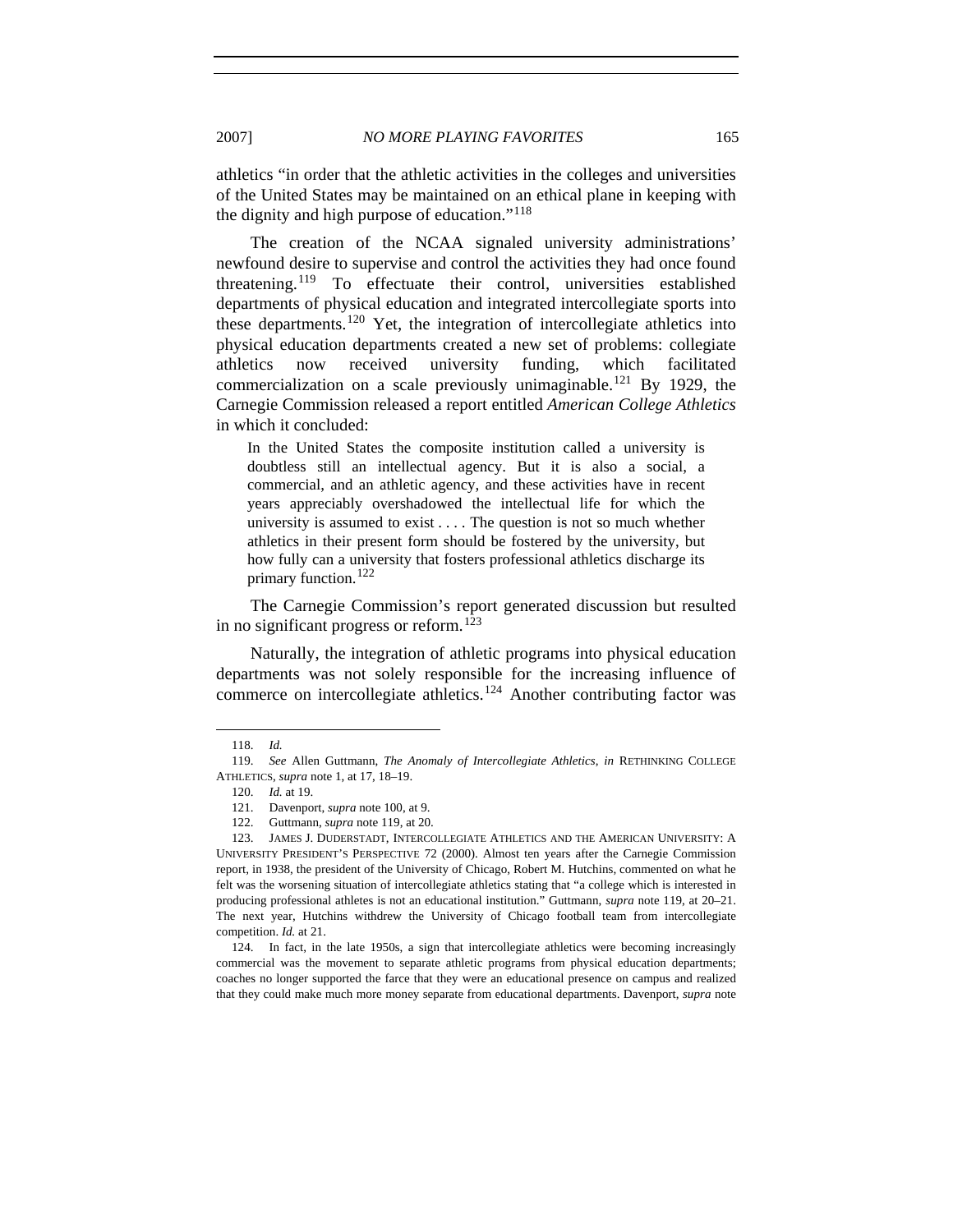the development of commercial radio in the early 1920s, which rocketed intercollegiate football to national popularity.<sup>[125](#page-17-0)</sup> It was television, however, that would truly commercialize intercollegiate athletics.

At first, neither the NCAA nor the athletic programs wanted football games to be televised because they believed it would hurt ticket sales for the games.[126](#page-17-1) Broadcasting intercollegiate sporting events, however, presented a very lucrative opportunity to both the athletic departments and networks, as the majority of production costs were already "borne by the institutions themselves or subsidized by ticket sales."<sup>[127](#page-17-2)</sup> Moreover, television networks quickly realized that they could develop massive nationwide audiences by marketing college sports in the exact same way as other commercial activities: generating hype, airing sensationalistic announcers, and staging increasingly spectacular events.<sup>[128](#page-17-3)</sup> As the commercial possibilities became increasingly apparent to the athletic programs, they reversed their original position and televising games became routine.<sup>[129](#page-17-4)</sup> By the 1960s and 1970s, television had transformed what had started as a spectator event into mass entertainment on a national scale. $130$ 

The commercial potential for televising intercollegiate athletic events hit the big-time in 1989 when Columbia Broadcasting System ("CBS") paid \$1 billion in exchange for exclusive broadcast rights to the NCAA basketball tournament.<sup>[131](#page-17-6)</sup> The CBS-NCAA broadcasting contract not only launched the commercial value of intercollegiate athletics to new heights, but also furnished the NCAA with significant revenue. This revenue in turn granted the organization considerable influence over the governance of intercollegiate athletics.<sup>[132](#page-17-7)</sup> Not wanting to miss out on the gold rush, all of the major athletic departments quickly entered broadcasting contracts for their football and basketball programs.<sup>[133](#page-17-8)</sup> This created a surplus of programmable entertainment, which, coupled with the advent of cable and

l

131. *Id.* at 75.

<span id="page-17-8"></span><span id="page-17-7"></span><span id="page-17-6"></span><span id="page-17-5"></span><span id="page-17-4"></span><span id="page-17-3"></span>132. *Id.* The NCAA's accumulation of power through its contract with CBS follows "the golden rule of college sports: whoever gets the gold makes the rules." *Id.*

133. *See id.*

<sup>100,</sup> at 12.

<span id="page-17-2"></span><span id="page-17-1"></span><span id="page-17-0"></span><sup>125.</sup> DUDERSTADT, *supra* note 123, at 71–72. The first coast-to-coast broadcast was the 1927 Rose Bowl, in which the University of Alabama played against Stanford University. The result was a tie.

<sup>126.</sup> Davenport, *supra* note 100, at 12.

<sup>127.</sup> DUDERSTADT, *supra* note 123, at 73.

<sup>128.</sup> *Id.*

<sup>129.</sup> Davenport, *supra* note 100, at 12.

<sup>130.</sup> DUDERSTADT, *supra* note 123, at 73.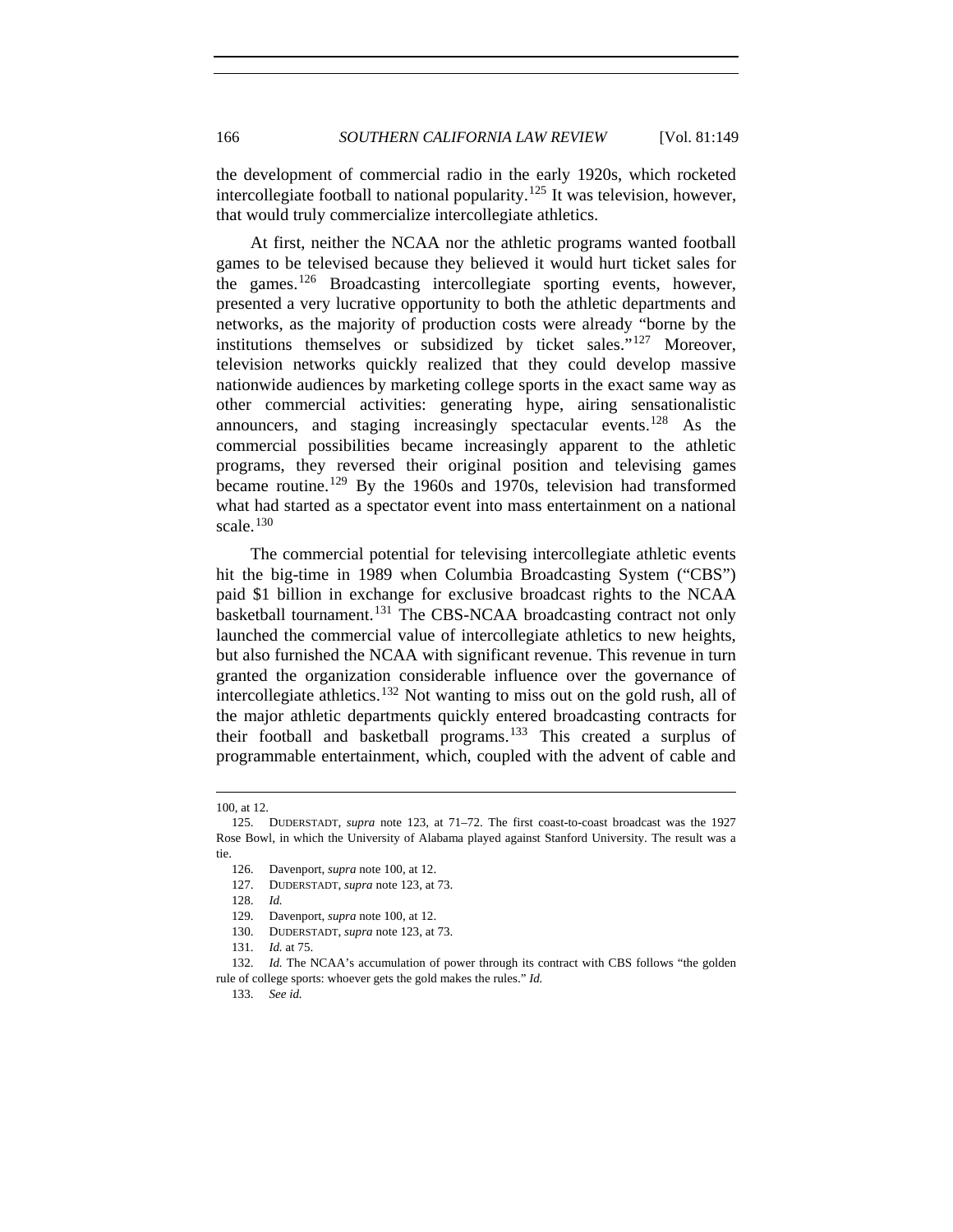the Entertainment and Sports Programming Network ("ESPN"), increased the influence of commercial pressures. Intercollegiate football and basketball games were soon scheduled on all days of the week and during all times of the day and night to satiate the ravenous consumer demand for athletic entertainment.<sup>[134](#page-18-0)</sup>

# B. CONTEMPORARY INTERCOLLEGIATE ATHLETICS—SPORTS, ACADEMICS AND COMMERCE

In 1989, the Knight Commission on Intercollegiate Athletics, a progressive organization advocating reform, commissioned its first report to investigate the state of college sports following the proliferation of widely publicized intercollegiate athletic scandals during the 1980s.<sup>[135](#page-18-1)</sup> Perhaps unsurprisingly, the report portrayed intercollegiate athletics in a negative light; it did, however, claim that reform was possible.<sup>[136](#page-18-2)</sup> Ten years later, in 2001, the Knight Commission released a follow-up report to assess the current state of intercollegiate athletics. This report concluded:

After digesting the extensive testimony offered over some six months, the Commission is forced to reiterate its earlier conclusion that 'at their worst, big-time college athletics appear to have lost their bearings.' Athletics continue to 'threaten to overwhelm the universities in whose name they were established.' Indeed, we must report that the threat has grown rather than diminished. More sweeping measures are imperative to halt the erosion of traditional educational value in college sports.<sup>[137](#page-18-3)</sup>

The Knight Commission was one of the first, but certainly not the last, to expose the tension between the educational integrity of the university and the commercial success of the athletic department that is created when the often separate worlds of sports, academics, and commerce are combined. An examination of athletic departments' commercial and academic environments will reveal the complicated interplay between these three driving forces of college sports.

1. The Commercial Environment

A focus on winning was apparent as early as the crew matches

<sup>134.</sup> *See id.*

<span id="page-18-1"></span><span id="page-18-0"></span><sup>135.</sup> KNIGHT FOUND. COMM'N ON INTERCOLLEGIATE ATHLETICS, A CALL TO ACTION: RECONNECTING COLLEGE SPORTS AND HIGHER EDUCATION 8–9 (2001) [hereinafter A CALL TO ACTION] ("It was small wonder that eight out of 10 Americans questioned in a Louis Harris poll in 1989 agreed that intercollegiate sports had spun out of control.").

<span id="page-18-3"></span><span id="page-18-2"></span><sup>136.</sup> *See* KNIGHT FOUND. COMM'N ON INTERCOLLEGIATE ATHLETICS, KEEPING FAITH WITH THE STUDENT ATHLETE: A NEW MODEL FOR INTERCOLLEGIATE ATHLETICS 17, 21–23 (1991).

<sup>137.</sup> A CALL TO ACTION, *supra* note 135, at 11.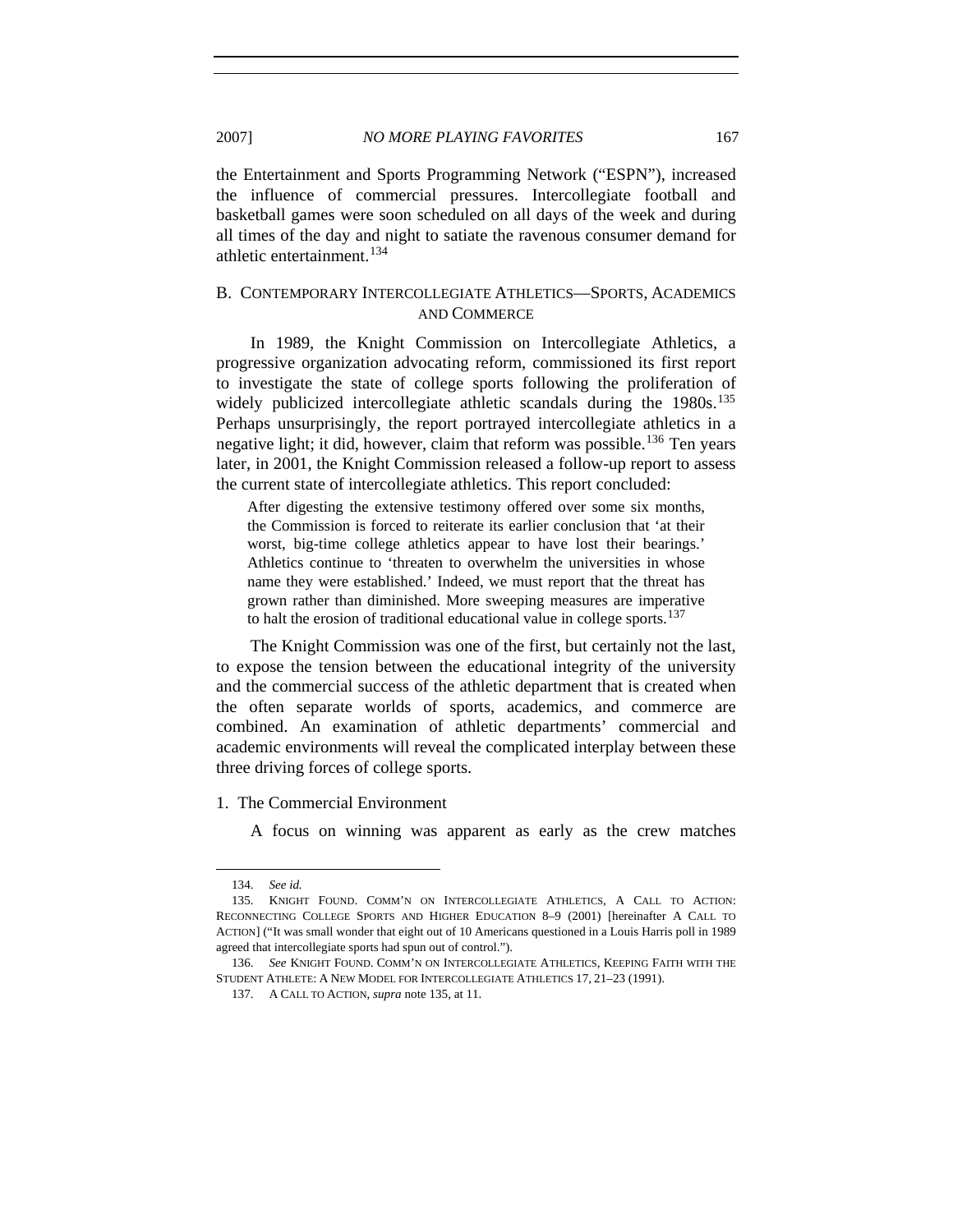between Harvard and Yale.<sup>[138](#page-19-0)</sup> Even during the formative years of football, programs hired professional coaches, recruited students for their athletic prowess, and turned an occasional blind eye to educational misconduct in order to increase their chances of winning.<sup>[139](#page-19-1)</sup> The contemporary pursuit of athletic success, however, has become intertwined with the pursuit of revenue. An examination of the contemporary commercial environment in intercollegiate athletics reveals the extent to which commercial factors influence the decisions of athletic departments.

To start, most universities interact with athletic departments at an arm's length, labeling them as "auxiliary activities" and making them responsible for funding themselves.<sup>[140](#page-19-2)</sup> While a decentralized structure is typical of the modern university, the separate bodies within an institution usually possess control mechanisms—that is, checks and balances—over one another.<sup>[141](#page-19-3)</sup> Most universities, however, allow their athletic departments to operate independently of these controls, instead making the university president their sole constraint.<sup>[142](#page-19-4)</sup> Yet, the day-to-day authority of the president is typically delegated to the head of the athletic department: the athletic director.<sup>[143](#page-19-5)</sup> Consequently, most athletic departments are free to conduct themselves in whatever manner they see fit. This independent structure has often fostered the development of insulated athletic cultures that are separate from, and sometimes expressly at odds with, the academic core of the university.[144](#page-19-6)

Winning has become synonymous with generating revenue within the present commercial environment of intercollegiate athletics. In 2002, CBS paid \$6.2 billon for the exclusive rights to the NCAA men's basketball tournament until 2013.<sup>[145](#page-19-7)</sup> The NCAA distributes the money from this deal to the athletic programs that participate in the tournament at \$780,000 per

<sup>138.</sup> *See* SMITH, *supra* note 90, at 34–37.

<span id="page-19-1"></span><span id="page-19-0"></span><sup>139.</sup> *See id.* at 71, 147–64 (explaining that one of the athletes who took part in the 1869 Princeton–Rutgers football game had unexcused absences disappear, and documenting "the rise of the professional coach"). *See also* WILLIAM G. BOWEN & SARAH A. LEVIN, RECLAIMING THE GAME: COLLEGE SPORTS AND EDUCATIONAL VALUES 43 (2003) ("'Recruitment of college athletes is hardly new . . . the period from 1895 to 1905 saw student-players become player-students.'").

<span id="page-19-3"></span><span id="page-19-2"></span><sup>140.</sup> DUDERSTADT, *supra* note 123, at 87. In the 1970s the NCAA adopted a policy that a university "strives to finance its athletics programs insofar as possible from revenues generated by the program itself." Myles Brand, President, NCAA, State of the Association Address at the NCAA 99th Annual Convention (Jan. 8, 2005), *available at* http://www2.ncaa.org/portal/media\_and\_events/ press\_room/2005/january/20050108\_soa\_speech.html [hereinafter State of the Association Address].

<sup>141.</sup> DUDERSTADT, *supra* note 123, at 102.

<span id="page-19-4"></span><sup>142.</sup> *Id.*

<sup>143.</sup> *Id.* at 110.

<span id="page-19-6"></span><span id="page-19-5"></span><sup>144.</sup> *Id.* at 102.

<span id="page-19-7"></span><sup>145.</sup> A CALL TO ACTION, *supra* note 135, at 19.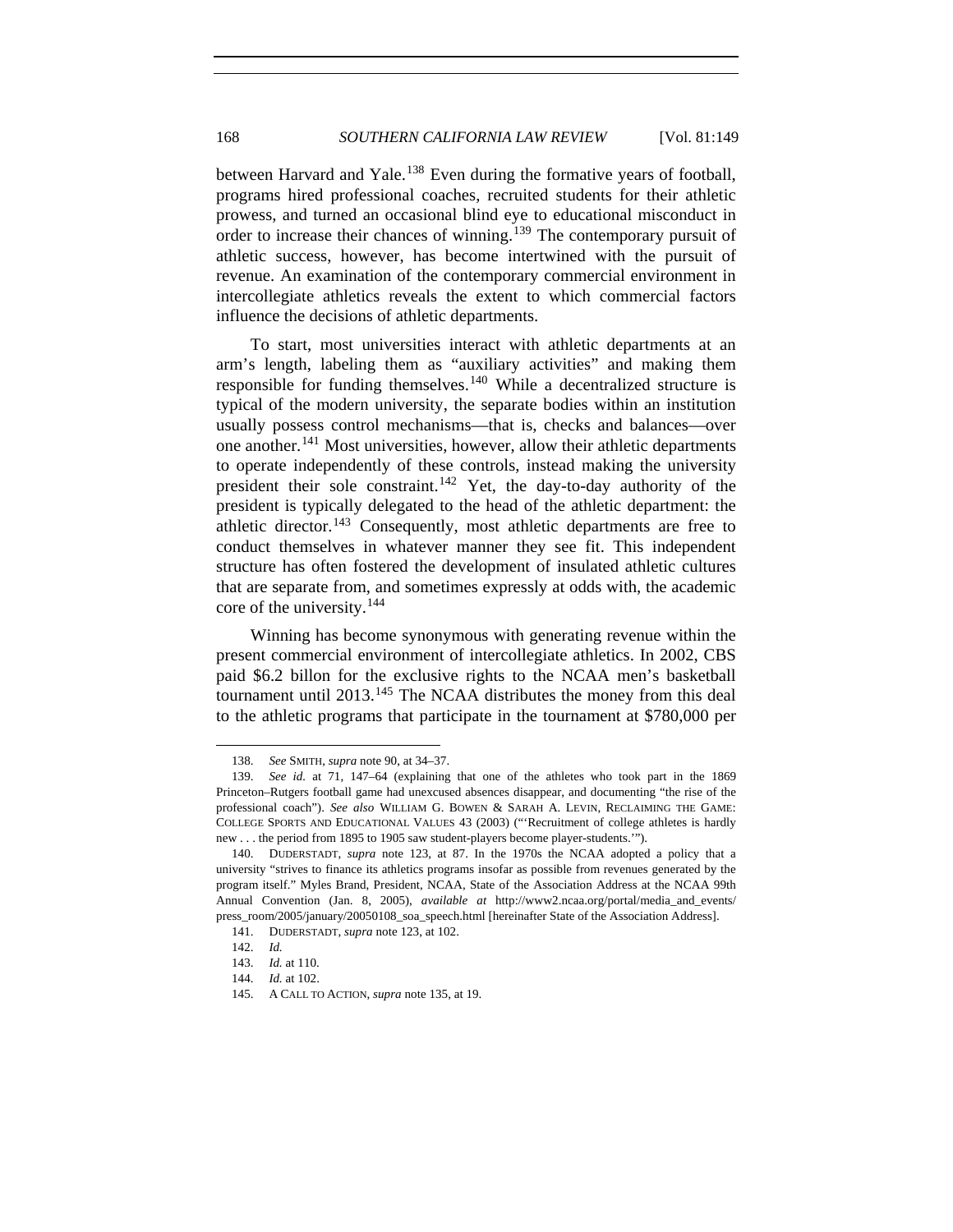win.<sup>[146](#page-20-0)</sup> The intercollegiate football equivalent of the NCAA tournament are the four—and as of 2006, five—post-season Bowl Championship Series ("BCS") bowl games.<sup>[147](#page-20-1)</sup> The American Broadcasting Company ("ABC") pays \$73.5 million annually for the rights to broadcast the BCS-sponsored Sugar, Orange, and Fiesta Bowls.<sup>[148](#page-20-2)</sup> In addition, ABC pays another \$30 million for rights to the fourth BCS-sponsored bowl, the Rose Bowl.<sup>[149](#page-20-3)</sup> Programs that participate in one of the four BCS bowl games receive payouts between \$14 million and \$17 million.<sup>[150](#page-20-4)</sup>

Of course, only the most successful programs make it to the NCAA tournament or a BCS bowl, prompting many athletic departments to go to great lengths to secure a competitive edge. In late 2006, the University of Alabama lured Nick Saban away from his position as head coach of the professional football team the Miami Dolphins by offering him \$4 million a year and a bonus of  $$800,000$  if he took the team to a bowl game.<sup>[151](#page-20-5)</sup> Reports from the same year indicate that more than thirty-five college coaches are paid over \$1 million by their universities.<sup>[152](#page-20-6)</sup> Several coaches

<sup>146.</sup> *Id.*

<span id="page-20-1"></span><span id="page-20-0"></span><sup>147.</sup> The first post-season bowl game was the Rose Bowl in 1902. Post-season play in intercollegiate football, however, would not be organized until 1994 when the NCAA, four Division I-A athletic conferences, ABC and CBS, formed the Bowl Alliance. Under the Bowl Alliance there were three bowls games—Fiesta, Orange, and Sugar—two of which would act as semi-finals and the third would be the championship "No. 1 v. No. 2" game. In 1996, the PAC-10 and Big Ten athletic conferences—who did not participate in the Bowl Alliance because they had their own championship in the Rose Bowl—decided to join the Bowl Alliance thereby creating the Bowl Championship Series. Under the Bowl Championship Series, the intercollegiate football championship game would rotate among the four BCS bowls. JOHN SANDBROOK, KNIGHT FOUND. COMM'N ON INTERCOLLEGIATE ATHLETICS, DIVISION I-A POSTSEASON FOOTBALL HISTORY AND STATUS § 1 (2004). In 2006, the BCS decided to stop rotating the "No. 1 v. No. 2" game among the four bowls, and created a fifth "championship" game.

<span id="page-20-3"></span><span id="page-20-2"></span><sup>148.</sup> Mike Steinberger, *US College Sports Graduate to Big Business*, FT.COM, Dec. 16, 2005, http://search.ft.com/ ftArticle?queryText=Mike+Steinberger&aje=true&id=051216007575&page=4.

<sup>149.</sup> *Id.*

<span id="page-20-4"></span><sup>150.</sup> *Id.* In the 2003–04 bowl season, participants in the four BCS bowl games collectively received a payout of \$117.2 million, more than triple the \$30.4 million payout of the 1994–95 season (the last year before the introduction of the Bowl Alliance). SANDBROOK, *supra* note 147, at § 4 tbls.4– 6.

<sup>151.</sup> Zimbalist, *supra* note 8.

<span id="page-20-6"></span><span id="page-20-5"></span><sup>152.</sup> Letter from Rep. Bill Thomas, Chairman, House Comm. on Ways and Means, to Myles Brand, President, NCAA (Oct. 2, 2006) [hereinafter Thomas Letter] (on file with author).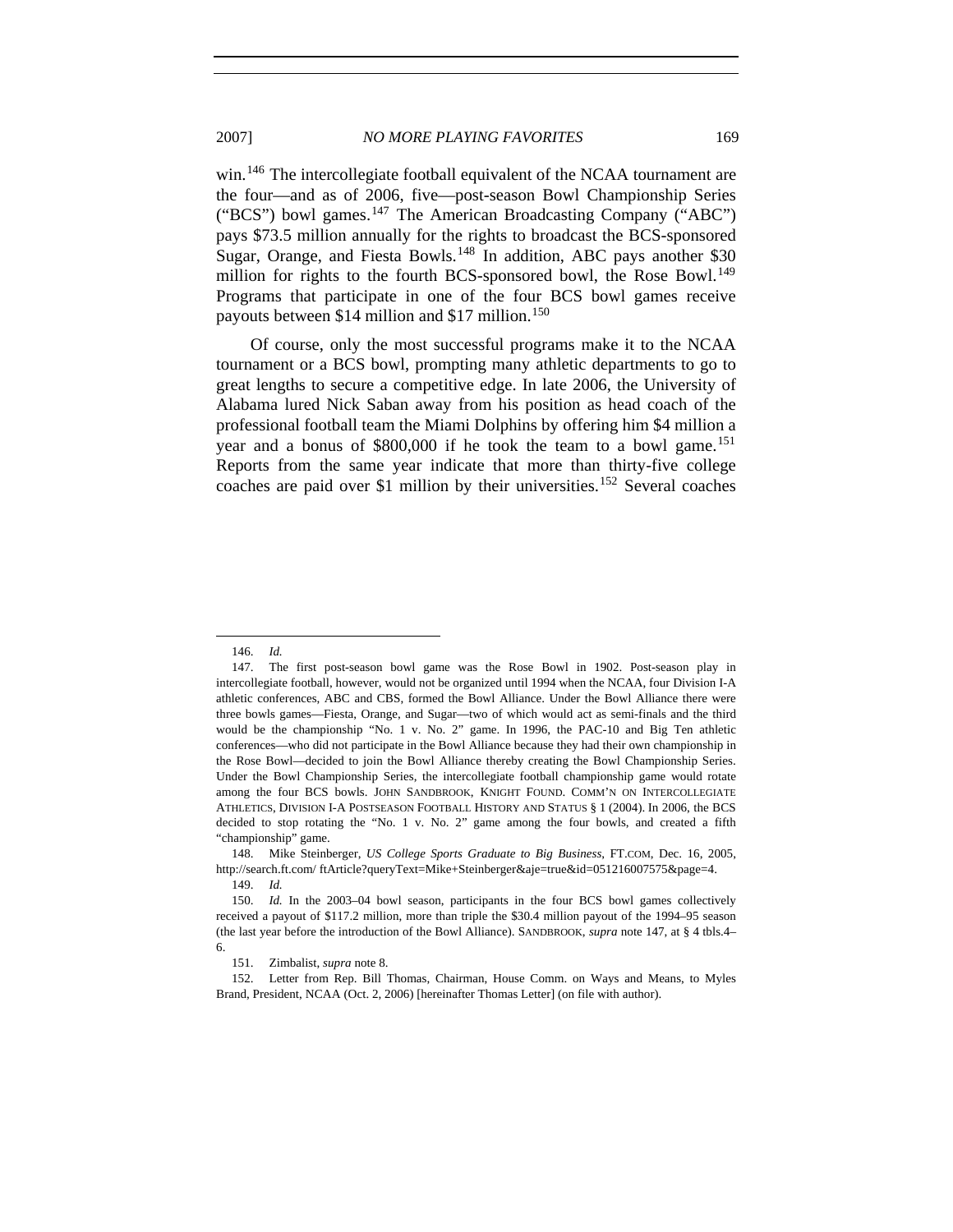have salaries nearly twice that.<sup>[153](#page-21-0)</sup> These salaries outstrip many times over what faculty and administrators earn.<sup>[154](#page-21-1)</sup> Moreover, these figures do not

<span id="page-21-0"></span>

| 153.              | As of November 16, 2006 the top ten intercollegiate football coaches earned the following: |              |                      |
|-------------------|--------------------------------------------------------------------------------------------|--------------|----------------------|
| Coach             | <i>Institution</i>                                                                         | Compensation | <b>Maximum Bonus</b> |
| <b>Bob Stoops</b> | Oklahoma University                                                                        | 3.45 million | 745,000              |
| Kirk Ferentz      | University of Iowa                                                                         | 2.84 million | 1 million            |
| Pete Carroll      | University<br>Southern<br>οf                                                               | 2.78 million | N/A                  |
|                   | California                                                                                 |              |                      |
| Mack Brown        | University of Texas, Austin                                                                | 2.66 million | 325,000              |
| Tommy Tuberville  | <b>Auburn University</b>                                                                   | 2.23 million | 716,154              |
| Phillip Fulmer    | University<br>Tennessee,<br>οf                                                             | 2.05 million | 250,000              |
|                   | Knoxville                                                                                  |              |                      |
| Jim Tressel       | <b>Ohio State University</b>                                                               | 2.01 million | 375,000              |
| Dennis Franchione | Texas A&M                                                                                  | 2.01 million | 350,000              |
| Frank Beamer      | Virginia Tech                                                                              | 2 million    | 407,500              |
| Al Groh           | University of Virginia                                                                     | 1.78 million | 940,000              |

Eleven more football coaches made between \$1.5 and 1.78 million before bonus. Jodi Upton & Steve Wieburg, *Contracts for College Coaches Cover More Than Salaries*, USA TODAY, Nov. 16, 2006, *available at* http://www.usatoday.com/sports/college/football/2006-11-16-coaches-salariescover\_x.htm. As of March 8, 2007, the top ten intercollegiate basketball coaches earned as follows:

| Coach                | <i>Institution</i>          | Compensation | Tournament Bonus |
|----------------------|-----------------------------|--------------|------------------|
| Tubby Smith          | University of Kentucky      | 2.19 million | 50,000           |
| Thad Matta           | Ohio State University       | 1.82 million | 260,000          |
| <b>Rick Bames</b>    | University of Texas, Austin | 1.8 million  | 225,000          |
| Tom Izzo             | Michigan State University   | 1.79 million | 176,844          |
| Tom Crean            | Marquette University        | 1.68 million | $^{0}$           |
| <b>Bill Self</b>     | University of Kansas        | 1.63 million | 200,000          |
| <b>Bill Calhoun</b>  | University of Connecticut   | 1.5 million  | 41,667           |
| Roy Williams         | University<br>North<br>οf   | 1.42 million | 43,333           |
|                      | Carolina                    |              |                  |
| Lute Olsen           | University of Arizona       | 1.42 million | 205,000          |
| <b>Billy Donovan</b> | University of Florida       | 1.38 million | 150,000          |
|                      |                             |              |                  |

Ten more basketball coaches make over \$1 million. Jodi Upton & Steve Wieburg, *Tournament Success Brings Financial Windfall for Coaches*, USA TODAY, Mar. 8, 2007, *available at* http://www.usatoday.com/sports/college/mensbasket ball/2007-03-08-coaches-salary-cover\_N.htm.

<span id="page-21-1"></span>154. In the academic year 2005–06, the average annual salary for teachers at all educational institutions, excluding medical schools, was \$70,333. *Average Salaries of Full-Time Faculty Members, 2005–6*, *in* CHRONICLES OF HIGHER EDUCATION 2006–7 ALMANAC 26, 26 (2007), *available at* http://chronicle.com/free/almanac/2006/index.htm. The average annual salary for professors was \$94,738. *Id.* Professors in legal studies have the highest average annual salary at \$136,634. *Average Faculty Salaries by Selected Fields and Rank at 4 Year Institutions, 2005–6*, *in* CHRONICLES OF HIGHER EDUCATION 2006–7 ALMANAC 27, 27 (2007), *available at* http://chronicle.com/free/almanac/2006/ index.htm. Executive Administrators in 2006–07 earned as follows: Chief Executive Administrators averaged \$275,000 per annum; Provosts averaged \$140,595; Deans of Arts and Sciences averaged \$121,942; and Associate Deans of Arts and Sciences averaged \$94,245. Audrey Williams June, *Administrators' Pay Rises 4%, Beating Inflation for the 10th Consecutive Year*, CHRON. OF HIGHER EDUC., Mar. 2, 2007, at A30, *available at* http:// chronicle.com/weekly/v53/i26/26a03001.htm. Midlevel Administrators in 2006–07 earned as follows: Chief Administrative Officers averaged \$129,875, and Chief Financial Officers averaged \$118,586. *Id.* As one university's provost summarized, his school spent more money hiring the head football coach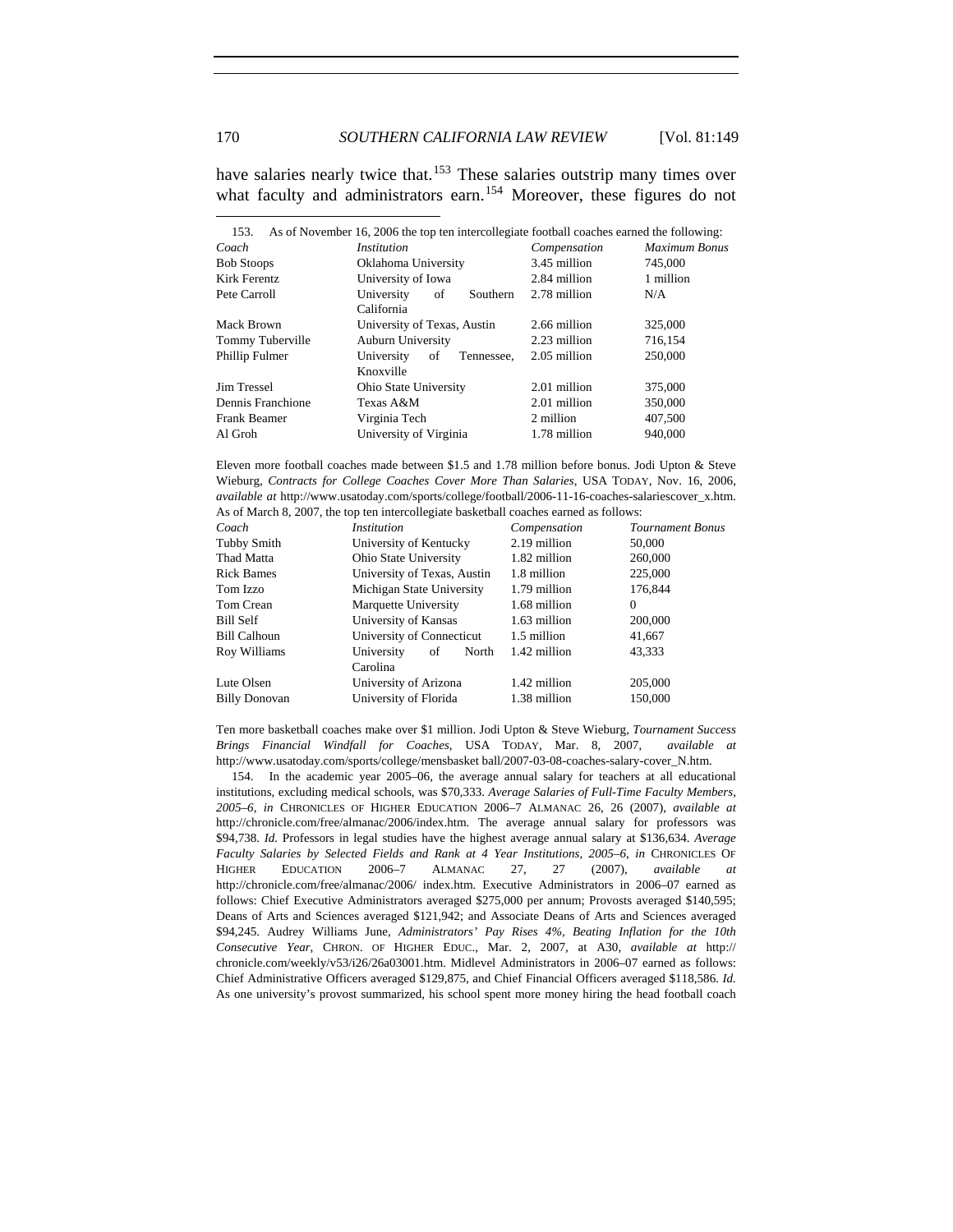include perks or bonuses that coaches receive from the university, nor do they include outside contracts—such as "shoe contracts"—which many coaches enter into for profit.[155](#page-22-0) The size and nature of intercollegiate coaches' compensation indicates that coaches are increasingly being valued on the same market as their professional counterparts.<sup>[156](#page-22-1)</sup>

The commercial transactions of intercollegiate athletics take place in a winner-take-all market, where only a few athletic departments can profit while the vast majority operate at a loss.<sup>[157](#page-22-2)</sup> Lured by the potential rewards of victory,[158](#page-22-3) and often suffering from "notoriously optimistic" estimates on how well they will perform relative to other programs, many athletic departments are willing to try their hand in the winner-take-all marketplace despite a low chance of economic success.<sup>[159](#page-22-4)</sup> Once they have entered this market, athletic departments face incentives to increase spending in order to beat competitor schools and thereby profit.<sup>[160](#page-22-5)</sup> Yet, because athletic departments at other universities face the same incentives to increase spending, the effects are self-canceling, and the anticipated positive result

l

than it did hiring five department heads—combined. A CALL TO ACTION, *supra* note 135, at 18.

<span id="page-22-0"></span><sup>155.</sup> Joyce E. Ackerbaum, *Do Coaches' Shoe Contracts Threaten Universities' Tax Exempt Status?*, 13 U. MIAMI ENT. & SPORTS L. REV. 155, 155–56 (1996) (citations omitted) ("The term 'shoe contracts' refers to the lucrative endorsement deals that coaches have with various shoe manufacturers, such as Nike, Reebok, and Converse. Generally, the shoe contracts are negotiated directly between the coach and the shoe company. The company agrees to pay the coach a certain sum of money as a consultant, and provides a supply of shoes, clothes, and gym bags in exchange for the coach's team players wearing the shoes.").

<span id="page-22-1"></span><sup>156.</sup> *See* Zimbalist, *supra* note 8 (explaining that the University of Alabama, in essence, outbid the Miami Dolphins for their head coach Nick Saban). Some athletic directors defend coaches' astronomical compensation by arguing that successful coaches generate millions in revenue. *But see* discussion *infra* Part IV.A.2.

<span id="page-22-2"></span><sup>157.</sup> ROBERT H. FRANK, KNIGHT FOUND. COMM'N ON INTERCOLLEGIATE ATHLETICS, CHALLENGING THE MYTH: A REVIEW OF THE LINKS AMONG COLLEGE ATHLETIC SUCCESS, STUDENT QUALITY, AND DONATIONS 4 (2004). How winner-take-all markets work is best explained through a game devised by economist Martin Shubik: to start, an auctioneer offers some amount of money—say, \$20—to the highest bidder. Each successive bid must exceed the previous one by a specified amount say, 50 cents. Once the auction comes to a close, however, both the highest and the second-highest bidders must pay their bids; the highest bidder then gets the \$20 bill and the second highest bidder gets nothing. A pattern almost always emerges: when the bidding approaches \$20, there is a pause as the second bidder, at \$19.50, is reluctant to offer \$20.50. Yet, if he drops out, he will lose \$19.50 for sure, and if he offers \$20.50 and wins, he will lose only 50 cents. Thus, if there is even a small chance he can win, it makes sense to continue. The bidding frequently reaches \$50 before someone finally yields in frustration. *Id.* at 5–6.

<span id="page-22-5"></span><span id="page-22-4"></span><span id="page-22-3"></span><sup>158.</sup> DUDERSTADT, *supra* note 123, at 133 (citing RICHARD G. SHEEHAN, KEEPING SCORE: THE ECONOMICS OF BIG TIME SPORTS (1996)) ("In terms of their revenue-generating capacity, three college football teams, Michigan, Notre Dame, and Florida, are more valuable than most professional football franchises.").

<sup>159.</sup> *See* FRANK, *supra* note 157, at 8.

<sup>160.</sup> *See id.* at 10.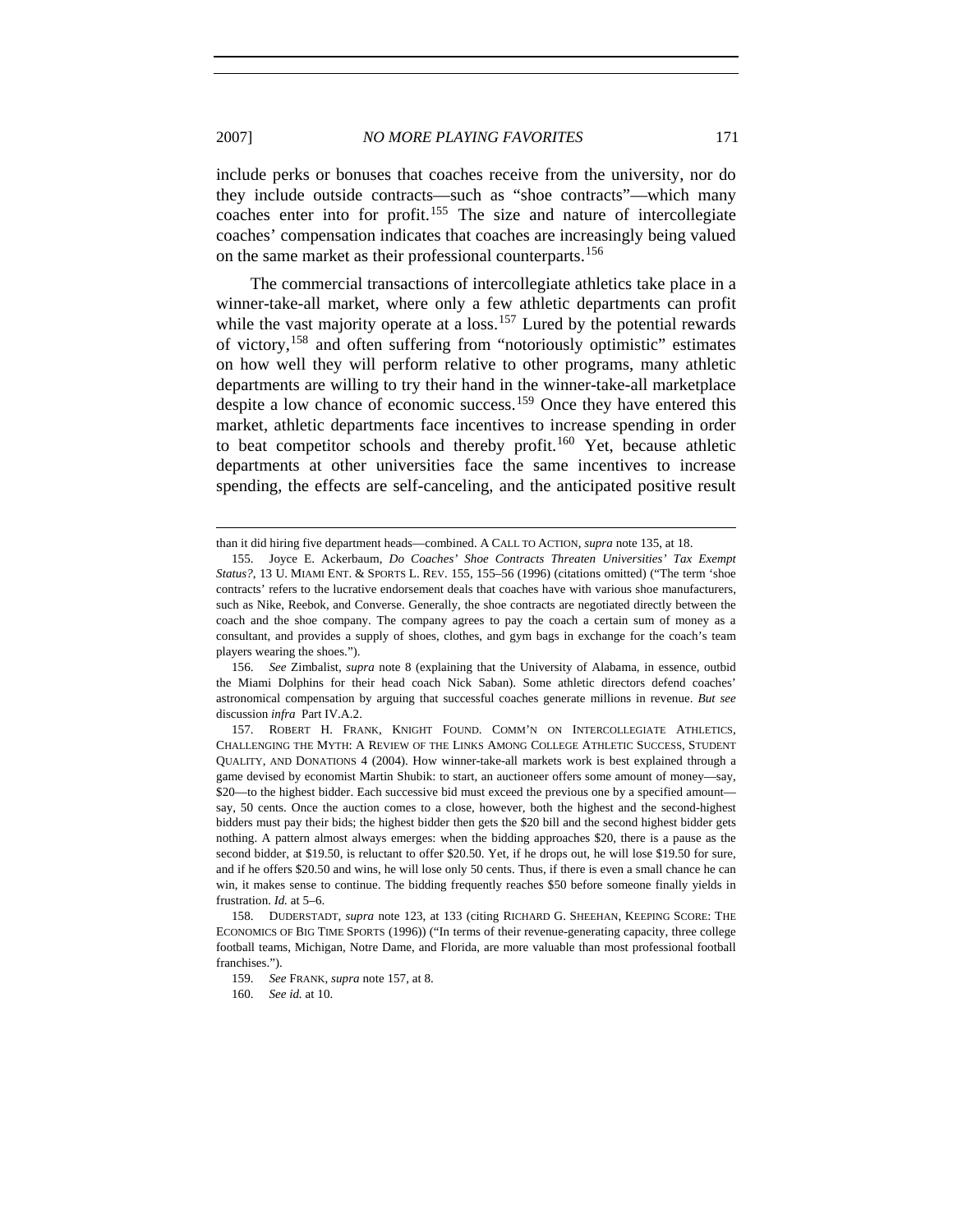is often never realized.<sup>[161](#page-23-0)</sup> The result has been an intercollegiate arms race with no apparent limit.<sup>[162](#page-23-1)</sup>

# 2. The Academic Environment

A maxim of intercollegiate coaching is that "the best way to assure competitive success is to attract great players."<sup>[163](#page-23-2)</sup> Yet, there are simply not enough prospective student-athletes who excel at both academics and athletics to fill the basketball and football rosters at all of the 327 NCAA Division I-A institutions with "great players."<sup>[164](#page-23-3)</sup> Thus, coaches for the "revenue" sports of basketball and football will often recruit and admit student-athletes who do not meet the same academic criteria as the rest of the student body.<sup>[165](#page-23-4)</sup> These coaches circumvent the formal admissions process through "wild card" slots, which permit them to guarantee admission for an exceptional athlete who fails to meet the university's academic standard.[166](#page-23-5) Although the majority of NCAA Division I-A

<span id="page-23-0"></span><sup>161.</sup> *Id.* at 10–11. S*ee* JONATHAN M. ORSZAG & PETER R. ORSZAG, NCAA, THE EMPIRICAL EFFECTS OF COLLEGIATE ATHLETICS: AN UPDATE 6 (2005) (concluding that increased operating expenditures on intercollegiate football or basketball have no statistical relationship to increases in winning).

<span id="page-23-1"></span><sup>162.</sup> FRANK, *supra* note 157, at 11. *But see* ORSZAG & ORSZAG, *supra* note 161, at 8 (reporting that the hypothesis that football and basketball exhibit an "arms race" in which increased operating expenditures at one school are associated with increases at other schools is not statistically proven). At a number of universities the pressure to win can also be attributed to bond-financed stadium construction. As available revenue increased, some athletic departments chose to invest their surplus revenue in facilities. This construction was typically financed by bonds, which were to be paid back by future athletics-generated revenue. Thus, in order to service the debt of these bonds, the department must continue to generate revenue by winning. As before, these departments become caught in an upward spiral of expenditure intended to ensure victory and increase necessary revenue. State of the Association Address, *supra* note 140.

<span id="page-23-2"></span><sup>163.</sup> BOWEN & LEVIN, *supra* note 139, at 43 (quoting Robert Malekoff, Division III Athletics: Issues and Challenges 9 (May 2002) (unpuplished paper, commissioned by the Andrew W. Mellon Foundation)).

<sup>164.</sup> DUDERSTADT, *supra* note 123, at 193.

<span id="page-23-4"></span><span id="page-23-3"></span><sup>165.</sup> *Id.* In response to the fact that 70 percent of the scholarship athletes at the University of California, Los Angeles were "special admits," Assistant Vice Chancellor Tom Lifka said, "[i]n order to be competitive in Division I-A athletics, you're going to have to have some flexibility compared to your normal admissions policy." He continues, "We need those students if we're going to be competitive in certain sports." Brent Schrotenboer, *Athletes Going to College Get 'Special' Treatment*, SAN DIEGO UNION-TRIB., Dec. 10, 2006, at C1, *available at* http://www.signonsandiego.com/sports/20061210- 9999-1s10specials.html.

<span id="page-23-5"></span><sup>166.</sup> DUDERSTADT, *supra* note 123, at 193–94. The College Board, an organization designed to assist college bound high school seniors in their application process and the designers of the Scholastic Aptitude Test ("SAT"), explains that "Wild Cards" are a "possible model" for college admissions that "might be used with other models to permit staff or faculty to admit a limited number of students on whatever basis they wish. This might be used for high-risk students who have impressed a staff member or a student with a particular talent but otherwise marginal credentials." GRETCHEN W. RIGOL, COLLEGE BOARD, ADMISSIONS DECISION-MAKING MODELS: HOW U.S. INSTITUTIONS OF HIGHER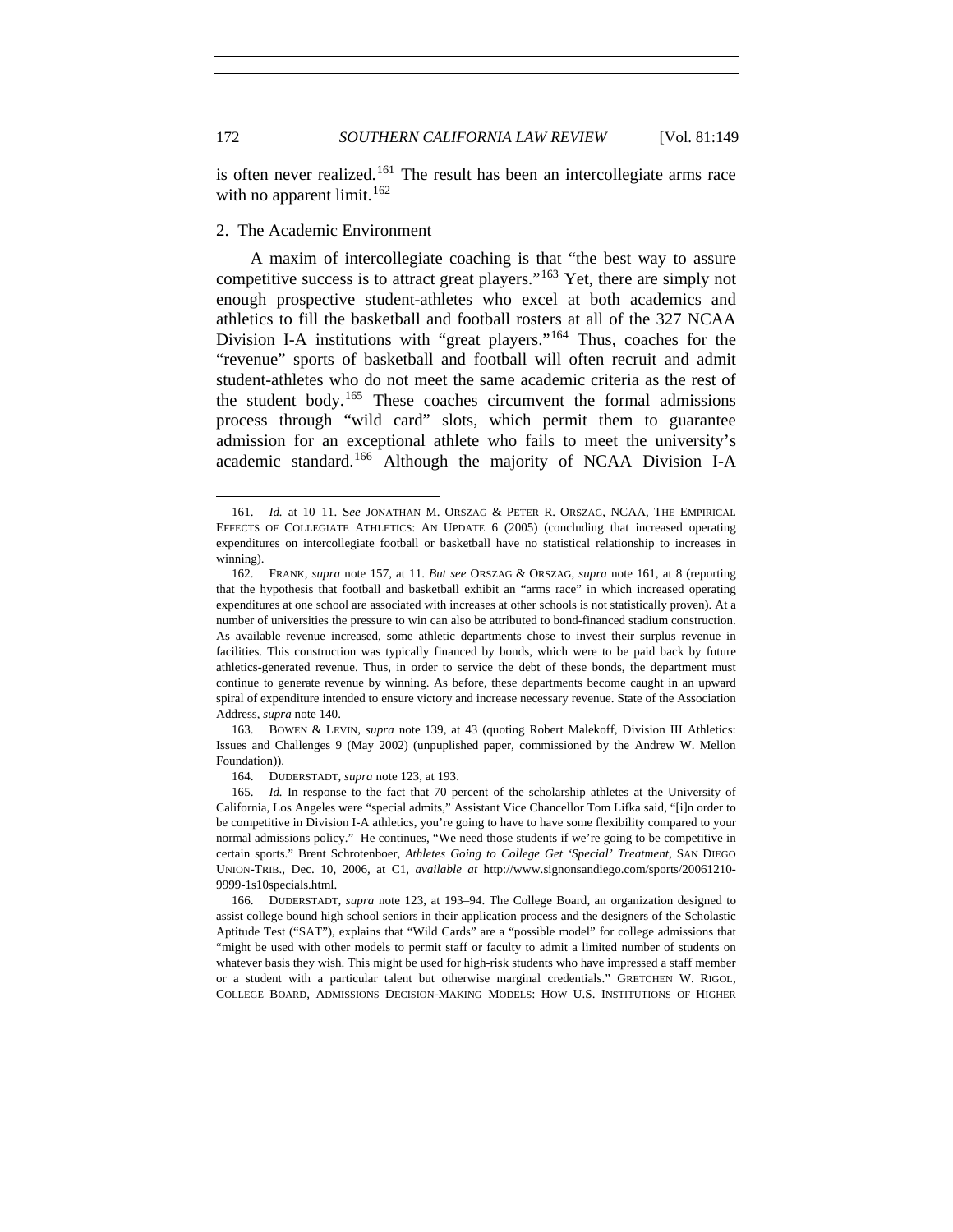schools "do not have highly competitive admissions" to begin with, dropping admissions standards even lower for student-athletes triggers an influx of academically substandard student-athletes into these universities.<sup>[167](#page-24-0)</sup>

In 1986, the NCAA passed Proposition 48 in an effort to reduce the academic inadequacy within intercollegiate athletics by instituting minimum requirements for Scholastic Aptitude Test ("SAT") scores and grade point averages ("GPAs").<sup>[168](#page-24-1)</sup> Six years later, the NCAA raised these minimums to require all incoming student-athletes to have an SAT score of 820 or higher and a high school GPA in core academic courses of 2.5 or higher.<sup>[169](#page-24-2)</sup> The cut-offs remain at this level today. A report released by the NCAA in 2001 stated that incoming student-athletes in men's revenue sports had a median high school GPA of 2.98 and a median SAT score of 1009 in 1998.[170](#page-24-3) Empirical and anecdotal evidence, however, suggests that many of the more competitive and successful revenue programs in Division I-A have SAT scores and GPAs significantly below the NCAA's aggregated average.<sup>[171](#page-24-4)</sup>

169. DUDERSTADT, *supra* note 123, at 194.

l

EDUCATION SELECT UNDERGRADATE STUDENTS 45 (2003).

<span id="page-24-0"></span><sup>167.</sup> DUDERSTADT, *supra* note 123, at 194. *Cf.* Michael T. Maloney & Robert E. McCormick, *An Examination of the Role That Intercollegiate Athletic Participation Plays in Academic Achievement: Athlete's Feats in the Classroom*, 28 J. OF HUM. RESOURCES 555, 569 (1993) (presenting data that student-athletes typically enter with academic backgrounds inferior to those of the general student body).

<span id="page-24-1"></span><sup>168.</sup> DUDERSTADT, *supra* note 123, at 194. African-American student-athletes challenged Proposition 48 on grounds that reliance on these standardized test scores had a disparate impact on racial minorities and was therefore impermissible under title VI. The student-athletes initially received summary judgment from the trial court, but the appeals court reversed and remanded to the trial court, which then entered a judgment for the NCAA. Cureton v. NCAA, 198 F.3d 107, 118 (3d Cir. 1999). *See generally Title VI*—*Third Circuit Upholds Viability of Standardized Test Scores as a Component of Freshman Athletic Eligibility Requirements*, 114 HARV. L. REV. 947 (2001).

<span id="page-24-3"></span><span id="page-24-2"></span><sup>170.</sup> COREY BRAY, NCAA, ACADEMIC CHARACTERISTICS BY SPORT GROUP OF DIVISION I RECRUITS IN THE 1997 AND 1998 NCAA INITIAL-ELIGIBILITY CLEARINGHOUSE 23 tbl.3b & 24 tbl.4b (2001). A 2007 study of SAT scores' predictive validity for freshman grades by the College Board reports that 61 percent of students scoring 900–1000 on their SATs obtain a freshman GPA below 2.7, and 22 percent have a first year GPA below 2.0. JENNIFER L. KORBIN, COLLEGE BOARD, DETERMINING SAT BENCHMARKS FOR COLLEGE READINESS 3 tbl.1a (2007). This study did not distinguish between student-athletes and ordinary freshmen, and thus, failed to account for the very different time commitments of a revenue program student-athlete, which would most likely decrease their freshman GPA even more. *Cf.* Dean A. Purdy, D. Stanley Eitzen & Rick Hufnagel, *Are Athletes Also Students? The Educational Attainment of College Athletes*, *in* SPORT AND HIGHER EDUCATION, *supra* note 100, at 221, 231 (proposing that student-athletes in male revenue sports have a relatively lower probability of receiving an education because of the excessive time demands of varsity athletics both during and between seasons).

<span id="page-24-4"></span><sup>171.</sup> *See, e.g.*, Maloney & McCormick, *supra* note 167, at 569 (providing evidence of significantly lower GPAs for student-athletes playing basketball and football); Thomas G. Palaima, *The Real Price of College Sports*, CHRON. OF HIGHER EDUC., Nov. 17, 2006, at B12 (stating that in 2005–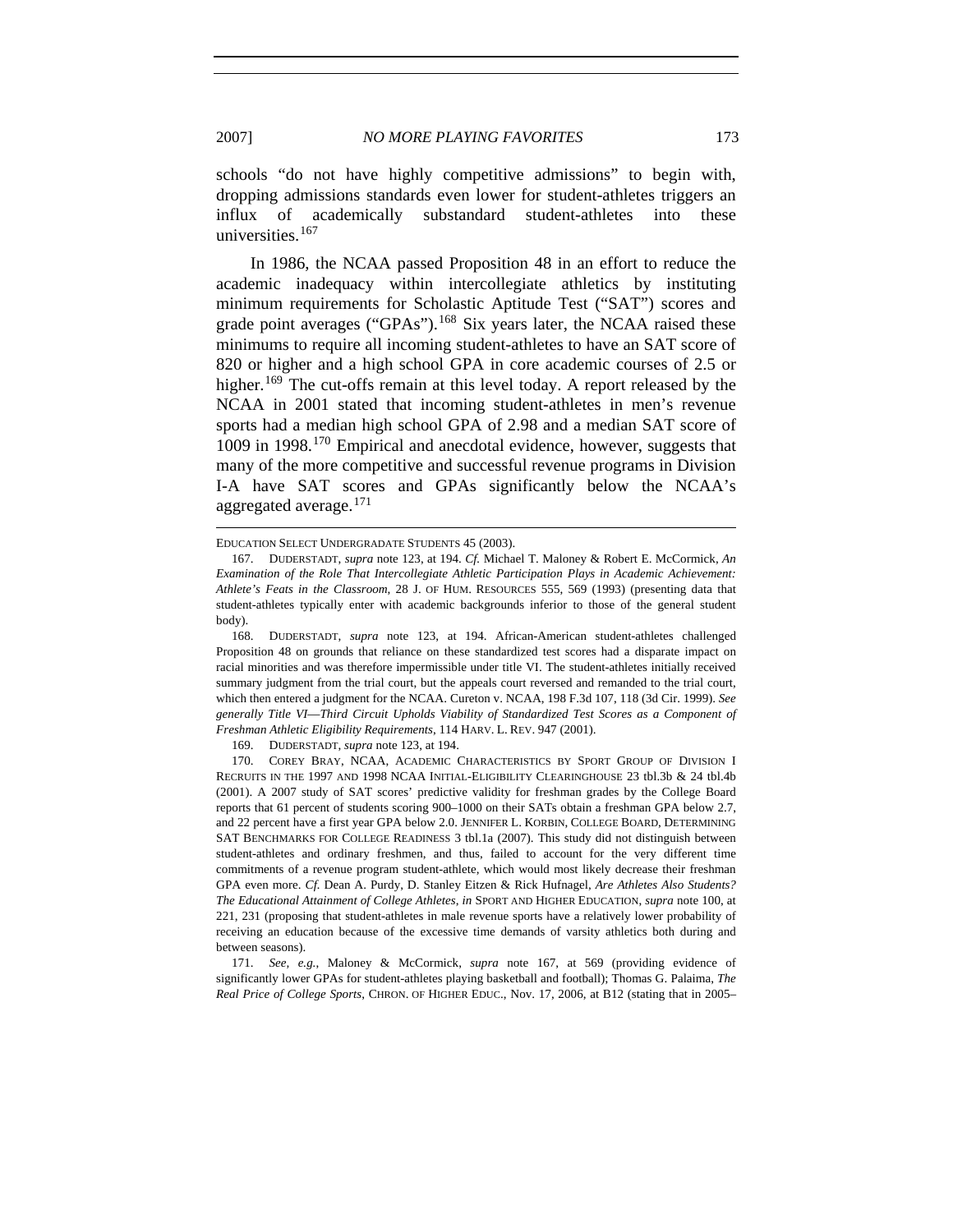Naturally, there is a tendency for student-athletes with previous poor academic performances to ignore their studies and focus on athletics once admitted.[172](#page-25-0) NCAA bylaws, however, require that a student-athlete "be enrolled in at least a minimum full-time program of studies, be in good academic standing and maintain progress toward a baccalaureate or equivalent degree."[173](#page-25-1) Thus, many coaches and athletic departments have developed strategies to keep athletes eligible even if they lack the motivation or ability to keep up in the classroom. In some cases studentathletes are steered toward general undergraduate classes known to be easier,  $174$  in other cases athletic departments have designed special "educational" programs for athletes with considerably less demanding academic requirements,<sup>[175](#page-25-3)</sup> while others have awarded academic credit for participation in varsity athletics.<sup>[176](#page-25-4)</sup> Still others have provided fraudulent junior college transcripts for transfer credits, $177$  and a few have even pressured professors to pass student-athletes who are failing.<sup>[178](#page-25-6)</sup>

The last two strategies are explicitly forbidden under the rules promulgated by the NCAA. The NCAA, however, is a notoriously weak regulatory body as it lacks subpoena or interrogatory powers and cannot initiate an investigation until "it receives information that an institution is, has been, or may have been in violation of NCAA legislation."<sup>[179](#page-25-7)</sup> The threat of NCAA sanctions has accordingly resulted in no noticeable reform; between 1980 and 2000, the percentage of Division I-A institutions that

174. State of the Association Address, *supra* note 140.

<span id="page-25-3"></span><span id="page-25-2"></span><span id="page-25-1"></span>175. DUDERSTADT, *supra* note 123, at 195–96 ("Common examples include programs such as physical education, sports management, sports communication, or recreational life.").

176. Kaplan, *supra* note 4, at 1459.

l

177. Guttmann, *supra* note 119, at 25.

<sup>06, 52</sup> percent of student-athletes in "major sports" at the University of Texas, Austin, had SAT scores below 1005, and the men's basketball team SAT average was 873).

<span id="page-25-0"></span><sup>172.</sup> Guttmann, *supra* note 119, at 25. This is not to say that all, or most, student-athletes ignore education and focus exclusively on athletics, but rather that this is too often the case. *Compare* Rivka B. Kern Ulmer, Letter to the Editor, *Positive Experiences with Student-Athletes*, CHRON. OF HIGHER EDUC., Dec. 3, 2004, at B18 (explaining that one professor found the student-athletes she taught to be academically engaged), *with* A CALL TO ACTION, *supra* note 135, at 16 (quoting a faculty member who stated that "[t]here are students on our football team this year [2000] who will graduate when both faculty and students know they cannot read or write").

<sup>173. 2006–07</sup> NCAA DIVISION I MANUAL, OPERATING BYLAW 14.01.2 (2006).

<span id="page-25-6"></span><span id="page-25-5"></span><span id="page-25-4"></span><sup>178.</sup> *Id.* at 26. A well-known and often decried example comes from the University of Georgia, when in 1982 a professor of remedial English, Jan Kemp, was fired because she refused to pass nine football players who had failed her class for the fourth time. For a detailed account of professor Kemp's story see FRANCIS X. DEALY, JR., WIN AT ANY COST: THE SELL OUT OF COLLEGE ATHLETICS 78–95 (1990).

<span id="page-25-7"></span><sup>179. 2006–07</sup> NCAA DIVISION I MANUAL, ADMINISTRATIVE BYLAW 32.2.1.1. *See generally id.*  32.1–6. This typically means that the NCAA cannot investigate wrongdoing until a school reports itself or the media covers a scandal. Rozin, *supra* note 5.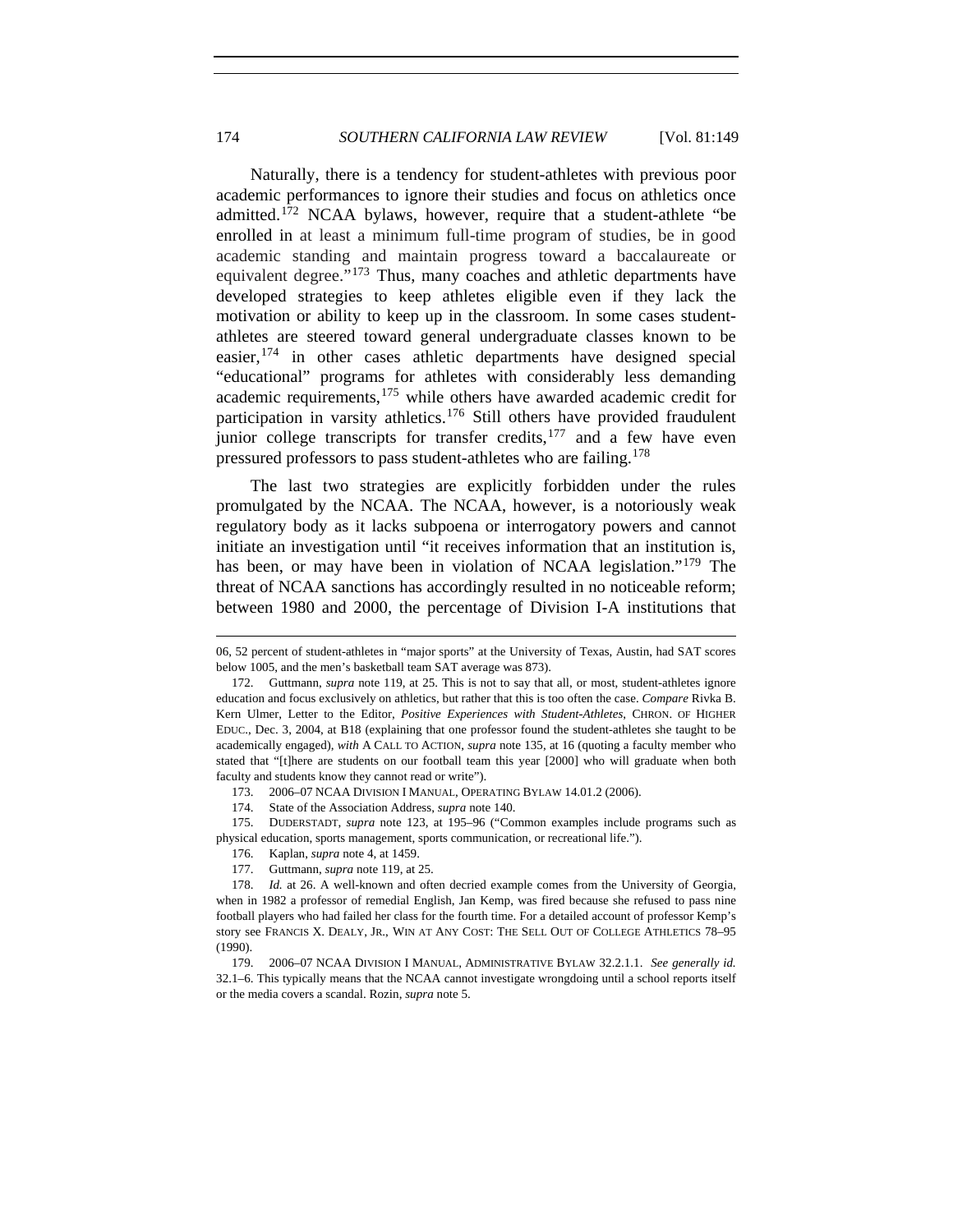were censured, sanctioned, or put on probation for major violations of the NCAA rules decreased only from 54 percent to 52 percent.<sup>[180](#page-26-0)</sup>

In 1989, a survey revealed that forty-eight of the 106 institutions then in Division I-A had graduations rates under 30 percent for their men's basketball teams and nineteen had equally low rates for their football teams.[181](#page-26-1) Graduation rates among the present big-time intercollegiate basketball and football programs remain low.[182](#page-26-2) In 2006, the NCAA's annual graduation report—which is based on the formula devised by U.S. Department of Education—revealed that 44 percent of men's basketball players and 55 percent of football players in Division I earned degrees.<sup>[183](#page-26-3)</sup> By way of comparison, 64 percent of the general student body graduates from American universities.<sup>[184](#page-26-4)</sup>

A popular misconception is that graduation rates among revenue sports are low simply because more players have been declaring themselves eligible for the draft before graduating.<sup>[185](#page-26-5)</sup> Yet, a mere 1 percent of student basketball players are drafted into the National Basketball Association ("NBA"),<sup>[186](#page-26-6)</sup> and only 2 percent of intercollegiate football

<span id="page-26-0"></span>-

<span id="page-26-4"></span>184. Thomas Letter, *supra* note 152. NCAA officials have repeatedly objected to the U.S. Department of Education's formula for determining graduation rates because it does not account for transfer students who leave one school and finish at another. *See, e.g.*, Brand Letter, *supra* note 2; State of the Association Address, *supra* note 140. Instead, the NCAA prefers to use its own data on studentathlete transfers to calculate the Graduation Success Rate ("GSR") of a program. The NCAA contends that the GSR for men's basketball is 59 percent and football is 66 percent. Brand Letter, *supra* note 2. Yet, the use of GSR invalidates the comparison to the U.S. Department of Education data that 64 percent of the general student body graduates. After all, that figure suffers from the same problem regarding transfer students. In addition, this figure includes many students whose situation is wholly dissimilar from that of most student-athletes in revenue sports—e.g., female students, foreign students, students without financial scholarships. A CALL TO ACTION, *supra* note 135, at 15. A more apt comparison would be to male students who enroll full-time in a college or university immediately after graduation from high school, and who continue full-time at the same institution. *Id.* Roughly 75 percent of these students earn a degree, and this figure still excludes transfers. *Id.*

<span id="page-26-6"></span><span id="page-26-5"></span>185. State of the Association Address, *supra* note 140 ("Although some [student-athletes] leave to try their hand at professional sports, there are not nearly enough of these young men to explain the disappointing low numbers. The bottom line is that too many student-athletes in these two sports are simply leaving before they earn a degree.").

186. A CALL TO ACTION, *supra* note 135, at 16.

<sup>180.</sup> A CALL TO ACTION, *supra* note 135, at 12.

<sup>181.</sup> *Id.* at 9.

<sup>182.</sup> *Id.* at 15.

<span id="page-26-3"></span><span id="page-26-2"></span><span id="page-26-1"></span><sup>183.</sup> Brad Wolverton, *Graduation Rates Remain at Record High*, CHRON. OF HIGHER EDUC., Jan. 27, 2006, at A41. Statistics for African-American student-athletes in the top basketball programs are even worse. Less than half of the programs competing in the 2005 men's basketball tournament graduated more than 40 percent of their African-American student-athletes. The same year, forty-five programs failed to graduate *any* African-American players, and the year before, fifty-eight programs failed to graduate a single African-American. Sherrel Wheeler Stewart, *Most Black NCAA Basketball Student-Athletes Aren't Graduating*, TAKE PRIDE! CMTY MAG., Mar. 28, 2005, at i.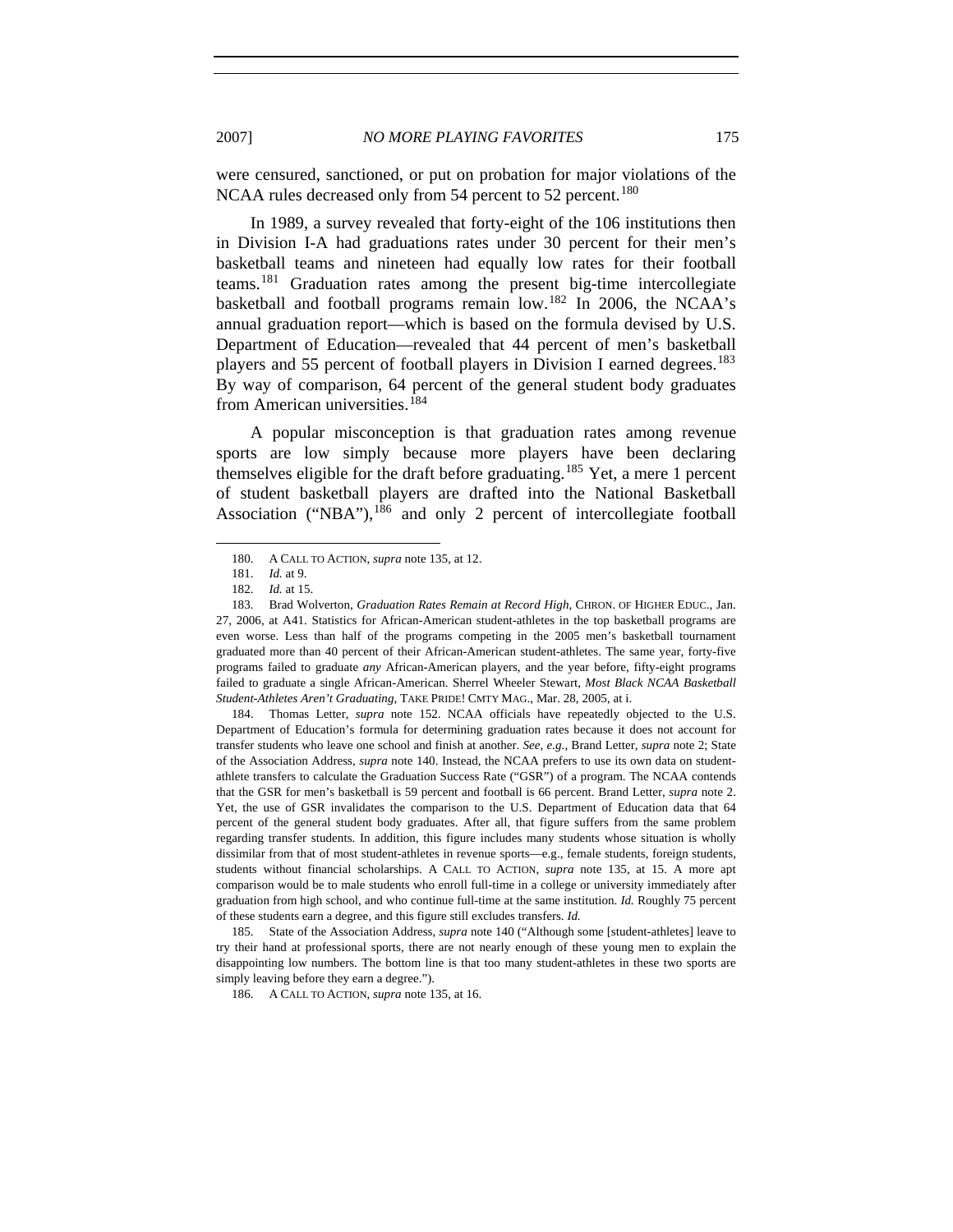players are drafted into the National Football League ("NFL").<sup>[187](#page-27-0)</sup>

Beginning in 2005, the NCAA implemented a number of academic reforms centered on a new measurement called the Academic Progress Rate ("APR") that attempts to gauge an athletic program and department's academic environment.<sup>[188](#page-27-1)</sup> APR is calculated by awarding each studentathlete one point per semester for remaining eligible and another point for remaining at the institution, and then adding up the points received for all student-athletes and dividing them by the total possible points that could have been received.<sup>[189](#page-27-2)</sup> The present APR cut-off is 925, which roughly translates to 50 percent of the students in the program in question being on track to graduate.<sup>[190](#page-27-3)</sup> Should a program fall below 925, the athletic department will be unable to re-award the ineligible student-athlete's scholarship for one year.<sup>[191](#page-27-4)</sup> According to data collected by the NCAA, 7.2 percent of all Division I programs presently fall below 925.<sup>[192](#page-27-5)</sup> Further, roughly 51 percent of Division I athletic departments have at least one program below the 925 APR cut-off.<sup>[193](#page-27-6)</sup> Athletically successful programs appear to fall below the cut-off more frequently, as twenty-three of the fifty-six bowl-bound intercollegiate football programs fell below 925 APR in  $2005.194$  $2005.194$ 

# IV. ELIMINATING CONGRESS'S CONCLUSIVE PRESUMPTION AND THE CONSEQUENCES

The present state of intercollegiate athletics demands reevaluation of the preferential tax status conferred upon it by Congress in 1950. In many cases, athletic departments have become commercial enterprises that exist parallel to, but largely independent of, the colleges and universities that house them.<sup>[195](#page-27-8)</sup> These departments no longer answer to the traditional educational standards of the university, but instead respond to the whims and pressures of a winner-take-all marketplace.<sup>[196](#page-27-9)</sup> The deleterious effects

<sup>187.</sup> *Id.*

<span id="page-27-3"></span><span id="page-27-2"></span><span id="page-27-1"></span><span id="page-27-0"></span><sup>188.</sup> Press Release, NCAA, NCAA Div. I Board of Directors Sets Cutlines for Academic Reform Standards, (Jan. 10, 2005), *available at* http://www2.ncaa.org/portal/media\_and\_events/press\_room/ 2005/january/20050110\_d1\_bod.html.

<sup>189.</sup> *Id.*

<sup>190.</sup> *Id.*

<sup>191.</sup> *Id.* This is called a "contemporaneous penalty."

<sup>192.</sup> *Id.*

<sup>193.</sup> *Id.*

<span id="page-27-7"></span><span id="page-27-6"></span><span id="page-27-5"></span><span id="page-27-4"></span><sup>194.</sup> Brad Wolverton, *23 Bowl Teams Fail to Meet NCAA's Academic Standards*, CHRON. OF HIGHER EDUC., Dec. 16, 2005, at A36.

<sup>195.</sup> *See* discussion *supra* Part III.B.1.

<span id="page-27-9"></span><span id="page-27-8"></span><sup>196.</sup> *See* A CALL TO ACTION, *supra* note 135, at 14. S*ee also* Will, *supra* note 8; Zimbalist, *supra* note 8.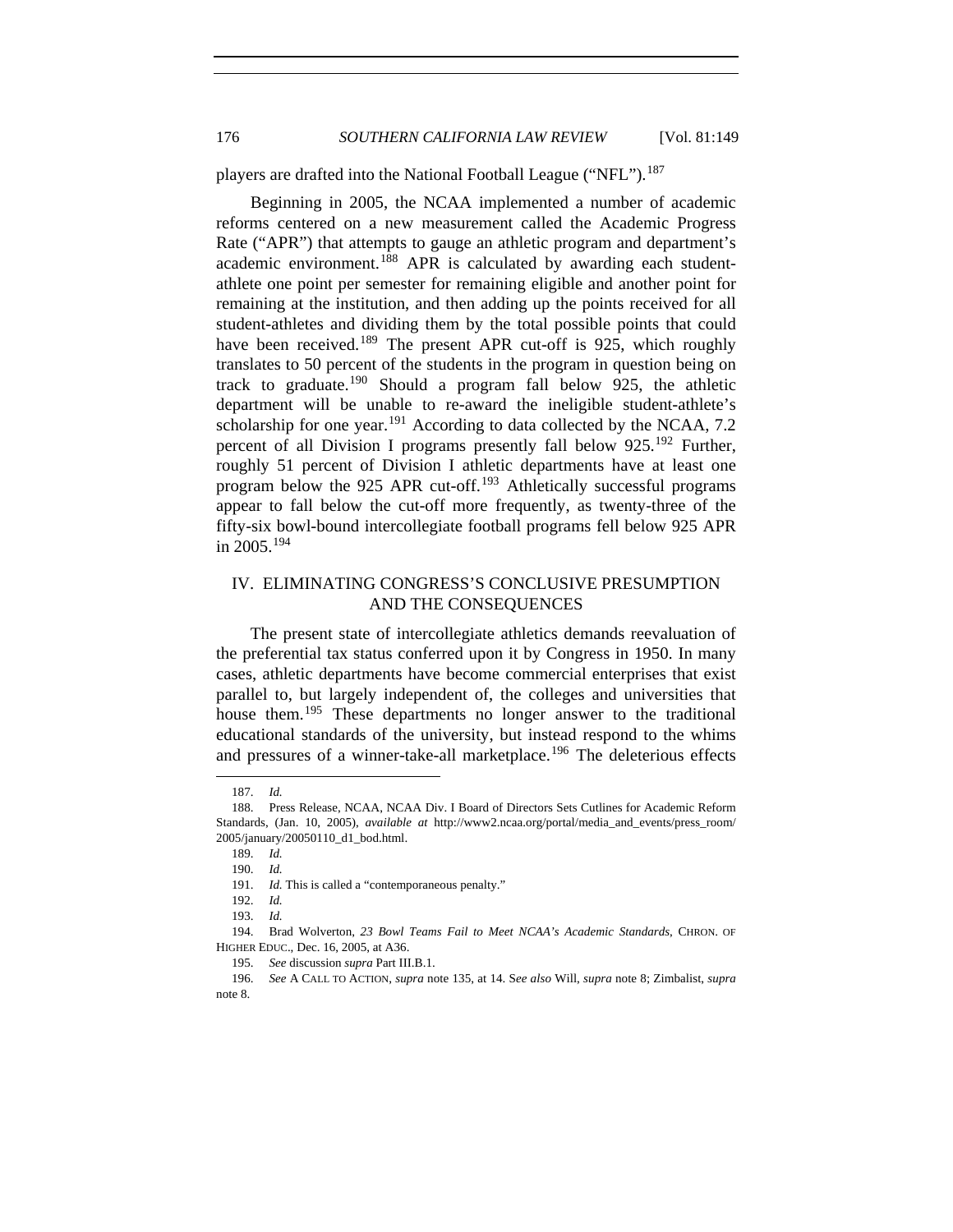of this commercial model extend beyond the athletic department; they also jeopardize the effective education of student-athletes as well as the financial security of the university.<sup>[197](#page-28-0)</sup> In sum, the substitution of commercial values in the place previously held—at least ideally—by educational values corrupts the rationale underlying Congress's presumption that intercollegiate athletics are per se substantially related to an educational purpose. Thus, the most elegant solution is to eliminate this presumption.

## A. ELIMINATING THE CONCLUSIVE PRESUMPTION OF A SUBSTANTIAL RELATION BETWEEN INTERCOLLEGIATE ATHLETICS AND EDUCATION

In 1950, without the benefit of testimony or investigation, Congress declared that intercollegiate athletics would be presumed to be substantially related to their university's educational purpose. Neither the IRS nor the tax or appeals courts have challenged the validity of this congressional presumption over the past fifty-seven years.<sup>[198](#page-28-1)</sup> Consequently, a strong legal tradition emerged in which intercollegiate athletics programs are universally related to their university's educational purpose. As a result of this tradition, both egregiously noneducational and decidedly educational athletic programs have been insulated from taxation for almost sixty years.

Vital to this debate is the definition of an educational purpose. According to Treasury Regulations, the term educational means "[t]he instruction or training of the individual for the purpose of improving or developing his capabilities."[199](#page-28-2) Following the definition, the Regulations provide examples that explicitly include full-time colleges and universities, such as the membership institutions of the NCAA. $^{200}$  $^{200}$  $^{200}$ 

At first blush, it may seem as though intercollegiate athletic programs are substantially related to helping students improve and develop capabilities because they train student-athletes in athletic skills. This generic understanding of the term "capabilities," however, is overbroad. Universities and colleges hold themselves out as teachers of the traditional skills of the academy, namely intellectual and academic capabilities, and not as athletic minor leagues or athletic trade schools.<sup>[201](#page-28-4)</sup> As such, the

<sup>197.</sup> *See* discussion *infra* Part IV.A.2–3.

<sup>198.</sup> *See supra* notes 80–89 and accompanying text.

<sup>199.</sup> Treas. Reg. § 1.501(c)(3)-1(d)(3)(i)(a) (as amended in 1990).

<sup>200.</sup> *Id.* § 1.501(c)(3)-1(d)(3)(ii) ex. 1.

<span id="page-28-4"></span><span id="page-28-3"></span><span id="page-28-2"></span><span id="page-28-1"></span><span id="page-28-0"></span><sup>201.</sup> *See* DUDERSTADT, *supra* note 123, at 88–90 (stating that a university is expected to provide education, scholarship, community service, and moral leadership). Even if a university could be characterized as an athletic vocational school, a problem then arises that for the vast majority of student-athletes, participation in intercollegiate athletics does not lead to a professional career; thus "for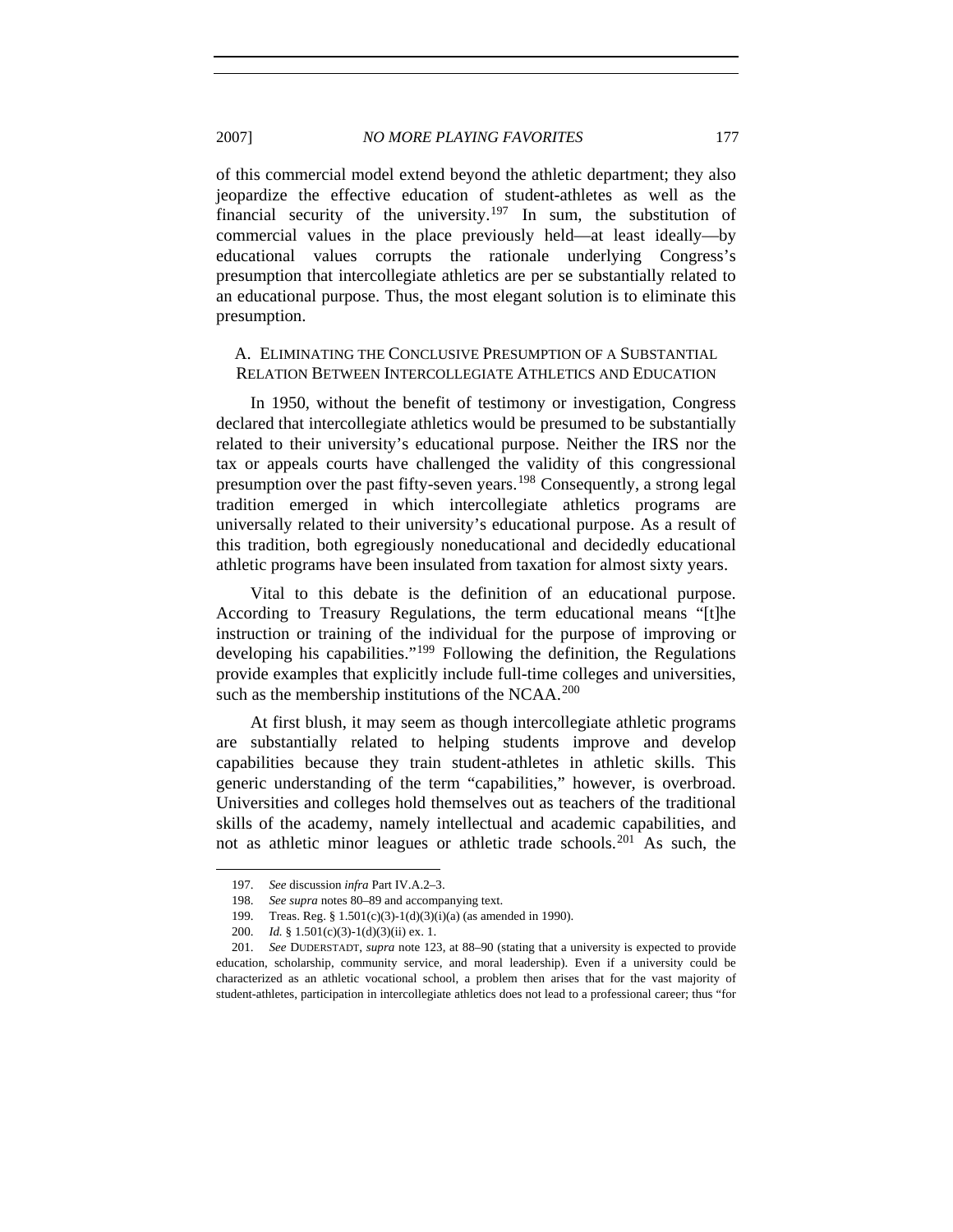"capabilities" relevant to discussion of the educational purpose in places of higher learning must be primarily academic and intellectual, while the development of athletic skills must be ancillary.<sup>[202](#page-29-0)</sup> Thus, to further the educational purpose of a university, an athletic department must contribute to the development of both academic and athletic capabilities of studentathletes. A problem arises when an athletic program chooses to eschew and deemphasize academics, hindering the student-athlete's development of academic capabilities and thereby undermining the very skills the program is meant to support.

Although the link between higher education and athletics is uniquely American, there is nothing inherent in the nature of athletics that makes this unity irrational.<sup>[203](#page-29-1)</sup> That is to say, there is nothing about intercollegiate athletics themselves that necessitates a conclusion that they are *not* educational. In fact, sports *can* serve to supplement the educational pursuits of the student by offering lessons on leadership, how to follow, self-discipline, sacrifice, and teamwork.<sup>[204](#page-29-2)</sup> In the ideal world, intercollegiate athletics would act to enrich the intellectual and academic education of every student-athlete.<sup>[205](#page-29-3)</sup>

Indeed, it is the potential for intercollegiate athletics to enrich education that makes their current state such a disappointment. Too often, the practical reality is that athletic programs not only fail to meet this potential, but also actually hinder the development of student-athletes' academic capabilities in the quest for athletic victory and its accompanying revenue. The problematic state of affairs in intercollegiate athletics was readily apparent to the public in the late 1980s, when eight out of ten people polled agreed that intercollegiate athletics had spun out of control, were corrupted by big money, and undermined the traditional role of the university.<sup>[206](#page-29-4)</sup> The situation has not improved. In 2001, a report from the Knight Foundation Commission on Intercollegiate Athletics stated that the problems in intercollegiate athletics have "grown rather than diminished."<sup>[207](#page-29-5)</sup> The realities of contemporary intercollegiate athletics

l

this overwhelming majority, the contribution of athletic participation must be judged in terms of its impact on their college educations." Kaplan, *supra* note 4, at 1458.

<span id="page-29-2"></span><span id="page-29-1"></span><span id="page-29-0"></span><sup>202.</sup> This is not to say that the development of athletic capabilities is irrelevant to education, but rather supplemental. In the words of NCAA president Myles Brand: "The central point is that the value of an athletics program must ultimately rest on its support of and integration into the educational mission and traditions of the university." State of the Association Address, *supra* note 140.

<sup>203.</sup> *See* Guttmann, *supra* note 119, at 17.

<sup>204.</sup> *See* Brand Letter, *supra* note 2.

<sup>205.</sup> *See id.*

<span id="page-29-4"></span><span id="page-29-3"></span><sup>206.</sup> A CALL TO ACTION, *supra* note 135, at 9.

<span id="page-29-5"></span><sup>207.</sup> *Id.* at 11.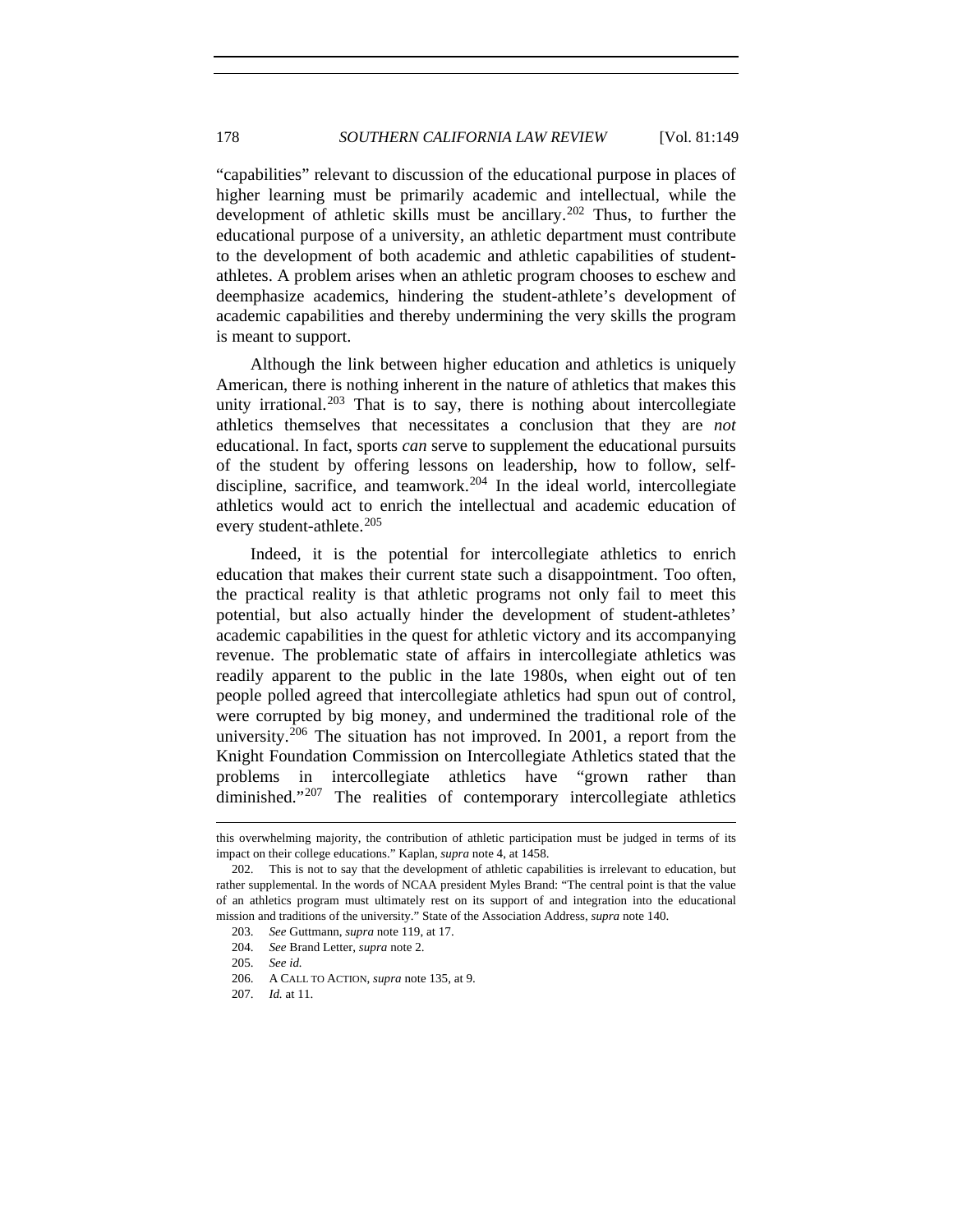evince a rapidly growing divide between athletics and education at many schools. Continuing to grant athletic departments protection from taxation will undoubtedly maintain the status quo.<sup>[208](#page-30-0)</sup>

At this juncture the simplest and most equitable way for tax law to account for the reality of college sports is to eliminate the presumption that intercollegiate athletics are substantially related to a university's educational purpose. Three justifications support the elimination of a presumptive substantial relationship: a lack of historical justification, the increasing influence of commerce, and academic underperformance.

#### 1. Lack of Historical Justification

The presence of intercollegiate athletics is so ingrained on the contemporary campus that to propose that academic institutions might not only survive, but also be improved by the abolition of intercollegiate athletics, would likely be considered absurd.<sup>[209](#page-30-1)</sup> Yet, it was not always this way; at no point during the seminal stages of intercollegiate athletics was there any pretense that extracurricular sporting activities were substantially related to educational purposes.<sup>[210](#page-30-2)</sup> In fact, early administrations considered intercollegiate athletics wholly unrelated to a student's academic pursuits.[211](#page-30-3) Thus, early administrators either banned intercollegiate athletics outright or relegated their organization and operation to the students.<sup>[212](#page-30-4)</sup> The educational dimension of intercollegiate athletics was not even considered until roughly fifty years after the first intercollegiate competition.[213](#page-30-5)

Intercollegiate football exemplifies the ex post facto addition of educational attributes to a sport after its inception. In the beginning, football was simply a violent hazing ritual that most universities sought to eliminate from their campuses.<sup>[214](#page-30-6)</sup> As the sport expanded, administrations refused to regulate football because they found its violence antithetical to the purpose of the university and, therefore, outside their purview.<sup>[215](#page-30-7)</sup> Yet, this only resulted in more fractured bones.<sup>[216](#page-30-8)</sup> The situation grew steadily

<sup>208.</sup> *But see* discussion *infra* Part IV.D.

<sup>209.</sup> Guttmann, *supra* note 119, at 18.

<sup>210.</sup> *See supra* Part III.A.

<sup>211.</sup> *See* Davenport, *supra* note 100, at 6.

<sup>212.</sup> *See id.*

<span id="page-30-8"></span><span id="page-30-7"></span><span id="page-30-6"></span><span id="page-30-5"></span><span id="page-30-4"></span><span id="page-30-3"></span><span id="page-30-2"></span><span id="page-30-1"></span><span id="page-30-0"></span><sup>213.</sup> *See id.* at 8. The founding charter of the Intercollegiate Athletic Association of the United States (soon after renamed the NCAA) is one of the earliest official statements regarding the relationship between intercollegiate athletics and education.

<sup>214.</sup> SMITH, *supra* note 90, at 67–69.

<sup>215.</sup> *Id.* at 118–24.

<sup>216.</sup> *See supra* text accompanying notes 111–16 (explaining the increasing violence in football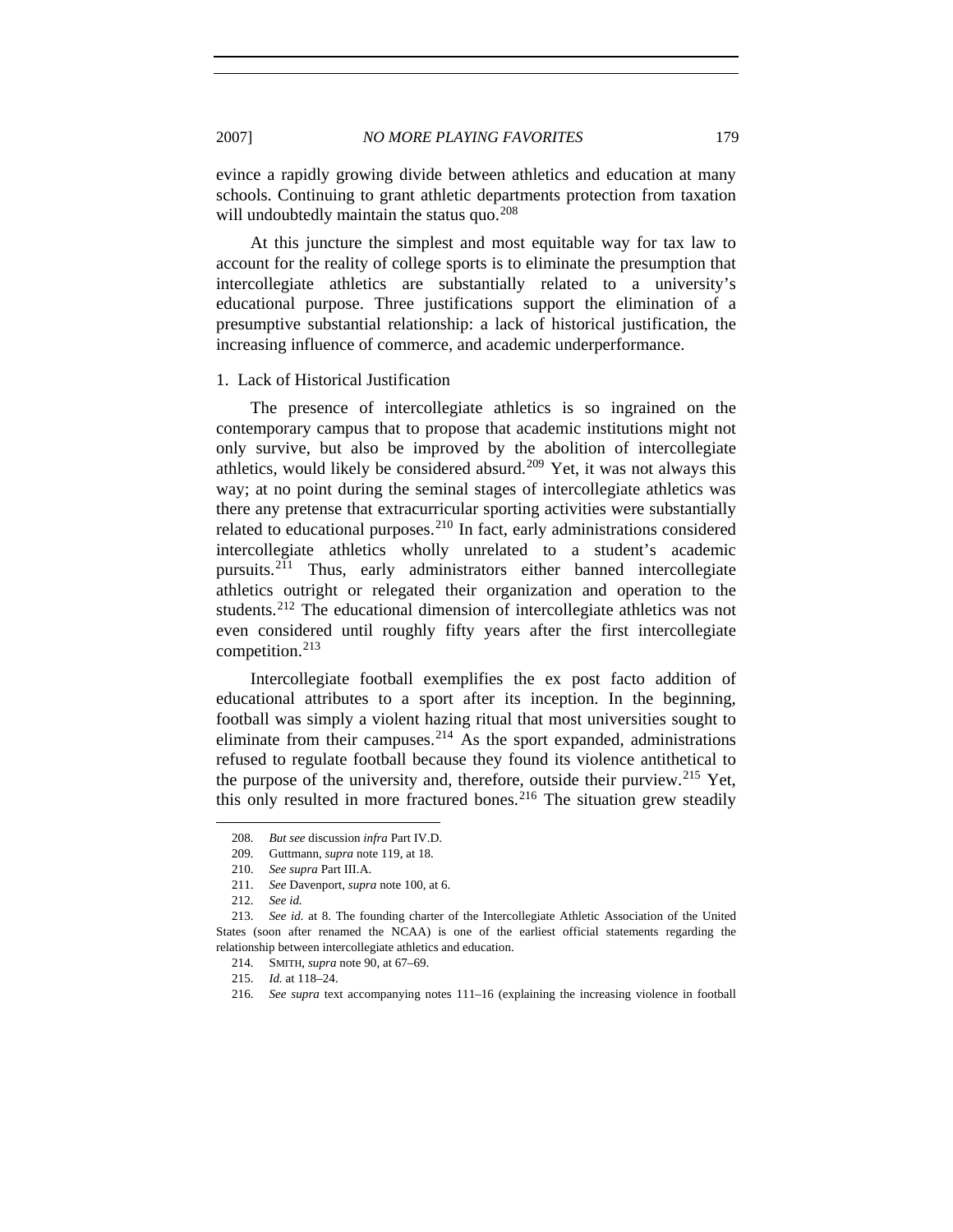worse until the 1905 season resulted in so many deaths and serious injuries that President Roosevelt demanded that administrators take charge.<sup>[217](#page-31-0)</sup>

Ironically, it was not until brutish game play placed football inches from abolition that the connection between education and sport was made. Perhaps attempting to justify their decision to regulate, the administrators who drafted the founding constitution of the NCAA stated its purpose to be the national supervision of intercollegiate athletics "in order that the athletic activities in the colleges and universities of the United States may be maintained on an ethical plane in keeping with the dignity and high purpose of education."[218](#page-31-1) Still, no direct causal link between athletics and education was proffered, likely because the founding administrators would have found such a proposition inappropriate. Instead, the language "in keeping with the dignity and high purpose of education" probably reflects contemporary administrators' belief that students' self-regulation of intercollegiate sports had created a disastrous side show that threatened the basic integrity of the university and desperately needed their guiding hand.

Soon after the founding of the NCAA, colleges and universities began to take control of their athletic programs by integrating them into newly created physical education departments.<sup>[219](#page-31-2)</sup> This decision firmly established the place of sports on campus by giving them university endorsement. The decision to integrate athletics, however, was due to administrators' need to control the run-away violence of football and had little, if anything, to do with a relationship between academics and athletics.<sup>[220](#page-31-3)</sup> This became patently obvious in the 1950s when athletic programs began to feel constrained by their status as educational departments and abandoned that model for a more independent one.<sup>[221](#page-31-4)</sup> Thus, while athletics were pushed into an actively educational role in the 1920s, the contrived arrangement has since given way to virtually autonomous athletic departments.<sup>[222](#page-31-5)</sup>

The history of intercollegiate athletics reveals no justification for the presumption that athletics and education are substantially related. Instead, history demonstrates that the initial presumption was exactly the opposite, and that by the 1950s the contrived arrangement of integrating athletic departments into the educational community had become a farce.

l

<span id="page-31-4"></span><span id="page-31-3"></span><span id="page-31-2"></span><span id="page-31-1"></span><span id="page-31-0"></span>and consequent rise in injury).

<sup>217.</sup> *See* Davenport, *supra* note 100, at 7.

<sup>218.</sup> *Id.* at 8.

<sup>219.</sup> Guttmann, *supra* note 119, at 19.

<sup>220.</sup> *See* Davenport, *supra* note 100, at 8.

<sup>221.</sup> *Id.* at 12.

<span id="page-31-5"></span><sup>222.</sup> *See supra* text accompanying notes 140–44.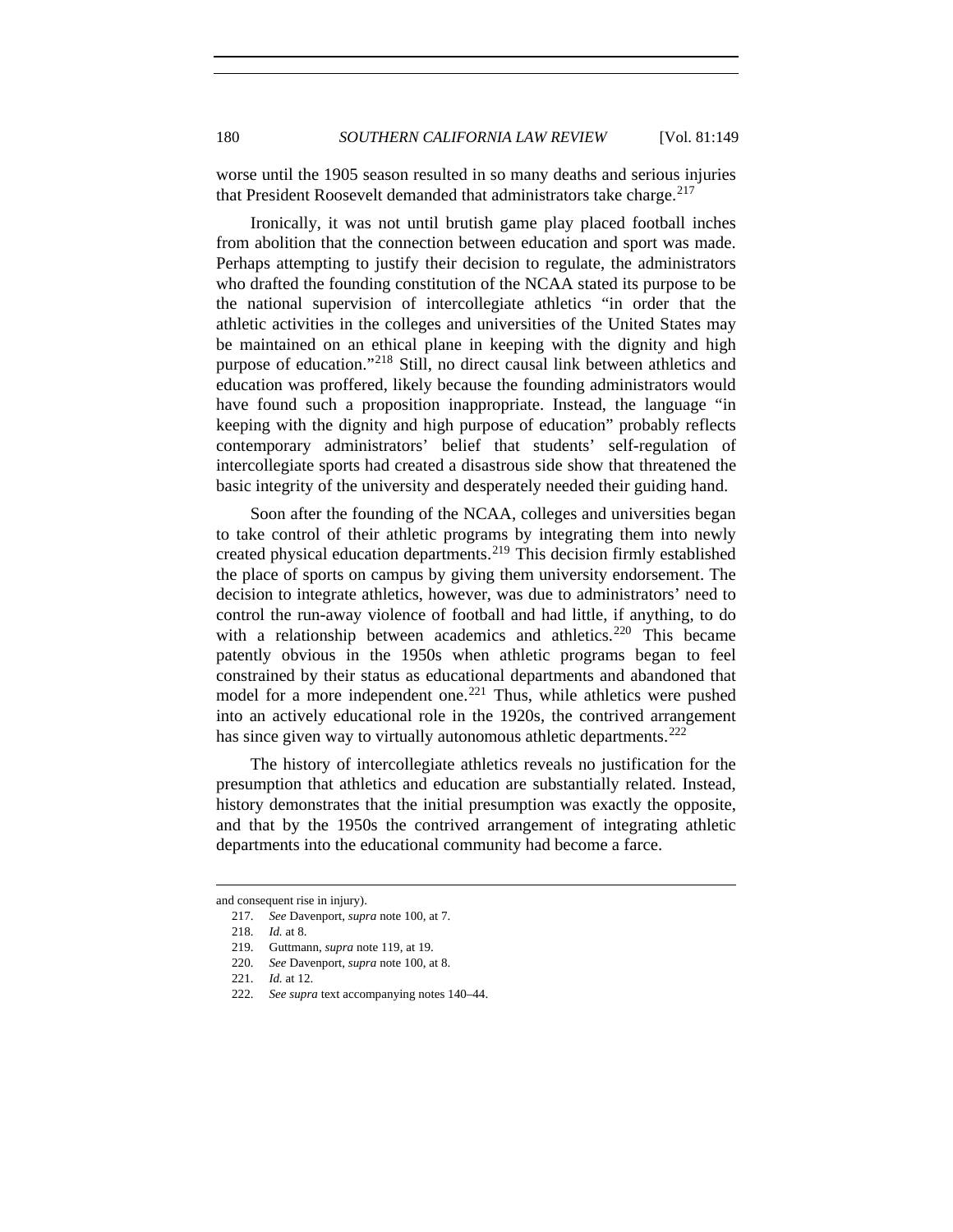#### 2. The Influence of Commerce

The commercial environment of contemporary intercollegiate athletics is structured such that winning is a prerequisite for obtaining substantial revenue. Consequently, for many athletic departments, the desire to win has become indistinguishable from the desire to generate greater revenues. The pressure to generate revenue has shifted the central focus of intercollegiate athletics away from enriching the academic experience of the student-athlete.<sup>[223](#page-32-0)</sup> The focus on commercial success—and its prerequisite athletic success—undermines the academic and financial integrity of both the athletic department and its university.<sup>[224](#page-32-1)</sup> Thus, the commercial nature of contemporary intercollegiate athletics supports the rejection of any presumptive substantial relationship between intercollegiate athletics and education.

The recent commercial boom in intercollegiate athletics began with the introduction of television in the 1950s. Working in conjunction, media corporations and athletic departments quickly began to market intercollegiate athletic competitions as commodities and eventually transformed competitive athletic events into valuable commercial products for public consumption.<sup>[225](#page-32-2)</sup> By 1989, when the NCAA and CBS agreed to a then epic \$1 billion broadcasting deal, many athletic programs would do whatever it took to win games and cash in on the payouts of commercialized athletics. Under the pressure to stay competitive and maximize revenue, these athletic departments often sacrificed academic integrity for a better chance at athletic victory.<sup>[226](#page-32-3)</sup>

In order to keep generating revenue, athletic departments need a competitive edge to keep winning. This pressure fuels the exponential climb in the value of coaches' compensation packages.<sup>[227](#page-32-4)</sup> Compensation

<sup>223.</sup> *See* discussion *supra* Part III.B.1.

<sup>224.</sup> *See* DUDERSTADT, *supra* note 123, at 150–52.

<span id="page-32-2"></span><span id="page-32-1"></span><span id="page-32-0"></span><sup>225.</sup> *Id.* at 73–75. Most importantly, television raised the financial stakes of intercollegiate competition by creating the potential for successful athletic programs to generate sizeable revenues through the sale of broadcasting rights. Guttmann, *supra* note 119, at 21–22. In addition, television spurred the development of the NCAA men's basketball tournament and the BCS bowls into lucrative enterprises through sensationalist marketing that included staging increasingly spectacular events. *See supra* notes 128–32 and accompanying text.

<span id="page-32-3"></span><sup>226.</sup> State of the Association Address, *supra* note 140 ("[T]he growing need for more wins has increased the competition for outstanding student-athletes and coaches. As a result, the competition for student recruits, especially in the two revenue sports, has led to excesses of the kind played out in headlines much of the past spring.").

<span id="page-32-4"></span><sup>227.</sup> *Id.* ("[T]he competition for good coaches has resulted in a market that yields compensation packages for a selected few that puts them in the rarified air of celebrities and at odds with the faculty and others on campus.").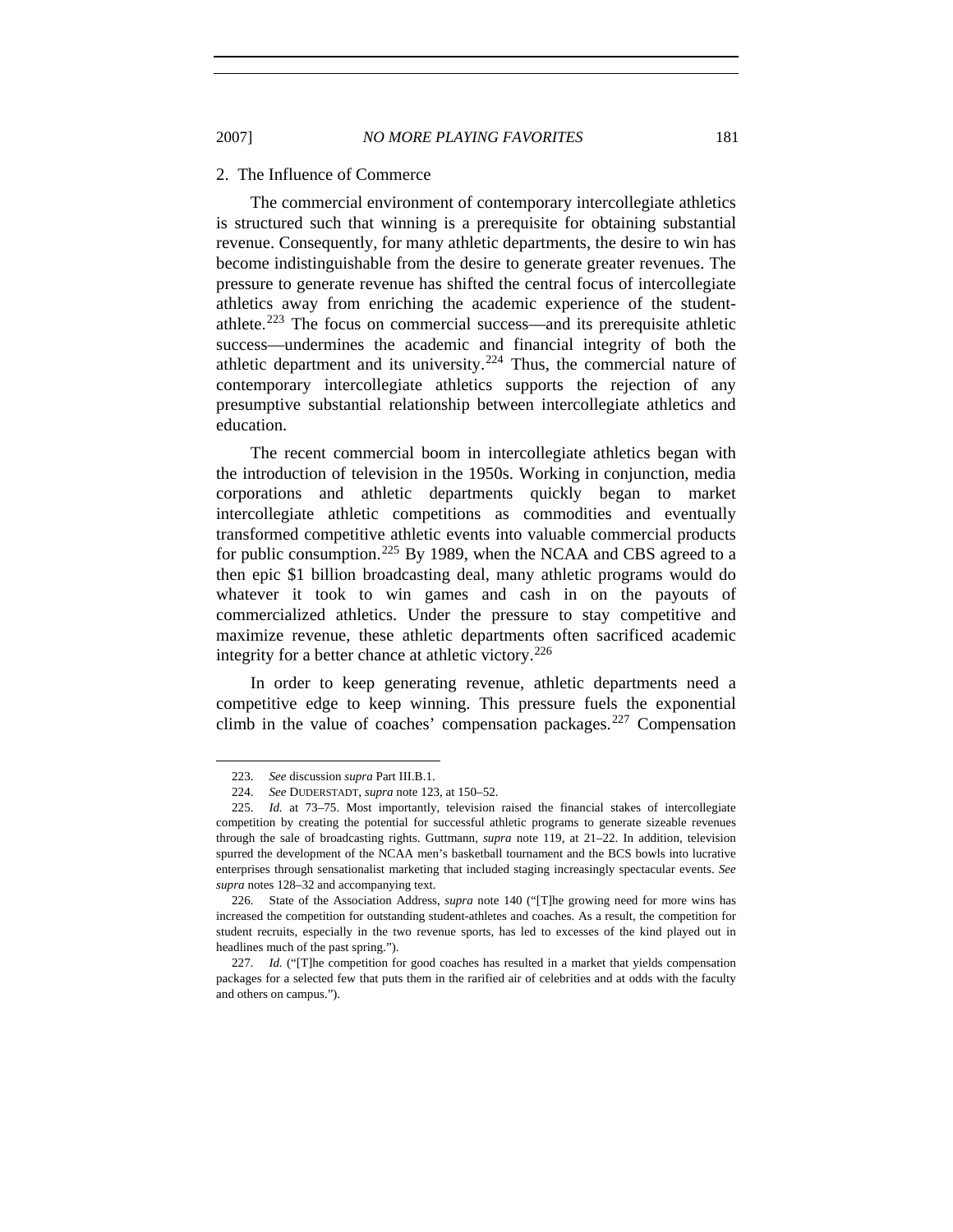packages in the millions are becoming routine, as are bonuses in the hundreds of thousands for taking a team to the NCAA tournament or a BCS bowl game.<sup>[228](#page-33-0)</sup> These compensation packages may seem modest when compared to those in professional athletics, but that comparison is fatally flawed as it presumes that college and professional coaches should be considered part of the same marketplace.<sup>[229](#page-33-1)</sup> Such a presumption is entirely inconsistent with the traditional "practice and values of the academy," given that no faculty member could reasonably expect compensation in-step with counterparts in professional practice.<sup>[230](#page-33-2)</sup> Some athletic directors have argued that the discrepancy between a faculty member and a winning coach is justified because the latter generates significant revenue for the university.<sup>[231](#page-33-3)</sup> This argument, however, fails to account for revenue generating faculty and administrators, such as faculty members who direct major research laboratories or fundraising officers who solicit large contributions.[232](#page-33-4) All three of the university employees—the coach, the researcher, and the fundraiser—potentially generate significant revenue, yet only the coach has the potential to be compensated in the millions.

By awarding high-profile coaches giant compensation packages, universities convey the distorted message that coaches and athletic programs are more valuable to the university than faculty and educational departments.<sup>[233](#page-33-5)</sup> This message challenges the integrity of a university because it devalues education and overemphasizes the value of athletic success and revenue.<sup>[234](#page-33-6)</sup>

<sup>228.</sup> Upton & Wieburg, *supra* note 153.

<span id="page-33-1"></span><span id="page-33-0"></span><sup>229.</sup> The top ten highest paid players in the NFL for the 2005 season made between \$10.6 and \$23.1 million. USA Today Salaries Databases: 2005 Top 25 Players, *at* http://asp.usatoday.com/ sports/football/nfl/salaries/top25.aspx?year=2005 (last visited Nov. 10, 2007). As of 2006, NFL coaches made an estimated \$2.9 million on average, and at least one coach, Joe Gibbs of the Washington Redskins, made \$5 million. Tom Van Riper, *Most Valuable NFL Coaches*, FORBES.COM, Dec. 18, 2006, *at* http://www.forbes.com/2006/12/18/nfl-coaches-most-valuable-biz-cx\_tvr\_1218nfl.html. In the NBA, the top ten highest paid players in 2005–06 made between \$15.8 and \$20 million. USA Today Salaries Databases: 2005–06 Top 25 Players, http://asp.usatoday.com/sports/basketball/nba/salaries/ top25.aspx?year=2005-06 (last visited Nov. 10, 2007). The top ten highest paid NBA coaches in the 2004–05 season earned between \$3.3 and \$6.9 million. InsideHoops.com, NBA Salaries*, at* http://www.insidehoops.com/nbasalaries.shtml (last visited Nov. 10, 2007). *Compare with supra* note 153 (stating that the top ten college football coaches made between \$1.78 and \$3.45 million as of November 16, 2006, and the top ten college basketball coaches made between \$1.38 and \$2.19 million as of March 8, 2007).

<span id="page-33-6"></span><span id="page-33-5"></span><span id="page-33-4"></span><span id="page-33-3"></span><span id="page-33-2"></span><sup>230.</sup> DUDERSTADT, *supra* note 123, at 156–57. For example, business, engineering and legal professors most often earn only a fraction of what they could earn outside of the academic setting.

<sup>231.</sup> *Id.* at 153.

<sup>232.</sup> *See id.* at 154.

<sup>233.</sup> *See id.* at 153.

<sup>234.</sup> *See id.*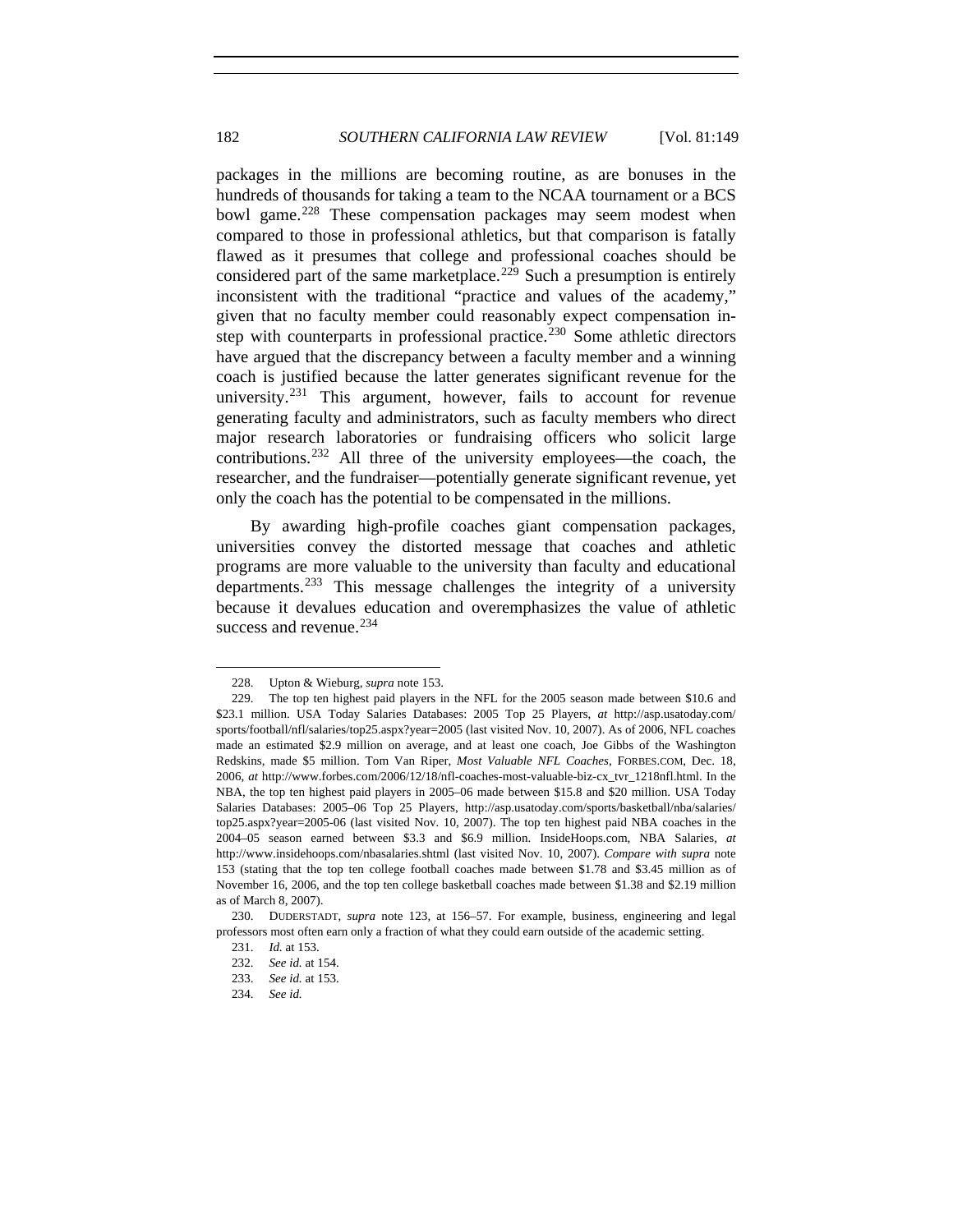In short, the primary goal of many university athletic departments is to generate revenue. That revenue, however, rarely, if ever, makes its way back to the university.<sup>[235](#page-34-0)</sup> Nevertheless, most contemporary university administrators encourage the relentless pursuit of athletic success because of its ostensible indirect benefits in terms of increased applications to the university, superior student bodies, and increased alumni donations. Administrators' assumptions regarding the benefit of athletics, however, are generally not supported by empirical evidence.

Athletic success may seem to increase the number of applicants for one of two reasons: either prospective students are sports fans who decide on which schools to apply based on their desire to attend athletic events, or winning teams increase the university's name recognition through visibility in the popular media.[236](#page-34-1) Naturally, there are anecdotal instances where the great success of an intercollegiate athletic team, or program, increased the volume of applications received by a university.<sup>[237](#page-34-2)</sup> Indeed, recent studies have supported the notion that the success of a university's athletic department causes an increase in applicants to the university.<sup>[238](#page-34-3)</sup>

Empirical data, however, has failed to conclusively prove any relationship between athletic success and the academic quality of an incoming freshman class.<sup>[239](#page-34-4)</sup> Thus, the notion that athletic success generates indirect educational value by increasing the quality of the student body is unsubstantiated.

Moreover, even if there was evidence that academic quality increased with athletic success, it would fail to justify a protected position under the tax code "from a Federal standpoint."<sup>[240](#page-34-5)</sup> The federal government's purpose in granting tax exemption to universities is to further education in general, *not* to increase the recognition, reputation or relative quality of one individual institution.<sup>[241](#page-34-6)</sup>

<sup>235.</sup> *See supra* Part III.B.1.

<sup>236.</sup> *See* FRANK, *supra* note 157, at 15.

<span id="page-34-2"></span><span id="page-34-1"></span><span id="page-34-0"></span><sup>237.</sup> *Id.* at 25. For example, Boston College experienced a 12 percent increase in 1985, the year after a famous come-from-behind win over Miami, in which their quarterback Doug Flutie threw a forty-eight yard touchdown pass in the final seconds of the game. *Id.*

<span id="page-34-3"></span><sup>238.</sup> ROBERT E. LITAN, JONATHAN M. ORSZAG & PETER R. ORSZAG, NCAA, THE EMPIRICAL EFFECTS OF COLLEGIATE ATHLETICS: AN INTERIM REPORT 11 (2003).

<span id="page-34-4"></span><sup>239.</sup> *Id*. (noting that the academic literature is divided about whether or not there is a correlation between athletic success and the academic quality of an incoming class).

<sup>240.</sup> Thomas Letter, *supra* note 152.

<span id="page-34-6"></span><span id="page-34-5"></span><sup>241.</sup> *Id.* Moreover, even if there was some small correlation between athletic success and academic quality, "that would not imply that investment in a big-time athletic program is an efficient strategy for becoming more selective. The same funds used to boost athletic performance could be used in other ways that make schools more attractive to potential applicants—financial aid, for example, or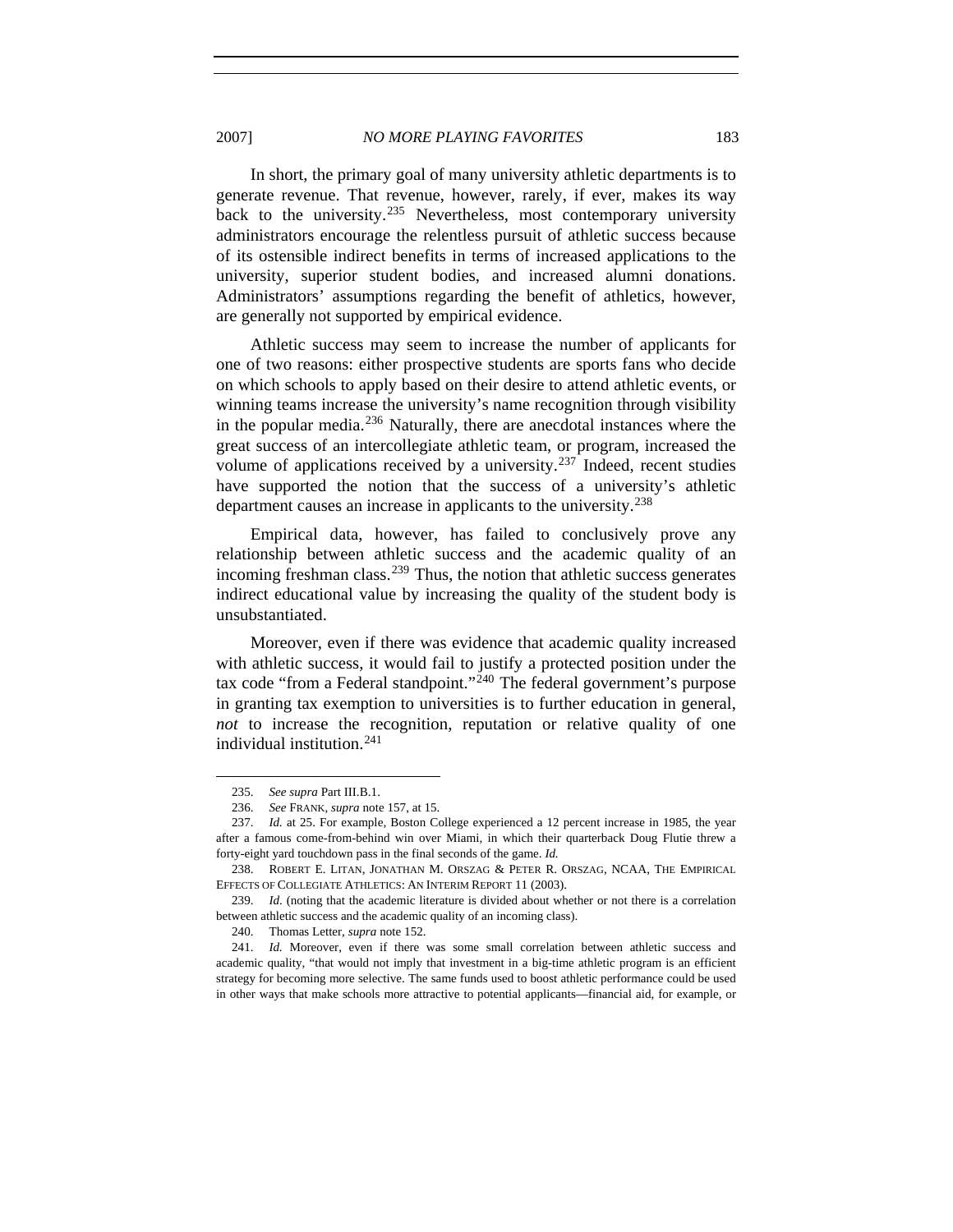Many universities also encourage athletic success, hoping for an indirect financial benefit from alumni donations. Research results on the relationship between athletic success and alumni giving, however, are split. Several studies found no relationship between alumni donations and athletic success,  $242$  others found a statistically significant relationship,  $243$ and others found a relationship between athletic success and athletic donations; none, however, found a link between athletic success and donations to the university's general fund.<sup>[244](#page-35-2)</sup> Nevertheless, even if there is a correlation, it should be noted that athletic programs pass through cycles of success and relative failure, a phenomenon which renders the overall net effect on giving minimal.<sup>[245](#page-35-3)</sup> The same argument previously used for increased academic quality is again relevant: the federal government does not provide tax exemption for the benefit of any one institution.<sup>[246](#page-35-4)</sup>

The winner-take-all market of contemporary intercollegiate athletics is such that only a very few departments will enjoy any noticeable financial reward.<sup>[247](#page-35-5)</sup> At the same time, the present commercial environment incentivizes the upward spiral of expenditures for all athletic departments seeking to remain competitive.<sup>[248](#page-35-6)</sup> The practical implication is that only the

245. FRANK, *supra* note 157, at 26.

l

increased direct marketing, or improved academic programs." FRANK, *supra* note 157, at 14.

<span id="page-35-0"></span><sup>242.</sup> *See, e.g.*, L. Siegelman & R. Carter, *Win One for the Giver? Alumni Giving and Big-Time College Sports*, 60 SOC. SCI. Q. 284, 291 (1979) (finding no significant relationship between athletic success and alumni giving).

<span id="page-35-1"></span><sup>243.</sup> *See, e.g.*, R. Baade & J. Sundberg, *Fourth Down and Gold to Go? Assessing the Link Between Athletics and Alumni Giving*, 77 SOC. SCI. Q. 789, 796–99 (1996) (finding that bowl appearances increase giving and basketball success increases giving at public but not private schools); Brian Goff, *Effects of University Athletics on the University: A Review and Extension of Empirical Assessment*, 14 J. OF SPORT MGMT. 85 (2000) (finding that both average and dramatic improvement in athletic success substantially increases general giving to universities).

<span id="page-35-2"></span><sup>244.</sup> *See, e.g.*, C. Coughlin & K. Erekson, *An Examination of Contributions to Support Intercollegiate Athletics*, 51 S. ECON. J. 180, 193 (1984) (finding that bowl participation and basketball success increases donations to the athletic department); L. Siegelman & S. Bookheimer, *Is It Whether You Win or Lose? Monetary Contributions to Big-Time College Athletic Programs*, 64 SOC. SCI. Q. 347, 354 (1983) (finding that contributions to the athletic department are positively correlated to football success but giving to the annual fund is negatively correlated). For a good summary of the literature in this area see, FRANK, *supra* note 157, at 21–24.

<span id="page-35-4"></span><span id="page-35-3"></span><sup>246.</sup> Thomas Letter, *supra* note 152. The House Committee on Ways and Means also expressed a concern that by providing tax-exemption incentives to donate to athletic departments, the government may detract from donations to other worthy charities. *Id.*

<span id="page-35-5"></span><sup>247.</sup> *See* DUDERSTADT, *supra* note 123, at 126 ("[M]any athletic departments in Division I-A will actually admit that when all the revenues and expenses are totaled up, they actually lose money."). S*ee also* State of the Association Address, *supra* note 140 ("When all costs are taken into account . . . suspect the number [of institutions] that genuinely balance expenses with revenues is no [sic] much more than a dozen.").

<span id="page-35-6"></span><sup>248.</sup> State of the Association Address *supra* note 140 ("The popular view is that you have to increase spending to increase wins, and you have to increase wins to increase revenues.").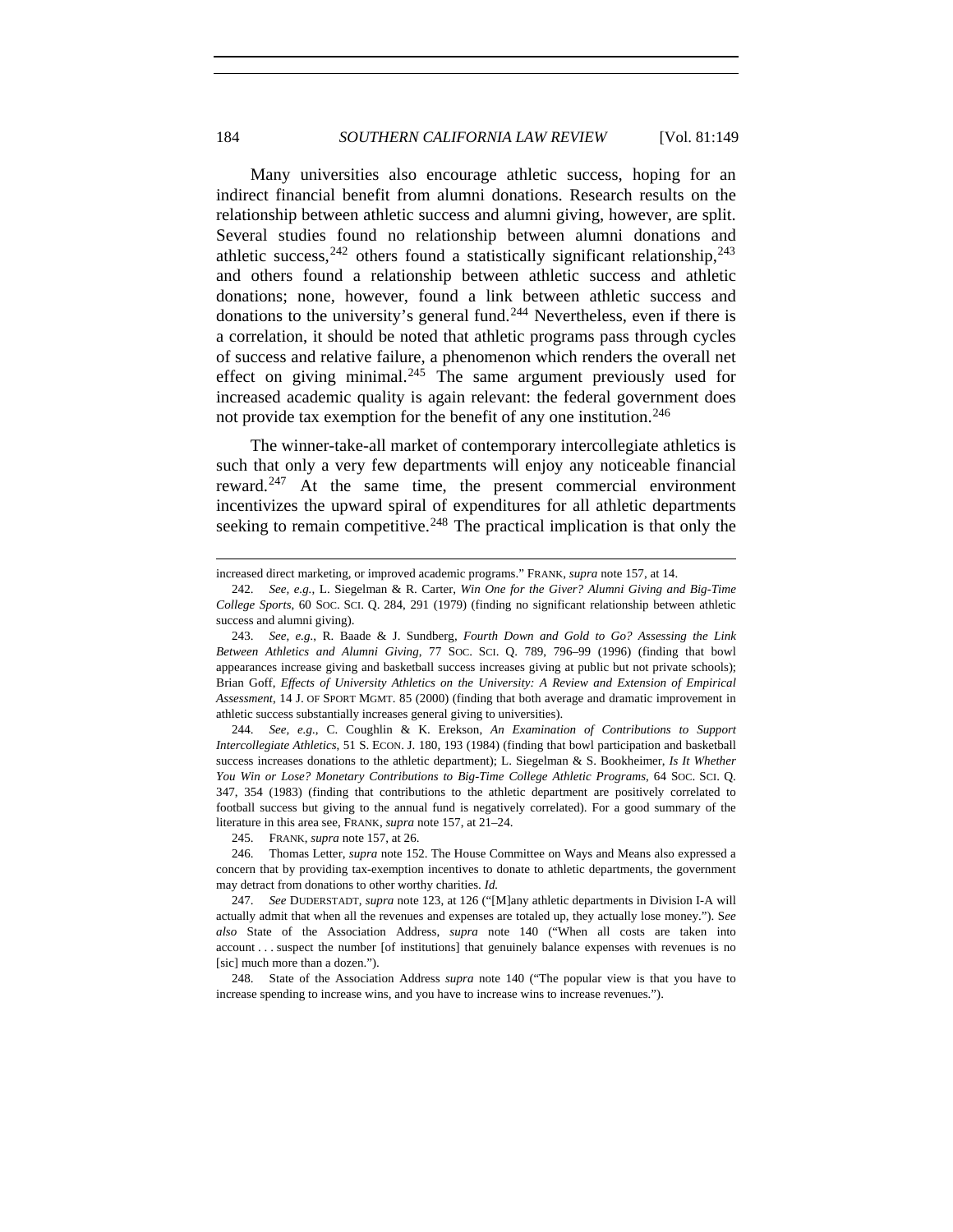very few departments that enjoy financial reward will be able to support increasing expenditures on their own, while the majority of departments will need to find outside sources of funding if they want to stay in the race.

Unprofitable athletic programs most often increase their funding through one of two ways: the first strategy is to bring in outside funds from either the university's general revenue or the students in the form of student fees. In the 2004–05 academic year these two sources alone accounted for more than \$1 billion of additional support for athletic departments, and without these funds fewer than 10 percent of athletic departments would have been able to support themselves.<sup>[249](#page-36-0)</sup> As the cost of competing in intercollegiate athletics continues to escalate, so does the amount of subsidy necessary to avoid athletic department deficits. In turn, an increase in the subsidy for the athletic department necessitates a decrease in funding for the academic activities of the university.<sup>[250](#page-36-1)</sup> Thus, the steady escalation of athletic department expenditures can have tangible and deleterious effects on the financial and educational interests of a university.

A second strategy is to reduce athletic department expenditures by disbanding unprofitable programs—that is, programs in non-revenue sports.<sup>[251](#page-36-2)</sup> In an effort to more efficiently generate profit, some athletic departments have chosen to eliminate programs that require more funding than they supply and then redirect revenue that previously subsidized the unprofitable programs back into the "revenue" program. Yet, this strategy inevitably reduces the number of student-athletes who can benefit from participation in athletics, while doing little, or nothing, to increase the enrichment of those student-athletes who remain. Thus, downsizing athletic departments overvalues the generation of revenue and undervalues the educational enrichment of student-athletes by subverting the educational aims of intercollegiate athletics. In sum, the commercial dimension of

<span id="page-36-0"></span><sup>249.</sup> Mark Alesia, *Colleges Play, Public Pays*, INDIANAPOLIS STAR, Apr. 30, 2006, at 1A, *available at* http://www.indystar.com/apps/pbcs.dll/article?AID=/99999999/SPORTS06/399990029/ 1216/LOCAL08. Without contributions from the general fund and student fees, the number of schools reporting even would have dropped from 115 to 15, and the average deficit would be \$5.7 million. *Id.* The NCAA requires that athletic departments record their finances in budget reports. These reports were obtained by the Indianapolis Star through freedom-of-information requests to the 215 public schools in Division I. One hundred sixty-four institutions responded. Requests were also sent to the 112 private schools in Division I, which had no obligation to release the information. None did. *Id.*

<sup>250.</sup> *Id.*

<span id="page-36-2"></span><span id="page-36-1"></span><sup>251.</sup> *See* Roger G. Noll, *The Economics of Intercollegiate Sports*, *in* RETHINKING COLLEGE ATHLETICS, *supra* note 1, at 197, 204. In 2003, all women's athletic programs averaged 6 percent of an athletic department's total revenue, and 20 percent of total expenses. DANIEL L. FULKS, NCAA, 2002– 03 NCAA REVENUES AND EXPENSES OF DIVISIONS I AND II INTERCOLLEGIATE ATHLETICS PROGRAMS REPORT 30 tbl.3.1 (2005). In the same year men's non-revenue programs averaged 5 percent of men's total revenue, and 21 percent of men's total expenditures. *Id.* at 32 tbl.3.2a.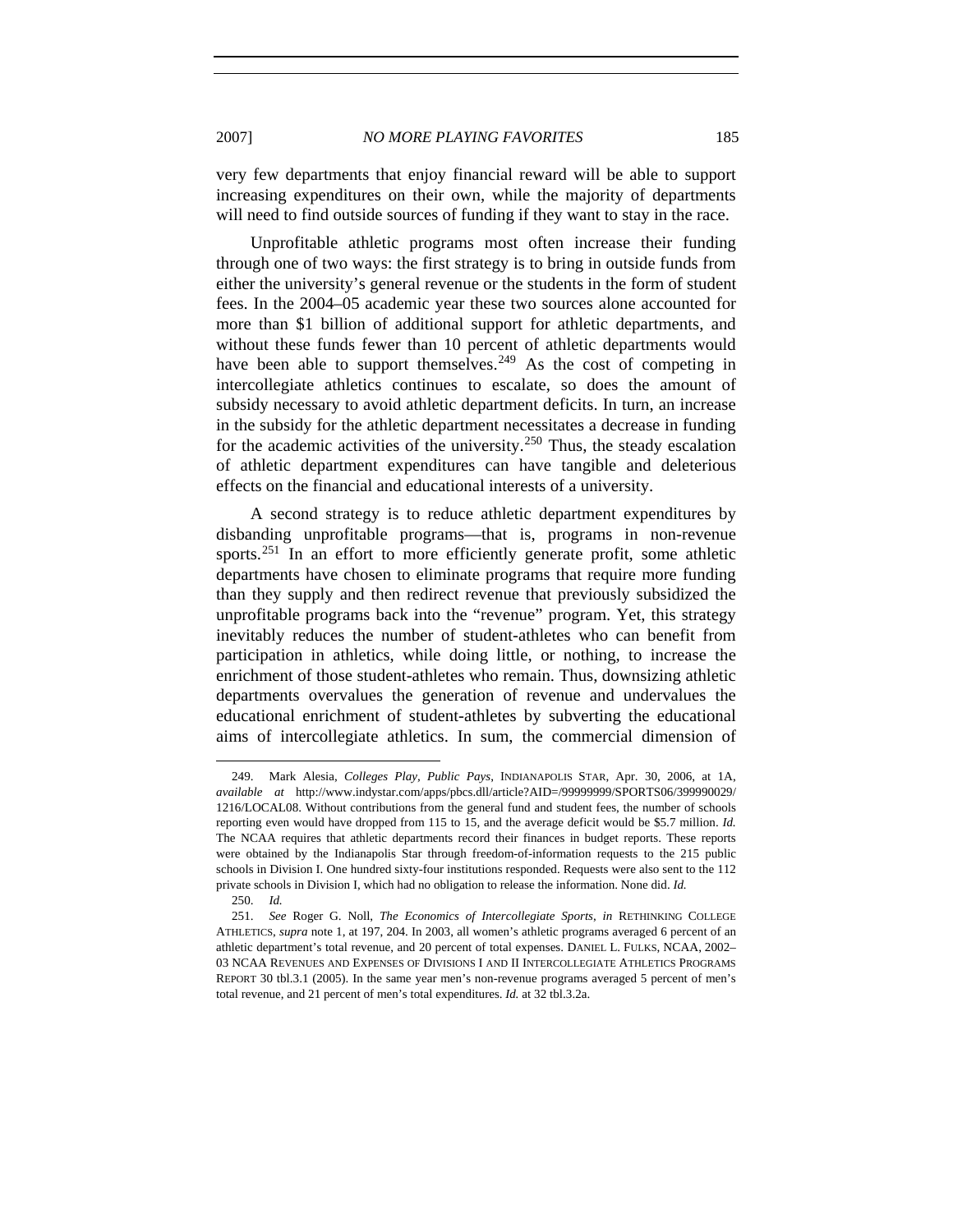intercollegiate athletics provides strong evidence that athletics do not necessarily further educational purposes, and thus, the presumption that they do is invalid.

# 3. Academics—Special Admissions, Academic Underperformance, and Low Graduation Rates

The significant and pervasive financial consequences of big-time intercollegiate athletics increases the likelihood that coaches, feeling the pressure to win, will sacrifice the academic integrity of the university by recruiting, admitting, keeping eligible, and graduating talented athletes who are unqualified for the academic rigors of college-level curricula.<sup>[252](#page-37-0)</sup> When this occurs, the educational purpose of the university is actively undermined by the athletic department.<sup>[253](#page-37-1)</sup> Athletic departments that engage in conduct that purposefully subverts education should no longer be offered tax exemption through the presumption that intercollegiate athletics are substantially related to education.

It all begins with recruitment and admissions. Searching for a competitive edge over their opponents, coaches in many of the big-time revenue programs view prospective student-athletes as potential competitive assets rather than future students.<sup>[254](#page-37-2)</sup> Consequently, many coaches recruit student-athletes exclusively for their athletic talent, often ignoring their history of poor academic performance.<sup>[255](#page-37-3)</sup> Some of these recruits are so academically substandard that they are unable to meet the already low admissions standards at most Division I-A institutions; coaches, however, will often utilize wild card slots to admit them anyway.<sup>[256](#page-37-4)</sup> An athletic department that recruits and admits such students demonstrates its priorities: athletic success takes precedence, and education is merely incidental.

Admitting academically substandard student-athletes has direct negative consequences on a university's academic environment. When an athletic program bends academic standards to guarantee admission of student-athletes, they practically ensure that these student-athletes—most

<sup>252.</sup> *See* Purdy, Eitzen & Hufnagel, *supra* note 170, at 231.

<sup>253.</sup> *See id.*

<span id="page-37-2"></span><span id="page-37-1"></span><span id="page-37-0"></span><sup>254.</sup> *See* State of the Association Address, *supra* note 140 ("The need for increasing the rate at which the revenue expands has also resulted in an inflated need to increase wins. And the growing need for more wins has increased the competition for outstanding student-athletes . . . .").

<span id="page-37-4"></span><span id="page-37-3"></span><sup>255.</sup> Guttmann, *supra* note 119, at 23 (stating that after the highly touted high school basketball prospect Chris Washburn "failed to answer a single question correctly on his verbal Scholastic Aptitude Test, he was recruited by 150 universities").

<sup>256.</sup> DUDERSTADT, *supra* note 123, at 193–94.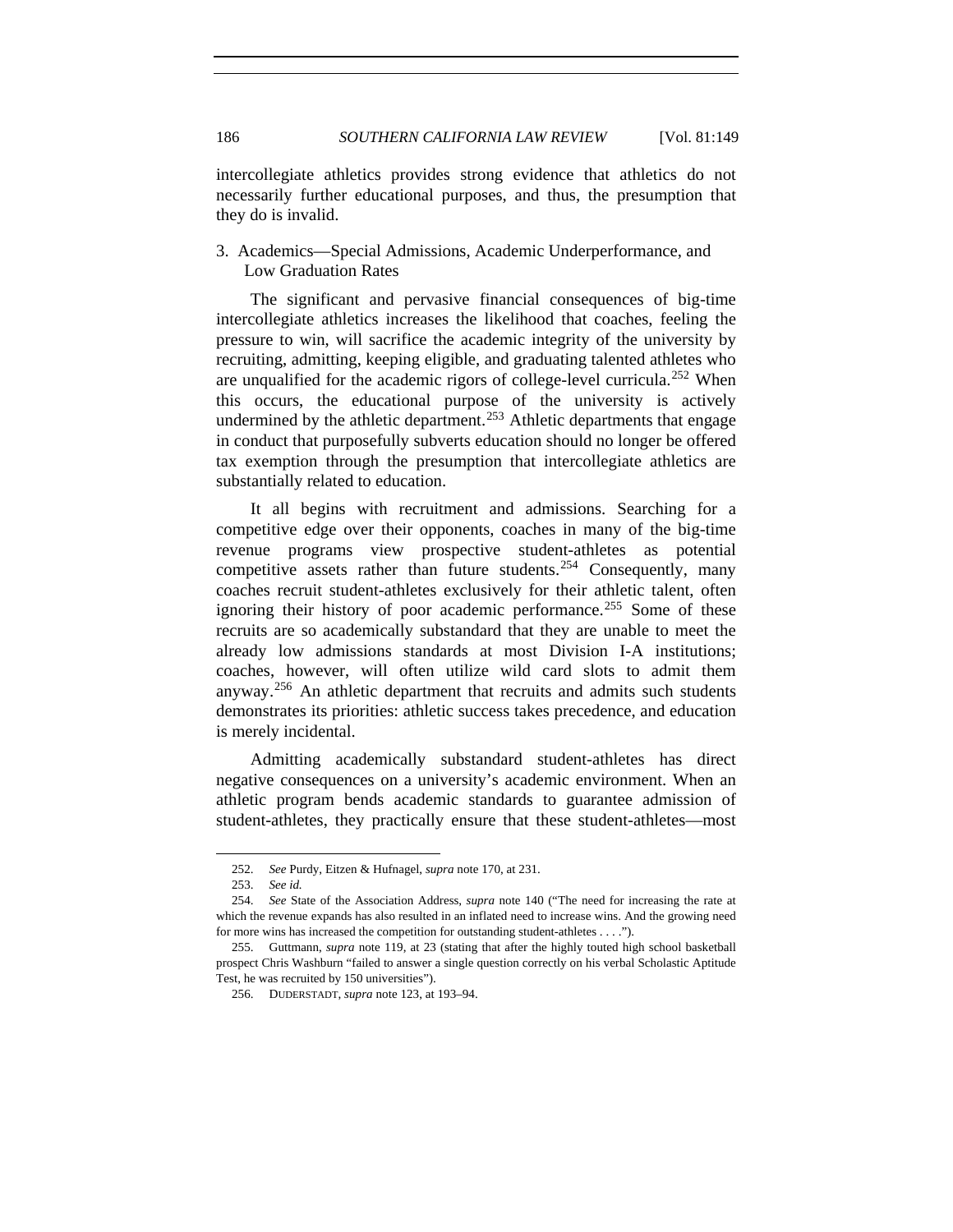2007] *NO MORE PLAYING FAVORITES* 187

often in revenue sports—will be behind academically even before the first day of class. Once classes actually begin, student-athletes in revenue sports traditionally underperform when compared with both the general student body and non-revenue student-athletes.<sup>[257](#page-38-0)</sup> Their underperformance impacts the educational environment of a university in two ways: first, habitual underperformance by student-athletes, particularly when coupled with a vocal lack of respect for education, damages the intellectual ethos of a campus.[258](#page-38-1) Second, underperformance by student-athletes undermines the educational goals of a university through the inefficient use of scarce academic resources; nonathlete students, who likely would have taken greater advantage of the academic resources offered by the university, are rejected in order to make room for student-athletes.<sup>[259](#page-38-2)</sup>

Academic underperformance by student-athletes also has an indirect negative impact on the educational environment of the university as it often drives an athletic department to undermine educational goals to secure eligibility. NCAA bylaws require that a student-athlete meet minimum academic standards to remain eligible for game day.<sup>[260](#page-38-3)</sup> To ensure their eligibility, many athletic departments steer student-athletes toward "trivial," "easy," "special," or "remedial" classes.<sup>[261](#page-38-4)</sup> While this strategy violates no NCAA bylaw, it does impede the development of the studentathletes' academic capabilities by preventing them from engaging in intellectually stimulating and challenging coursework. Moreover, this strategy reveals an athletic department's inverted priorities: education is an obstacle to be overcome and not the primary objective to be enriched, through participation in intercollegiate athletics. [262](#page-38-5)

As might be expected, student-athletes in these athletic departments often fail to earn a degree.<sup>[263](#page-38-6)</sup> Low graduation rates demonstrate the lack of academic success among student-athletes in revenue sports and reflect the failure of an athletic department to maintain the educational integrity of its

<span id="page-38-0"></span><sup>257.</sup> BOWEN & LEVIN, *supra* note 139, at 145; Maloney & McCormick, *supra* note 167, at 569; Purdy, Eitzen & Hufnagel, *supra* note 170, at 231.

<span id="page-38-2"></span><span id="page-38-1"></span><sup>258.</sup> BOWEN & LEVIN, *supra* note 139, at 145 (finding that the longer students are on a campus, the more they detect a negative intellectual impact from athletics).

<sup>259.</sup> *Id.*

<sup>260.</sup> 2006–07 NCAA DIVISION I MANUAL, OPERATING BYLAW 14.01.2 (2006).

<span id="page-38-4"></span><span id="page-38-3"></span><sup>261.</sup> *See* Kaplan, *supra* note 4, at 1458–59 ("Another practice, called 'not uncommon' in a recent report, actually awards academic credit for participation in college sports, again with the objective of continued athletic eligibility.").

<span id="page-38-6"></span><span id="page-38-5"></span><sup>262.</sup> Simon, *supra* note 3, at 53. An athletic department's inverted priorities are even more obvious when it engages in conduct that violates either institutional or NCAA rules on recruiting and eligibility, which are designed to preserve the notion of educational enrichment.

<sup>263.</sup> Kaplan, *supra* note 4, at 1459.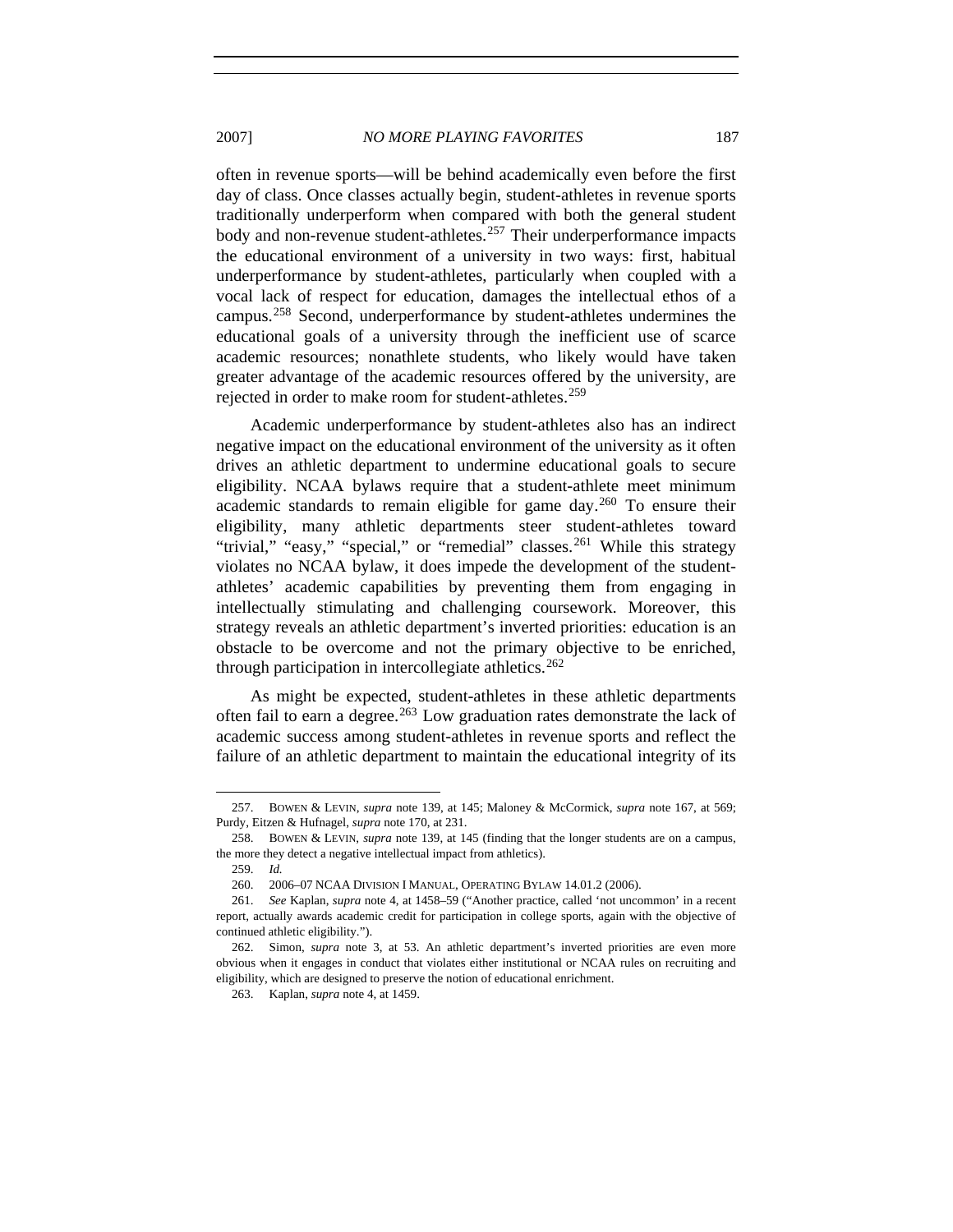constituent programs. The numbers speak for themselves: within NCAA Division I, men's basketball programs average a 44 percent graduation rate, and football programs average  $55$  percent.<sup>[264](#page-39-0)</sup> To make matters worse, at some of the more successful institutions the entire athletic *department* falls significantly below these averages.<sup>[265](#page-39-1)</sup>

Division I averages fall noticeably below the national average of 64 percent. These figures become even worse when compared with the 75 percent of nonathlete students who enroll at a university upon graduation from high school, continue full-time, and earn a degree after four to six years.[266](#page-39-2) The graduation rates among football and basketball athletes cannot be explained by the 1 percent of basketball players and 2 percent of football players who are drafted into the professional leagues.<sup>[267](#page-39-3)</sup> The bottom line is that too many student-athletes are simply failing to earn a degree in four to six years.<sup>[268](#page-39-4)</sup> These numbers are indicative of the decidedly nonacademic environment within many athletic programs.

The academic environment within many athletic departments is replete with student-athlete underperformance from recruitment to graduation. For these athletic departments, the relationship between intercollegiate athletics and education is tenuous at best. Thus, a conclusive presumption that intercollegiate athletics are substantially related to education is factually unsupported.

# B. IMPACT ON COLLEGE AND UNIVERSITY'S UBIT STATUS

Congress established the presumption that intercollegiate athletics are substantially related to a university's educational purpose during the promulgation of the unrelated business income tax in  $1950.^{269}$  $1950.^{269}$  $1950.^{269}$  The presumption specifically addressed the third element of the newly imposed UBIT, which required that any trade or business regularly carried on by a university would not be subject to UBIT if it was substantially related to

<sup>264.</sup> *See* Wolverton, *supra* note 183 and accompanying text.

<span id="page-39-1"></span><span id="page-39-0"></span><sup>265.</sup> For example, the University of Georgia only graduated only 50 percent of its overall studentathletes, Auburn University graduated 51 percent, University of Oklahoma graduated 53 percent, Arizona State University graduated 53 percent, Louisiana State University graduated 54 percent, and Georgia Institute of Technology graduated 54 percent. NCAA, 2006 NCAA REPORT ON THE FEDERAL GRADUATE-RATES DATA (2006), *at* http://www.ncaa.org/grad\_rates/ (follow "Division I" hyperlink and select school by the state in which it is located from the alphabetical drop-down lists).

<span id="page-39-5"></span><span id="page-39-4"></span><span id="page-39-3"></span><span id="page-39-2"></span><sup>266.</sup> As established earlier, while the NCAA's GSR figures are most likely a better indication of how many student-athletes attain degrees, they are invalid for comparison to the figures provided by the U.S. Department of Education. *See* discussion *supra* note 184.

<sup>267.</sup> A CALL TO ACTION, *supra* note 135, at 16.

<sup>268.</sup> State of the Association Address, *supra* note 140.

<sup>269.</sup> *See* discussion *supra* Part II.C.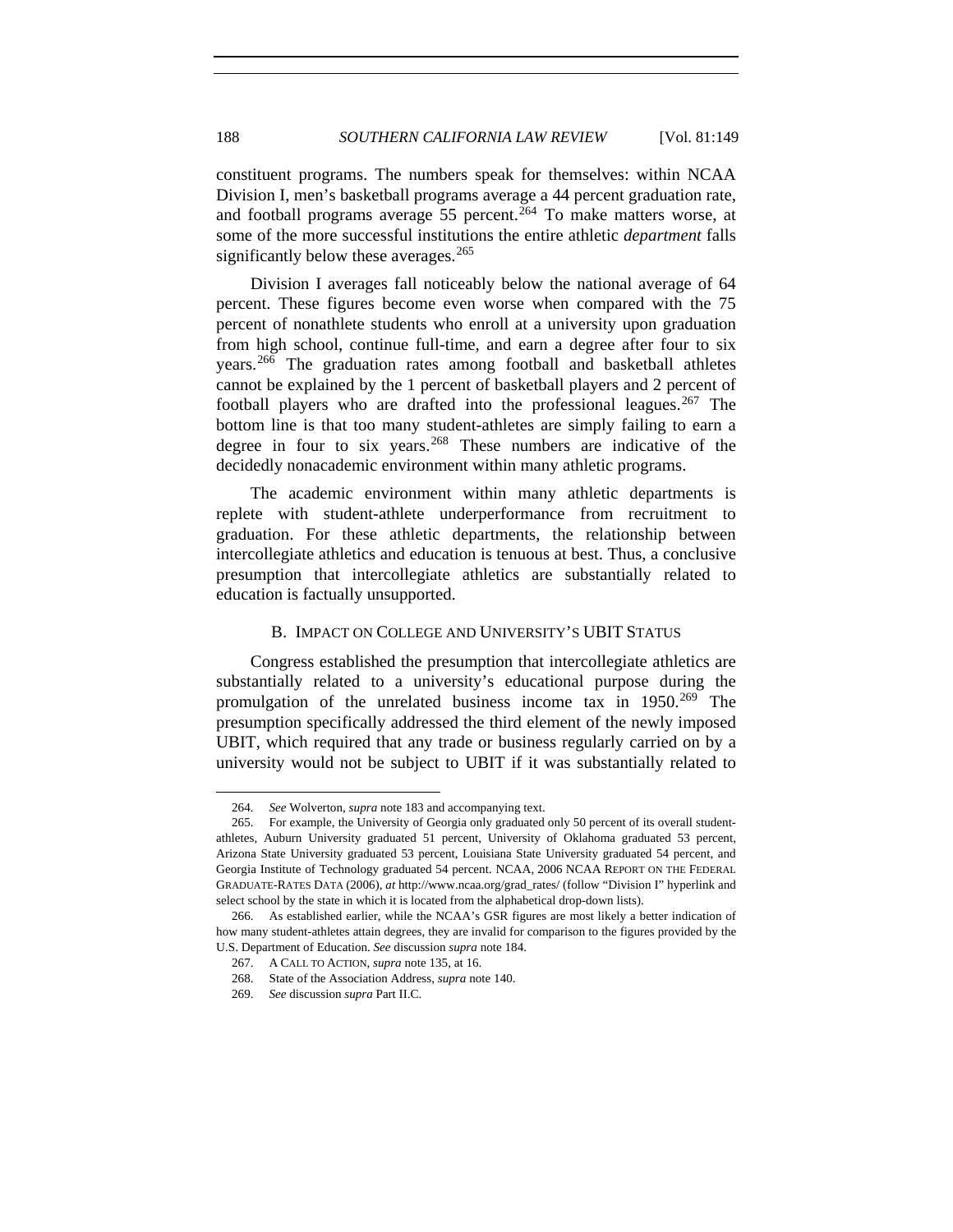the exercise or performance of the institution's educational purpose. The unambiguous intent of Congress was to ensure that intercollegiate athletics met this test and were thereby shielded from UBIT.

The proposed rejection of this presumption eliminates the universal exemption of athletic departments. Without a presumed relationship, § 1.513-1(d)(2) of the Treasury Regulations necessitates an inquiry into the specific facts and circumstances of an individual athletic department to determine if it is substantially related to its university's educational purpose. Thus, it becomes necessary to examine the elements of UBIT as applied to athletic departments and to suggest what factors should be relevant in determining whether there is a substantial relationship.

First, it must be established that an athletic department is a "trade or business," which is defined as "any activity carried on for the production of income."[270](#page-40-0) In recent years, intercollegiate athletic departments have become demonstrably focused on the generation of revenue.<sup>[271](#page-40-1)</sup> Despite their desire to generate income, many of the athletic departments are unsuccessful: out of the 327 Division I athletic departments, no more than 115—and most likely as few as fifteen—actually operate at a profit.<sup>[272](#page-40-2)</sup> The Treasury Regulations, however, make it clear that the presence of profit is not necessary; rather, only the motivation to generate income is necessary.<sup>[273](#page-40-3)</sup> Thus, under the definition of  $\S$  513(c), the majority of athletic departments can easily be classified as a "trade or business."

Section 513(a) contains two possible exceptions.<sup>[274](#page-40-4)</sup> The first exception applies to a trade or business when "substantially all the work in carrying on such trade or business is performed for the organization without compensation." While student-athletes are not directly

<span id="page-40-0"></span><sup>270.</sup> Treas. Reg. § 1.513-1(b) (as amended in 1983). The athletic department is the appropriate organizational entity to examine when applying UBIT because it is the smallest self-determining unit within a university's athletic operations. *See supra* notes 140–44 and accompanying text. Specific athletic programs are not the appropriate unit to examine for UBIT because they are subordinate to the athletic department, and as such cannot be said to be "carried on" independently of the athletic department. *See* DUDERSTADT, *supra* note 123, at 110 (stating that the head of the athletic department is able to hire and fire coaches, is the day-to-day business manager of all programs, and is ultimately responsible for compliance with institutional and NCAA policies and bylaws).

<span id="page-40-1"></span><sup>271.</sup> *See* discussion *supra* Part IV.A.2. The pressure to generate revenue is not necessarily avaricious. In fact, the structure of contemporary athletic departments as "auxiliary activities" encourages financial independence. The rationale behind the "profit motive" is, however, irrelevant; all that is required to be a trade or business is that the activity is conducted *for the purpose of producing income*. *See* I.R.C. § 513(c) (2000); discussion *supra* Part II.B.1.

<span id="page-40-4"></span><span id="page-40-3"></span><span id="page-40-2"></span><sup>272.</sup> Alesia, *supra* note 249. *See* State of the Association Address, *supra* note 140 (estimating that roughly twelve Division I-A athletic departments operated at a profit).

<sup>273.</sup> Treas. Reg. § 1.513-1(b). *See supra* notes 51–55 and accompanying text.

<sup>274.</sup> I.R.C. § 513(a)(1), (2) .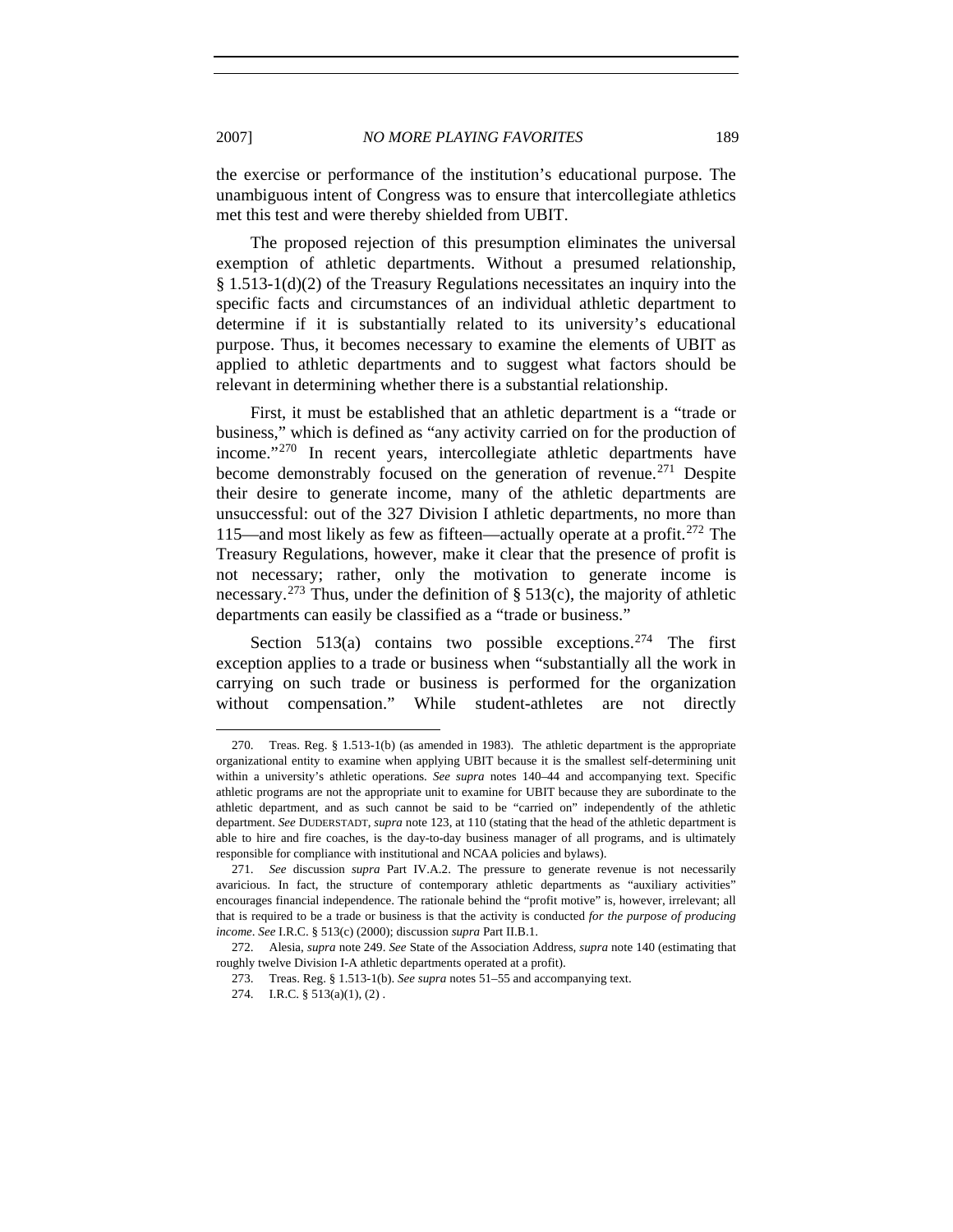compensated for their participation in athletics, they provide only some of the labor necessary to carry on the trade or business that surrounds and facilitates their competitive events.<sup>[275](#page-41-0)</sup> Much of this work is performed by "coaches, trainers, athletic department staff, publicity managers, [and] ticket takers," all of whom receive compensation in the form of salaries. $276$ Thus, this exception likely does not apply to athletic departments.

The second exception applies to a trade or business carried on by a tax-exempt organization "primarily for the convenience of its members, students,  $[etc.].$ <sup>"[277](#page-41-2)</sup> This exception applies only if the activity in question fulfills a university community's "need," and the primary objective of the activity is to fulfill this need.<sup>[278](#page-41-3)</sup> The only need intercollegiate athletics could satisfy would be the general student body's need for entertainment.<sup>[279](#page-41-4)</sup> At present, this is not a need recognized by the IRS.<sup>[280](#page-41-5)</sup>

To impose UBIT, it must further be demonstrated that intercollegiate athletics are "regularly carried on."[281](#page-41-6) Athletics as a professional commercial enterprise operate on a seasonal basis. Accordingly, an intercollegiate athletic program need only operate for a significant portion of the season to satisfy this requirement.[282](#page-41-7) Intercollegiate athletic seasons are operated during a "significant portion" of the comparable professional season. For basketball, the NCAA season takes place between October and early April, while the NBA season is from October to mid-May. For football, the NCAA season is from September to mid December, while the NFL season is from September to January. In addition, off-season training for both of the intercollegiate "revenue" sports takes place between regular seasons exactly like their professional counterparts in the NBA and NFL.

Finally, it must be established that an athletic department is not substantially related to the educational purpose of a university.<sup>[283](#page-41-8)</sup> An athletic department's activities will be substantially related if they

<sup>275.</sup> Kaplan, *supra* note 4, at 1460.

<span id="page-41-2"></span><span id="page-41-1"></span><span id="page-41-0"></span><sup>276.</sup> *Id.* There is also an argument to be made that many student-athletes receive compensation in the form of financial aid and scholarships. *See id.* at 1460–63.

<sup>277.</sup> I.R.C. § 513(a)(2).

<sup>278.</sup> Kaplan, *supra* note 4, at 1463.

<sup>279.</sup> *Id.*

<span id="page-41-5"></span><span id="page-41-4"></span><span id="page-41-3"></span><sup>280.</sup> *Id.* Even assuming that the IRS recognized entertainment as a community need, there is little evidence to support the notion that intercollegiate athletics are conducted primarily for students.

<span id="page-41-8"></span><span id="page-41-7"></span><span id="page-41-6"></span><sup>281.</sup> Treas. Reg.  $\S$  1.513-1(c)(1) (as amended in 1983). This element requires that an intercollegiate athletic program be conducted in the same manner, frequency, and continuity as its forprofit professional counterparts. *See id.*

<sup>282.</sup> *Id.*

<sup>283.</sup> I.R.C. § 513(a) (2000).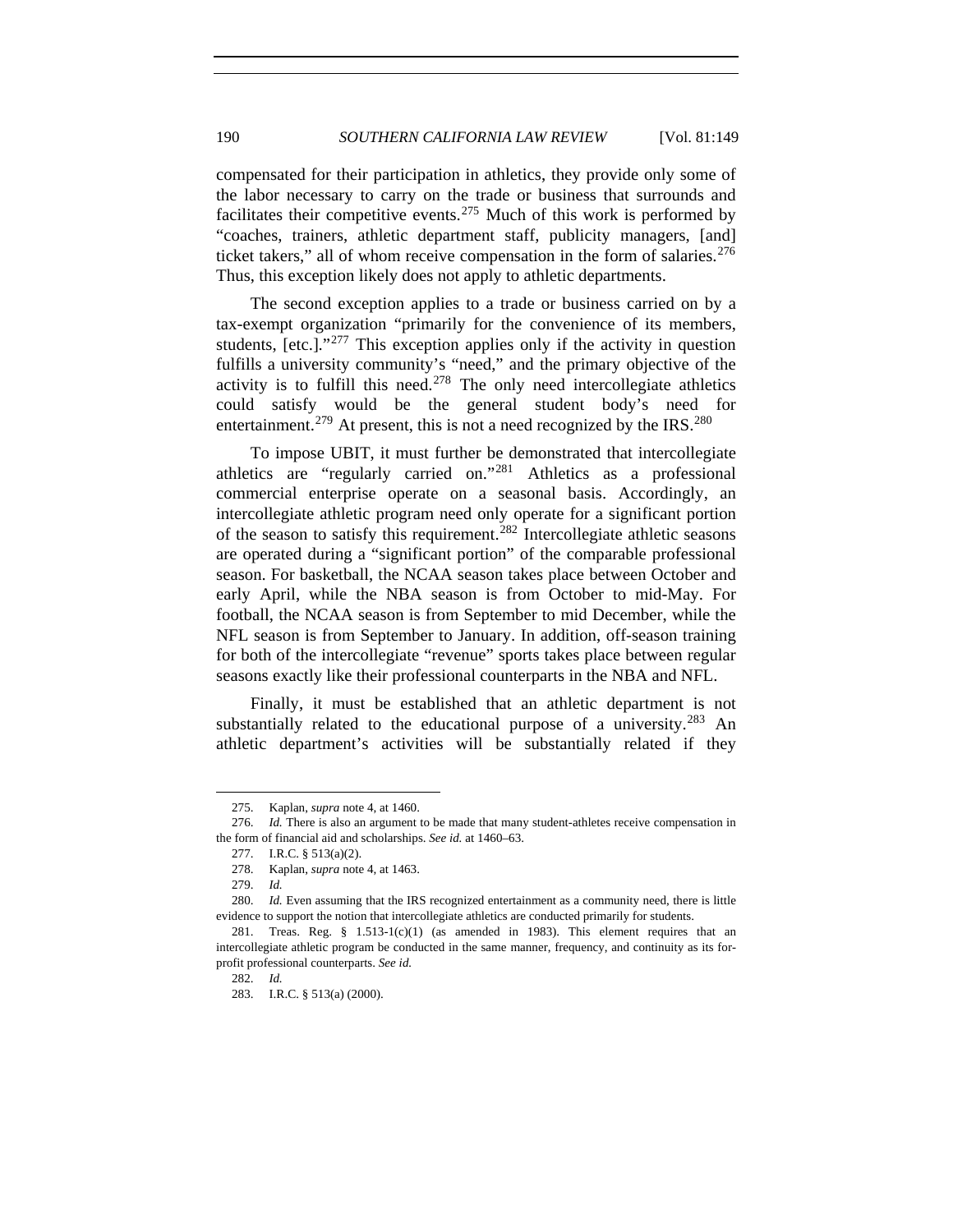2007] *NO MORE PLAYING FAVORITES* 191

"contribute importantly" to the furtherance of education.<sup>[284](#page-42-0)</sup> In addition, the size and extent of income-producing activities of athletic departments cannot be larger than is reasonably necessary to support education.<sup>[285](#page-42-1)</sup> Moreover, the mere contribution of funds does not constitute an important contribution to education.<sup>[286](#page-42-2)</sup> Thus, the handful of athletic departments that actually provide their universities with revenue probably cannot rely on that fact to satisfy the substantial relation element.

Applying the test used by the Supreme Court in *American College of Physicians*, an athletic department will "contribute importantly" to education if it conducts its activities in a manner that will "enrich [the] educational experience" of its student-athletes. $287$  Although there is no objective measure for the "enrichment of [the] educational experience," certain statistics serve as reliable indicators of the academic environment within an athletic department.<sup>[288](#page-42-4)</sup> First, the number, recency, and severity of NCAA or institutional rule infractions will be relevant. This metric can reveal academic fraud, deceit, and recruiting gone awry. Second, an athletic department's academic attitude can be examined by comparing its studentathletes' academic performance to that of the general student body. If the median grade point average of an athletic department consistently falls in the lower percentiles of the overall student distribution, then it is unlikely that education is being enriched through participation in athletics. Third, a comparison of graduation rates among student-athletes in a department and their counterparts in the general student body can provide insight as to the academic environment.<sup>[289](#page-42-5)</sup> Athletic departments whose student-athletes earn

<span id="page-42-0"></span><sup>284.</sup> Treas. Reg. § 1.513-1(d)(2). Again, the appropriate definition of "educational" in this context is that which trains students to hone their intellectual and academic abilities. Under this definition, participation in intercollegiate athletics is completely capable of enriching and augmenting this training, but should not in and of itself constitute an educational undertaking. *See supra* notes 201–02 and accompanying text.

<sup>285.</sup> Treas. Reg. § 1.513-1(d)(3).

<sup>286.</sup> *Id.* § 1.513-1(d)(2).

<sup>287.</sup> *See* Brand Letter, *supra* note 2.

<span id="page-42-4"></span><span id="page-42-3"></span><span id="page-42-2"></span><span id="page-42-1"></span><sup>288.</sup> Given that the athletic department is the organizational entity being evaluated as a trade or business, it follows that the relevant inquiry for a substantial relation should be whether the *athletic department* contributes importantly to the enrichment of the student-athlete. Thus, the principal statistics for this inquiry should reflect the performance of the department overall. An athletic department, however, should be responsible not just for overall educational integrity, but for the integrity of each individual program as well. Accordingly, if even one program *consistently* underperforms academically, this should be considered when determining whether the athletic department contributes importantly to the enrichment of the student-athlete.

<span id="page-42-5"></span><sup>289.</sup> The NCAA's GSR formulation should be used as it more accurately reflects the graduation rates of student-athletes by accounting for students who graduate after transferring. In addition, the same formulation should be used to calculate the overall student body to ensure the most accurate graduation rates possible. *See supra* note 184 and accompanying text.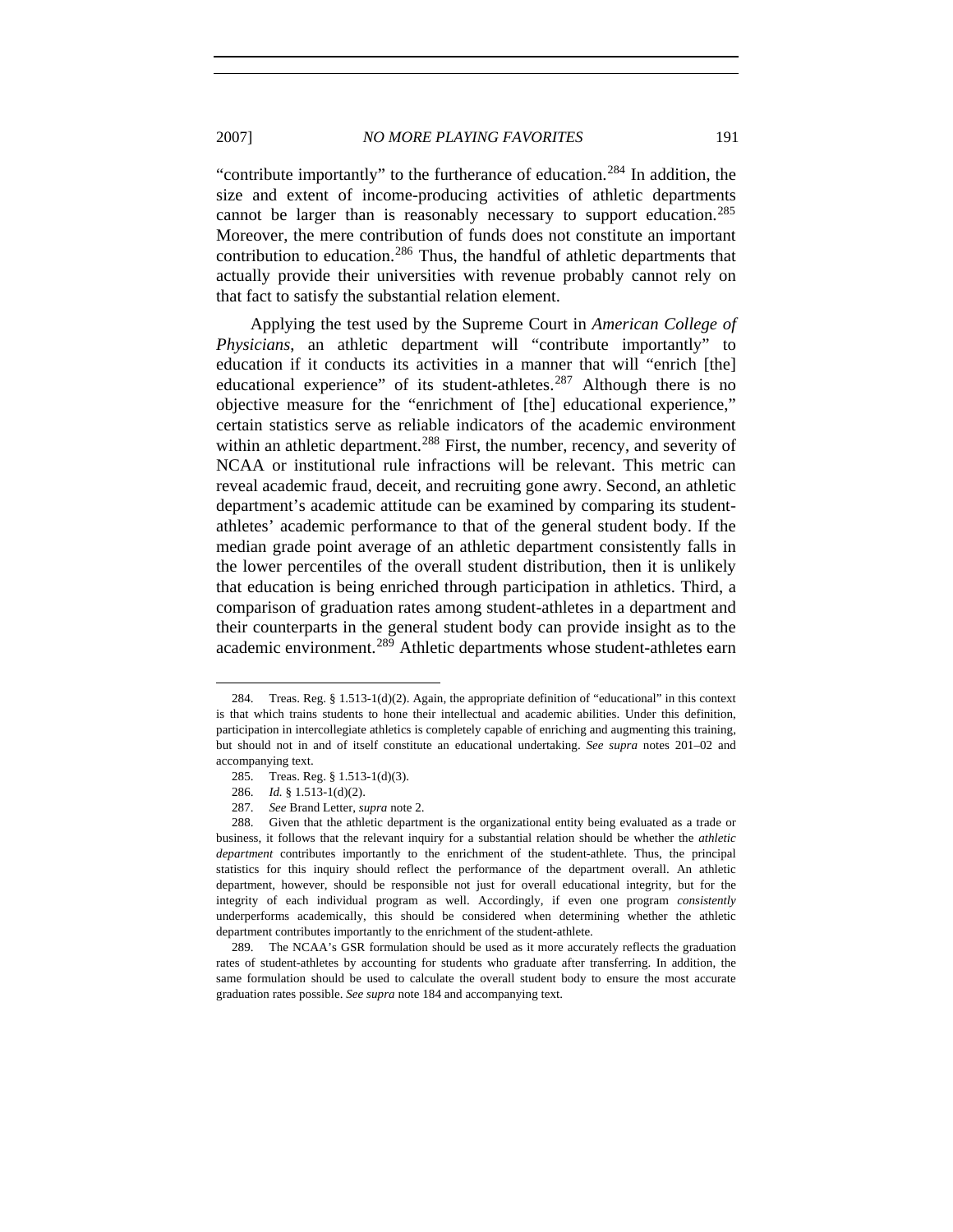degrees at rates significantly below their university's median are not contributing importantly to the furtherance of education.

In addition, an athletic department that conducts its activities on a larger scale than is reasonably necessary to support the enrichment of a student-athletes' academic experience will not satisfy the substantial relation element.<sup>[290](#page-43-0)</sup> The scale of an athletic department's activities may be indicated by the size of its net revenue. The presence of profit, however, does not necessarily doom an athletic department to fail this test, as some degree of profit is reasonably necessary to support the continued enrichment of a larger group of student-athletes.<sup>[291](#page-43-1)</sup> The generation of excessive profit, however, is not reasonably necessary to enrich the educational experience of the student-athlete, and the profitability of an athletic department is largely irrelevant in terms of educational experience.<sup>[292](#page-43-2)</sup> Thus, when an athletic department makes so much money that after funding the nonrevenue sports it still possesses a multi-million dollar surplus, that money will be subject to UBIT.

The following examples illustrate the application of these principles:[293](#page-43-3)

Example 1: University A. University A's athletic department was punished for one major NCAA rule infraction in 1972, but has had no incidents since. Last year, 91 percent of student-athletes graduated from University A, as compared to 93 percent of students overall. The median GPA for student-athletes at University A is in the 65th percentile of the overall GPA distribution. Last year, the athletic department at University A made a net profit of *negative* \$164,000.

This example is a slam dunk. University A's academic performance is superlative, with no recent infractions, a graduation rate comparable to the general student body and above the national average, as well as remarkable academic performance on the part of the student-athletes. Moreover, University A's finances show no indication of excessive profits, as the total

<sup>290.</sup> Treas. Reg. § 1.513-1(d)(3).

<span id="page-43-1"></span><span id="page-43-0"></span><sup>291.</sup> Some profit is actually desirable as it is often necessary to fund less profitable programs that require financial assistance. By funding these programs, the profit is being used to enrich the educational experience of a greater number of student-athletes. Moreover, many programs have good and bad seasons and their revenues reflect it. Allowing athletic departments to make modest profits during successful seasons in order to provide for themselves during unsuccessful seasons ensures the furtherance of education by increasing the financial security of the athletic department.

<span id="page-43-3"></span><span id="page-43-2"></span><sup>292.</sup> That is to say, a student-athlete who participates in a nonprofitable or moderately profitable athletic department receives the same educational benefit from participating in intercollegiate athletics as the student-athlete in an incredibly profitable athletic program.

<sup>293.</sup> The examples are based on actual universities.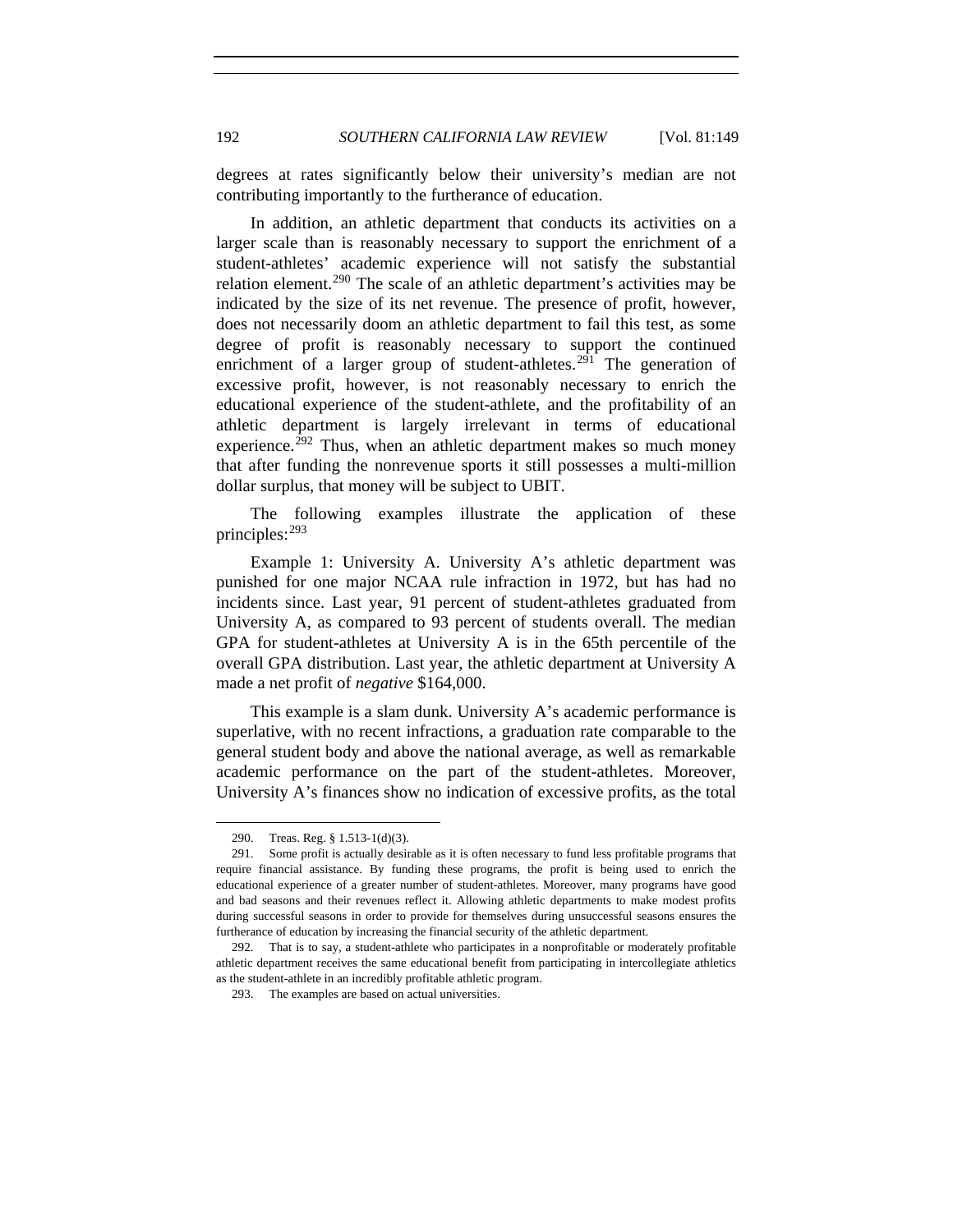expense to revenue difference is negative. If the congressional presumption was eliminated, University A's athletic department would still not be subject to UBIT.

Example 2: University B. University B's athletic department is currently on probation for an NCAA rule infraction in 2004, and has been censured, sanctioned, or put on probation five times before, in 1978, 1982, twice in 1985, and in 1997. Last year, 50 percent of student-athletes graduated from University B, as compared to 70 percent of students overall. The median GPA for student-athletes at University B is in the 30th percentile of the overall GPA distribution. Last year, the athletic department at University B made a net profit of \$23.9 million.

This example is as simple as the first. University B's academic performance is unsatisfactory: they are currently on probation and have a long history of major infractions. Twenty percent fewer student-athletes earn their degrees than comparable non-athlete students. Additionally, the student-athletes academically under-perform when compared to the rest of the student body. Moreover, University B's profits are excessive. After all sports—revenue and nonrevenue—are funded, a \$23.9 million surplus remains. Revenue of this magnitude is not reasonably necessary to further education and evinces the lack of a substantial relation between the income-producing activities of the athletic department and the educational purpose of University B. If the congressional presumption was eliminated, University B's athletic department would be subject to UBIT.

Example 3: University C. University C's athletic department has never been censured, sanctioned, or put on probation by the NCAA. Last year, 78 percent of student-athletes graduated from University C, as compared to 75 percent of students overall. The median GPA for student-athletes at University C is in the 50th percentile of the overall GPA distribution. Last year, the athletic department at University C made a net profit of \$17 million.

This example highlights the conjunctive nature of the academic and financial elements in the substantial relationship test. University C's athletic department is exemplary from an academic standpoint: graduation rates are above the national average, the university's average, classroom performance is solid, and the athletic department has never been disciplined. But that is only half the story. A net profit of \$17 million is strong evidence that the athletic department is conducting its operations on a larger scale than is reasonably necessary for the enrichment of student-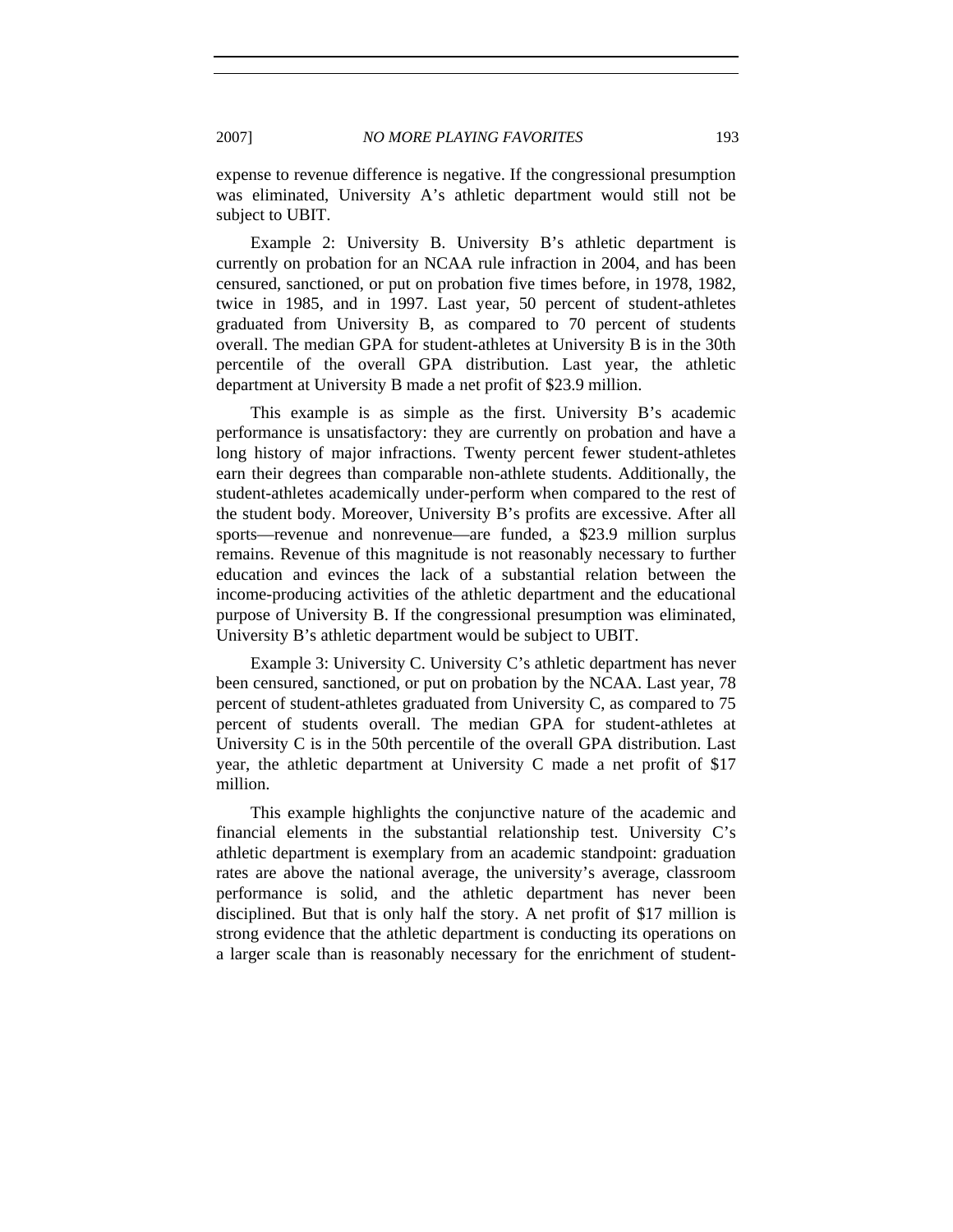athletes' academic experiences.<sup>[294](#page-45-0)</sup> In addition, the athletic department cannot avoid UBIT by contributing the profit to University C, as the Treasury Regulations state that the mere provision of funds is not sufficient. Thus, while University C's athletic department has done a laudable job academically, it would most likely be required to pay taxes under UBIT.

## C. IMPACT ON COLLEGE AND UNIVERSITY'S § 501(C)(3) TAX STATUS

The proposed reform also has potential repercussions on the taxexempt status of universities. Once it becomes possible to label an athletic department as an unrelated trade or business for the purposes of UBIT, a corollary issue becomes whether or not the university that houses such an athletic department meets the I.R.C.  $\S 501(c)(3)$  requirement that a university be "organized and operated exclusively" for educational purposes in order to maintain its federal tax-exemption.<sup>[295](#page-45-1)</sup>

As long as a university's charter frames the institution's purpose as educational, the organizational element of I.R.C.  $\S 501(c)(3)$  will be satisfied.<sup>[296](#page-45-2)</sup> To satisfy the operational element, a university must demonstrate that it engages primarily in activities that accomplish its educational purpose.<sup>[297](#page-45-3)</sup> Distinguishing between the activities of the university and the activities of its relatively autonomous athletic department is necessary. While many athletic departments are primarily engaged in noneducational activities, the complete opposite is true for universities. Most, if not all, universities devote the vast majority of their time, energy, and resources to providing students and faculty an environment in which to study, conduct research, contribute to scholarship, and prepare for future careers as learned professionals.<sup>[298](#page-45-4)</sup> In addition, many universities allocate considerable attention and money to the operation of medical hospitals and insurance companies for the benefit of students, faculty and staff.<sup>[299](#page-45-5)</sup> Thus, while the athletic department may, at first, seem

<span id="page-45-0"></span><sup>294.</sup> It should be noted that the use of phrase "reasonably necessary" within Treasury Regulation § 1.513-1(d)(3) necessitates a degree of discretion on the part of the fact finder. What is reasonably necessary should depend on the circumstances of the individual athletic program, as well as what is ideal from a policy standpoint.

<sup>295.</sup> I.R.C. § 501(c)(3) (2000).

<span id="page-45-4"></span><span id="page-45-3"></span><span id="page-45-2"></span><span id="page-45-1"></span><sup>296.</sup> Universities' articles of organization conventionally assert an educational purpose. *See, e.g.*, RESTATED CHARTER OF DUKE UNIVERSITY § 2 (2007), *available at* http://www.provost.duke.edu/ pdfs/fhb/FHB\_App\_A.pdf, ("[T]he purpose[] for which such corporation is organized [is] to . . . perpetuate an institution of higher learning . . . .").

<sup>297.</sup> Treas. Reg. § 1.501(c)(3)-1(c)(1) (as amended in 1990).

<sup>298.</sup> *See* DUDERSTADT, *supra* note 123, at 87–92.

<span id="page-45-5"></span><sup>299.</sup> *See id*.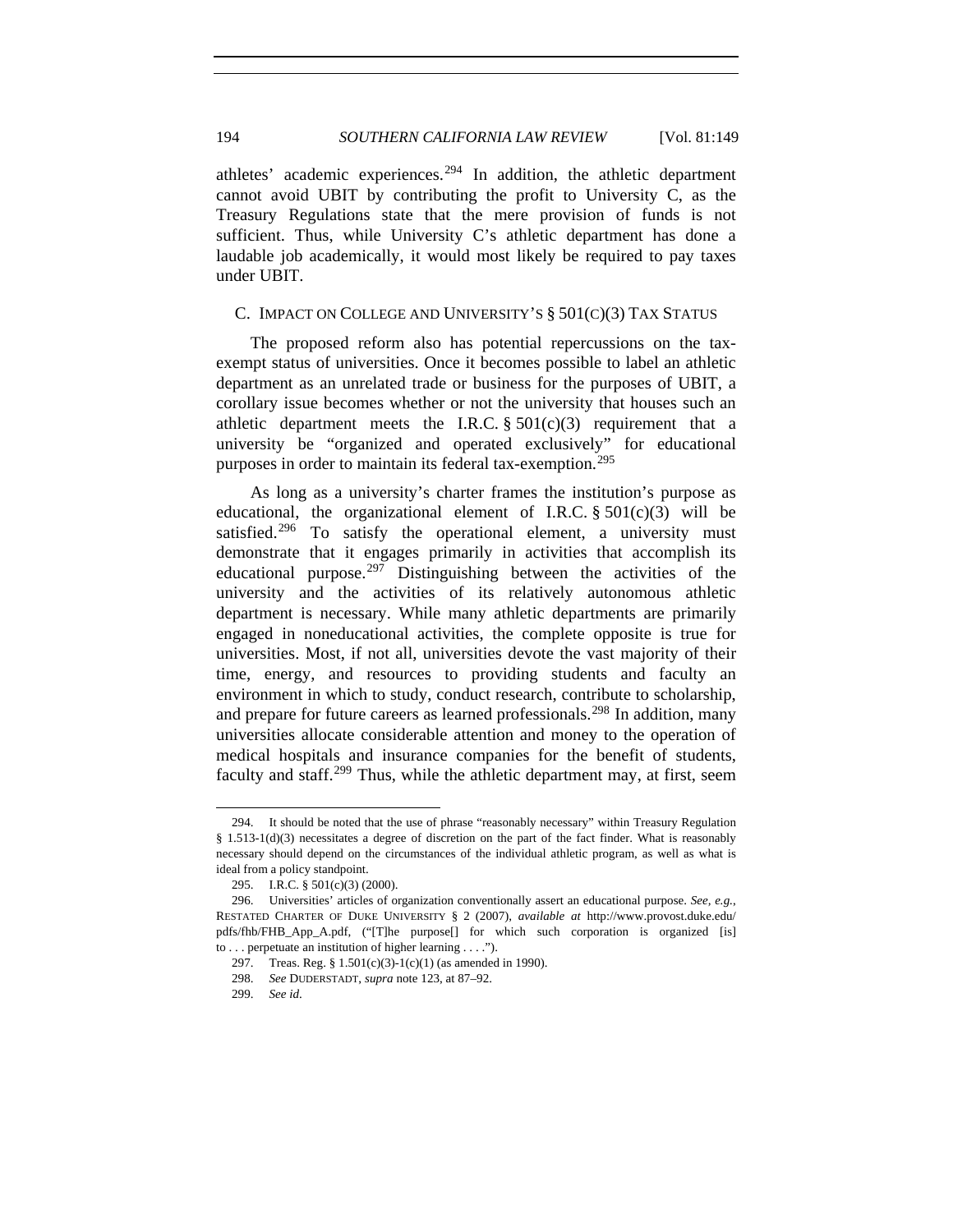to be the primary activity of the university, it is on average a mere 2.8 percent of the annual budget at NCAA Division I-A institutions.<sup>[300](#page-46-0)</sup> Indeed, it would be exceedingly rare for an athletic department to grow so large that the university's primary activity ceased to be educational.

# D. EXPANDING TAX LIABILITY AS A MEANS OF REFORM IN INTERCOLLEGIATE ATHLETICS

Finally, the proposed elimination of Congress's conclusive presumption has the potential to introduce much-needed reform within intercollegiate athletics by appropriately structuring the incentives for individual athletic departments.[301](#page-46-1) Elimination of the conclusive presumption that intercollegiate athletics are substantially related to education necessitates the imposition of UBIT on athletic departments that fail to contribute importantly to education.<sup>[302](#page-46-2)</sup> Given that many athletic departments operate at the margins financially, their desire to avoid tax liability under UBIT will act as an effective incentive to contribute importantly to educational purposes.<sup>[303](#page-46-3)</sup> Further, because UBIT is based on a profit motive and not actual profit, the incentives will apply to all athletic departments and not just the few successful ones.<sup>[304](#page-46-4)</sup> The threat of potential taxation will have two significant impacts on the way in which intercollegiate athletic departments are operated.

First, the risk of tax liability will encourage athletic departments to "contribute importantly" to education. Once academic performance is connected with tangible monetary incentives, it will become a priority for athletic departments. Thus, UBIT will provide an athletic department with incentives to ensure that its student-athletes perform in the classroom and bring their academic studies to fruition by earning a degree. Moreover, the system will no longer reward coaches who admit substandard students through wild card admissions, as these students become a potential tax liability instead of competitive assets. Further, the desire to avoid the imposition of UBIT will pressure coaches to avoid sanctions from supervisory institutions. In short, UBIT will properly incentivize athletic

<span id="page-46-0"></span><sup>300.</sup> LITAN, ORSZAG & ORSZAG, *supra* note 238, at 13 (reporting that athletic expenditures represented 2.8 percent of "total higher education" spending, and 3.6 percent of "educational & general" spending at NCAA Division I-A institutions).

<span id="page-46-3"></span><span id="page-46-2"></span><span id="page-46-1"></span><sup>301.</sup> *See* Selena Roberts, *Big-Time College Sports May Be Due For an Audit*, N.Y. TIMES, Oct. 29, 2006, at § 8 ("'The tax code is one of the largest pieces of social legislation. You can encourage and discourage certain behaviors.'") (quoting David Williams, a tax lawyer and vice chancellor at Vanderbilt University).

<sup>302.</sup> *See* discussion *supra* Part IV.B.

<sup>303.</sup> *See* discussion *supra* Part IV.A.2.

<span id="page-46-4"></span><sup>304.</sup> *See* discussion *supra* Part II.B.1.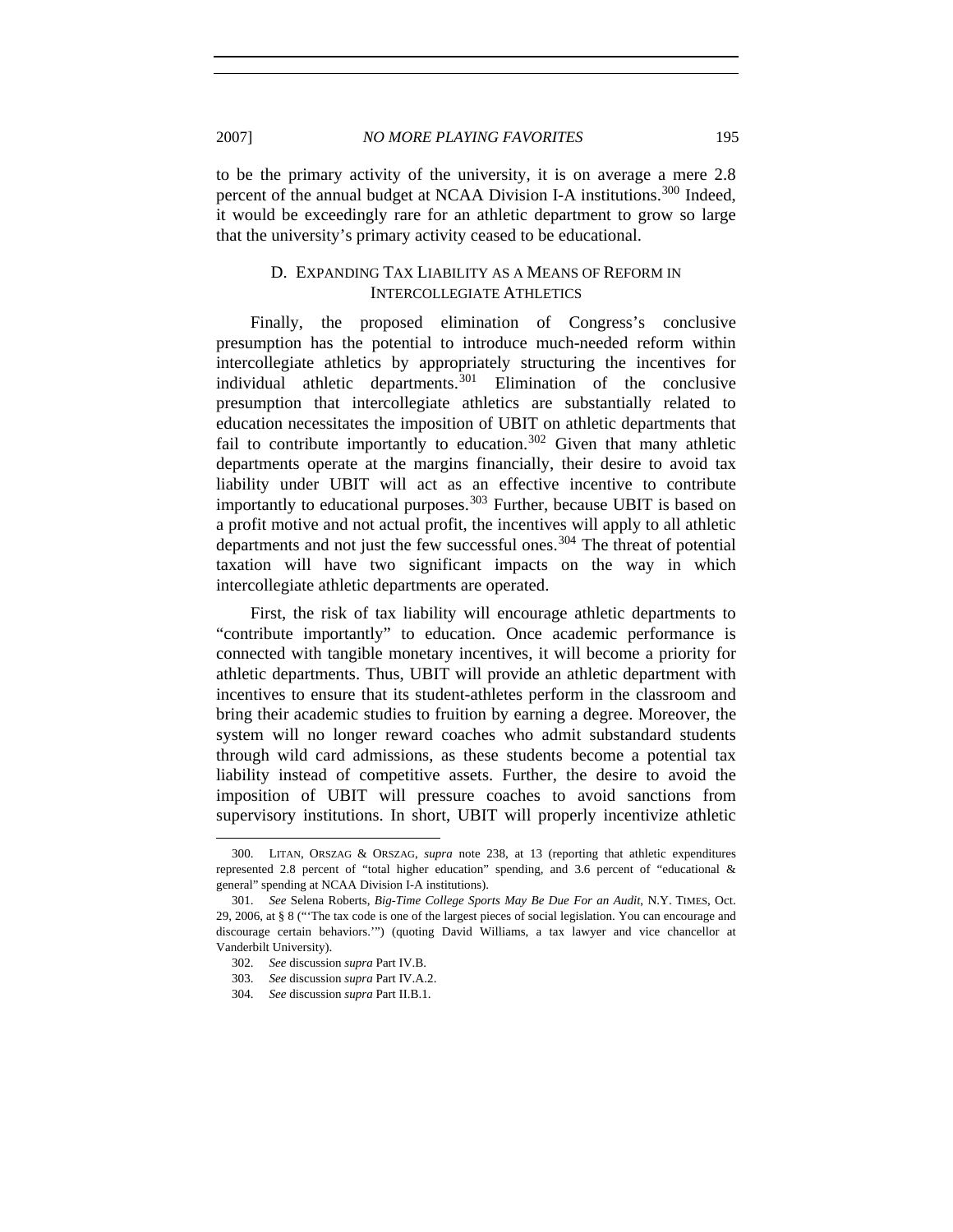departments to contribute to the academic enrichment of student-athletes by taxing them when they do not.

Second, the threat of potential tax liability will arrest the escalating expenditures that have become a defining characteristic of intercollegiate athletic finances. An athletic department with consistently climbing expenditures exposes itself to the imposition of UBIT because such spending exceeds what is reasonably necessary to support the enrichment of student-athletes' academic experiences through intercollegiate athletic competition. Accordingly, in order to avoid taxation, athletic departments will need to restrain their spending to reasonable levels. The restraint of individual athletic departments will in turn result in a chilling effect on the intercollegiate arms race. Thus, UBIT will decelerate the rate at which athletic expenditures rise by providing individual athletic departments with disincentives for escalating their spending.

The governing bodies that presently oversee intercollegiate athletics lack the ability to properly restructure financial incentives so as to induce reform. To start, the NCAA has neither the power nor the ability to directly regulate the economic activities of its member institutions.<sup>[305](#page-47-0)</sup> Instead, the NCAA attempts to encourage reform through the threat of disciplinary action.[306](#page-47-1) Punitive measures, however, are palliative and do not sufficiently restructure the financial reward system to induce reform. In addition, the NCAA's disciplinary actions are of a limited efficacy as it has no subpoena or interrogatory powers and must wait to be informed of wrongdoing—by either the school itself, or the media—before it conducts an investigation.<sup>[307](#page-47-2)</sup> Institutional control over incentives is also severely limited because of the "auxiliary activity" structure which grants most athletic departments a great deal of autonomy.[308](#page-47-3) Moreover, some university presidents are not willing to rein in their athletic departments as they continue to believe in possible indirect benefits for the university, despite empirical evidence.<sup>[309](#page-47-4)</sup> Thus, reforming the tax law by eliminating Congress's conclusive presumption is not only supported by the realities of intercollegiate athletics, but also may be the only solution to the issues currently facing intercollegiate athletics.

<span id="page-47-0"></span><sup>305.</sup> *See* Rozin, *supra* note 5 ("When [the NCAA] tried in 1991 to limit the salary of assistant coaches, it was sued on antitrust charges . . . .").

<span id="page-47-4"></span><span id="page-47-3"></span><span id="page-47-2"></span><span id="page-47-1"></span><sup>306.</sup> *See* 2006–07 NCAA DIVISION I MANUAL, ADMINISTRATIVE BYLAWS art. 32 (2006); 2006– 07 NCAA DIVISION I MANUAL, OPERATING BYLAWS art. 19 (2006).

<sup>307.</sup> *See supra* note 179 and accompanying text.

<sup>308.</sup> *See supra* notes 140–44 and accompanying text.

<sup>309.</sup> *See supra* notes 235–46 and accompanying text.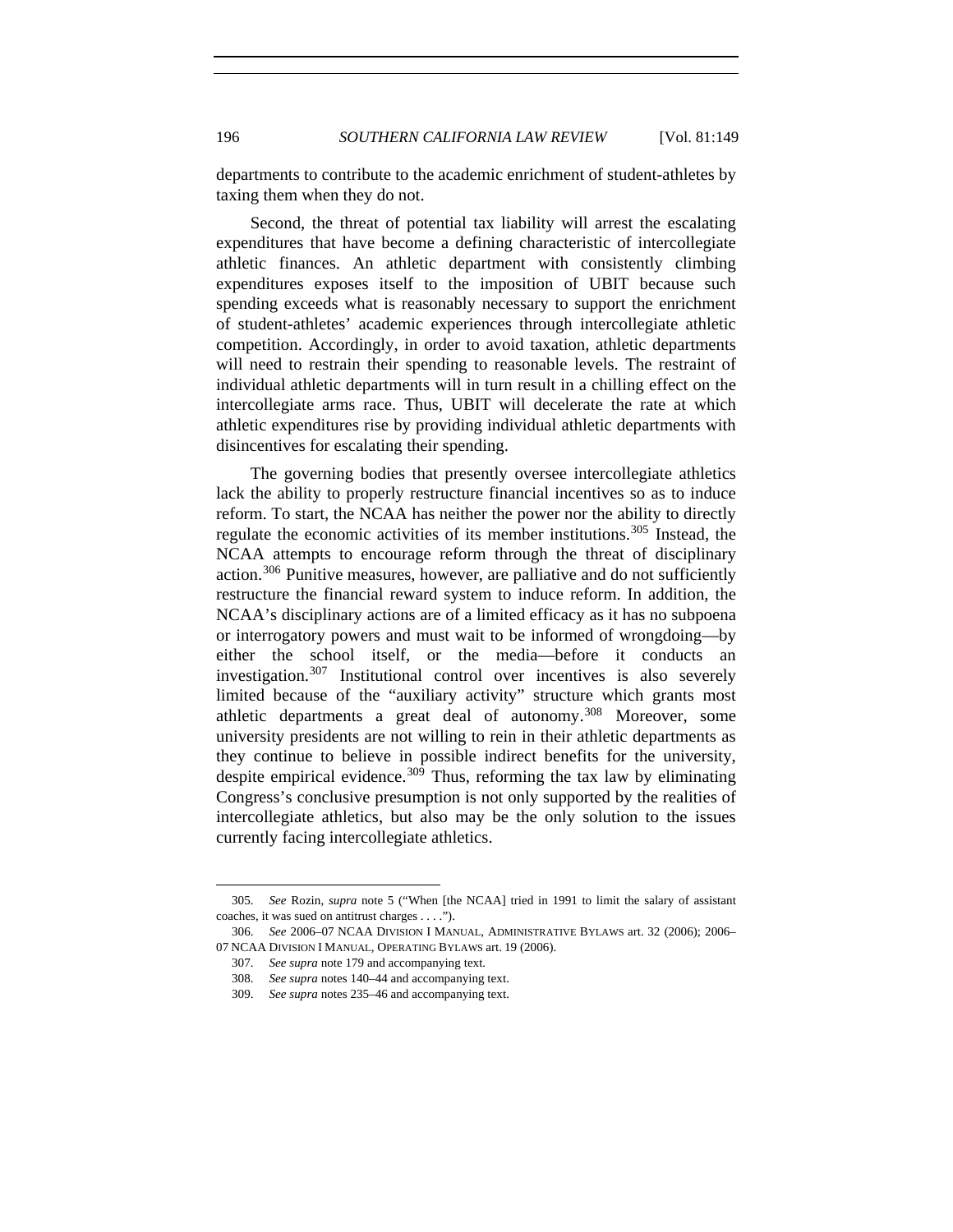#### V. CONCLUSION

In conclusion, the presumption that intercollegiate athletics furthers the educational purpose of a university is fundamentally unsound. While there is nothing inherently uneducational about athletic competition, from their inception, American intercollegiate athletics have often been conducted in a manner that conflicts with education. An examination of the present commercial and academic realities of intercollegiate athletics demonstrates that at many institutions, the athletic department not only fails to contribute to education, but also actually impedes the development of student-athletes' academic capabilities. Accordingly, tax exemption for all athletic departments is founded on a presumption that cannot be factually supported. Current tax law, therefore, should be reformed to eliminate any presumption as to the relationship between intercollegiate athletics and education.

The proposed reform necessitates an examination of an individual athletic department before imposing the unrelated business income tax upon it. Rather than presume that athletics further education, athletic departments will need to establish that they actually do contribute to the furtherance of educational purposes. When making this determination, an athletic department's history of institutional or NCAA sanctions, as well as the academic performance and graduation rate of its student-athletes, must be considered. In addition, an athletic department cannot generate or spend more income than is reasonably necessary to support its educational purpose. Under the proposed reform, athletic departments with a tenuous or incidental relation to education will be subject to taxation, while those that enrich the academic experience of their student-athletes will continue to be exempt.